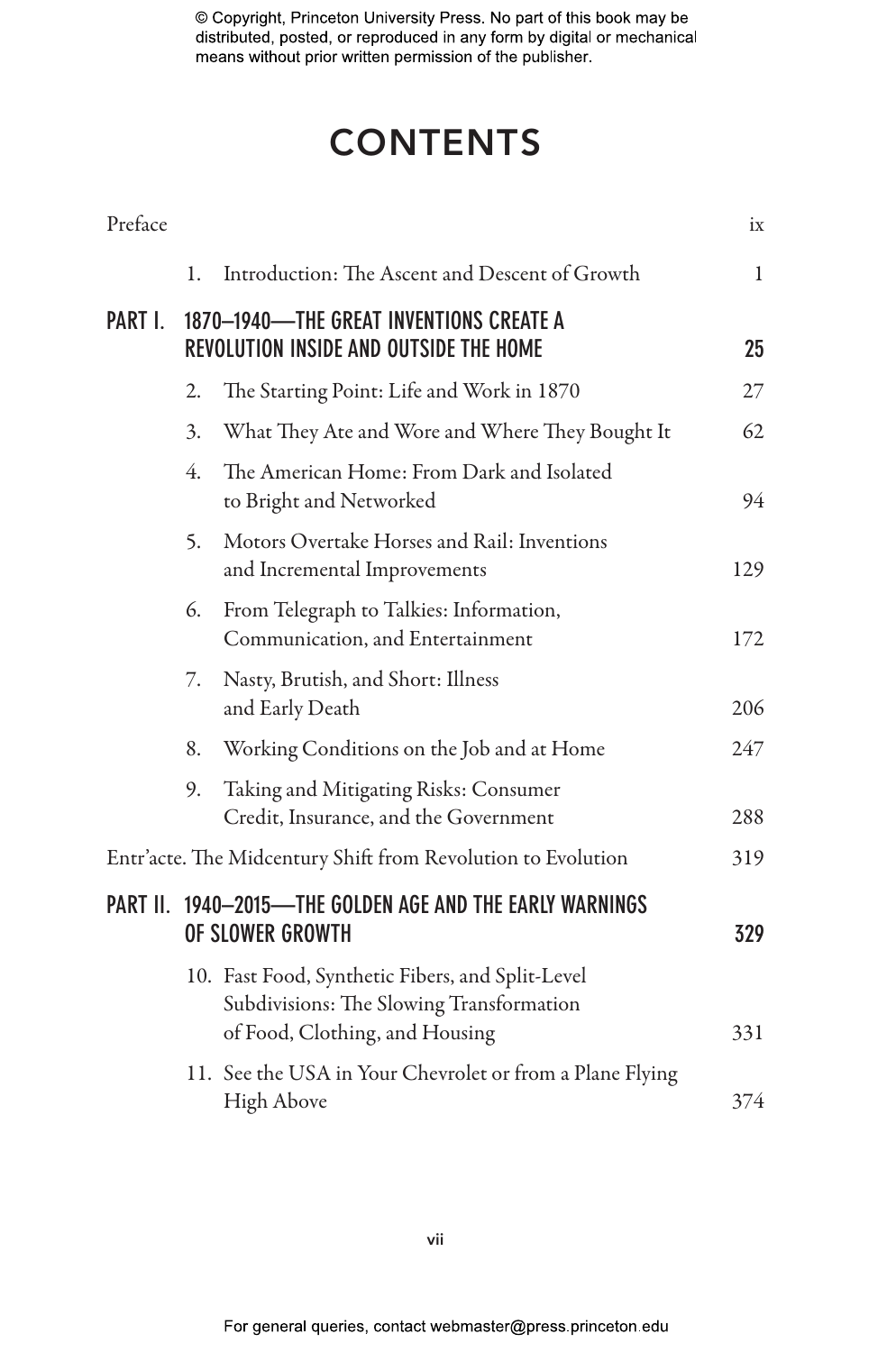|                                    |  | 12. Entertainment and Communications from<br>Milton Berle to the iPhone                       | 409 |
|------------------------------------|--|-----------------------------------------------------------------------------------------------|-----|
|                                    |  | 13. Computers and the Internet from the Mainframe<br>to Facebook                              | 441 |
|                                    |  | 14. Antibiotics, CT Scans, and the Evolution of Health<br>and Medicine                        | 461 |
|                                    |  | 15. Work, Youth, and Retirement at Home and on the Job                                        | 498 |
|                                    |  | Entr'acte. Toward an Understanding of Slower Growth                                           | 522 |
|                                    |  | PART III. THE SOURCES OF FASTER AND SLOWER GROWTH                                             | 533 |
|                                    |  | 16. The Great Leap Forward from the 1920s to the 1950s:<br>What Set of Miracles Created It?   | 535 |
|                                    |  | 17. Innovation: Can the Future Match the Great<br>Inventions of the Past?                     | 566 |
|                                    |  | 18. Inequality and the Other Headwinds: Long-Run<br>American Economic Growth Slows to a Crawl | 605 |
|                                    |  | Postscript: America's Growth Achievement and the Path Ahead                                   | 641 |
| Afterword to the Paperback Edition |  |                                                                                               | 653 |
| Acknowledgments                    |  |                                                                                               | 659 |
| Data Appendix                      |  |                                                                                               | 663 |
| Notes                              |  |                                                                                               |     |
| References                         |  |                                                                                               |     |
| Credits                            |  |                                                                                               |     |
| Index                              |  |                                                                                               | 751 |
|                                    |  |                                                                                               |     |

#### viii | Contents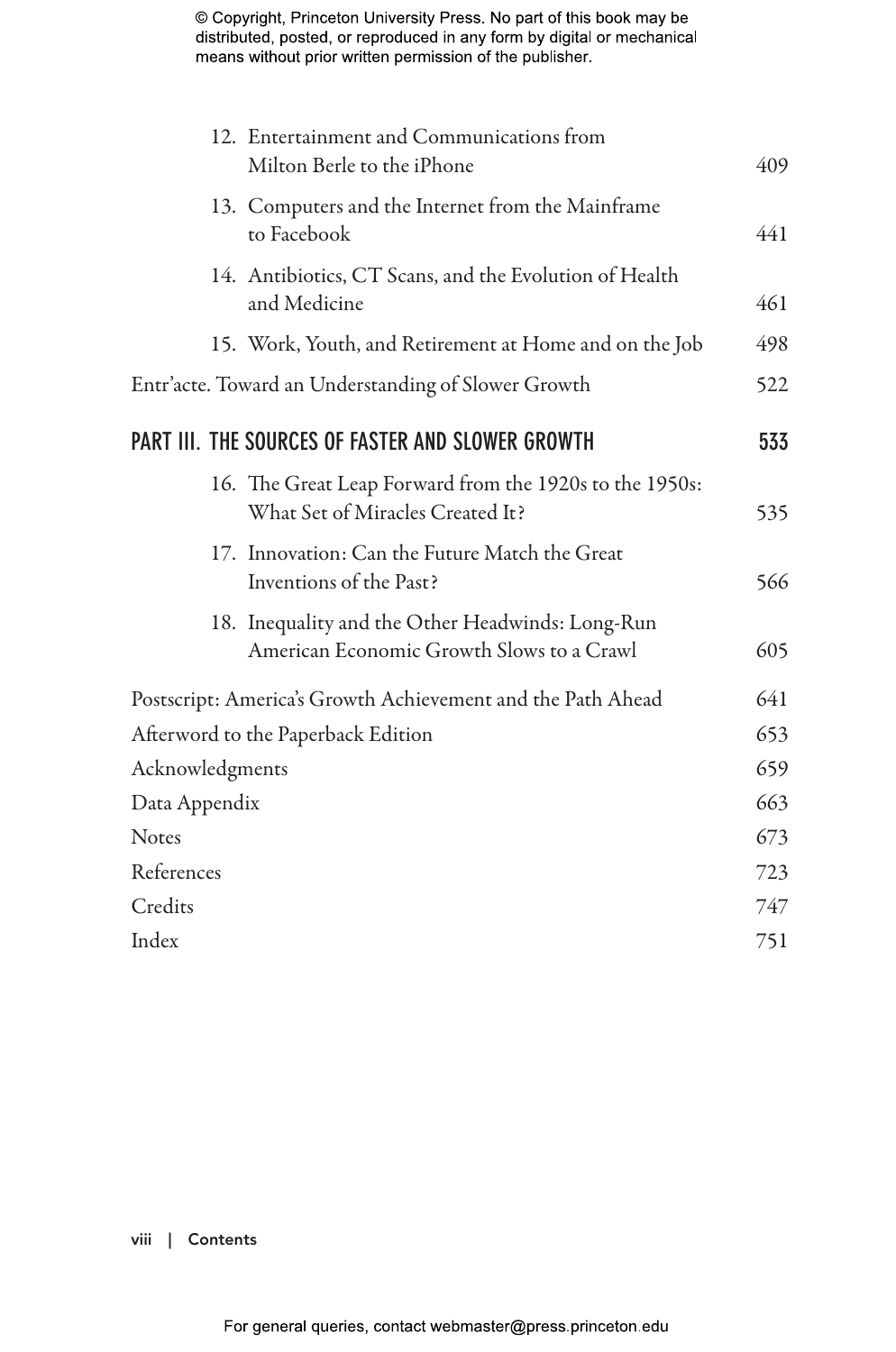**Chapter 1**

# INTRODUCTION

## *The Ascent and Descent of Growth*

The century after the Civil War was to be an Age of Revolution—of countless, little-noticed revolutions, which occurred not in the halls of legislatures or on battlefields or on the barricades but in homes and farms and factories and schools and stores, across the landscape and in the air—so little noticed because they came so swiftly, because they touched Americans everywhere and every day. Not merely the continent but human experience itself, the very meaning of community, of time and space, of present and future, was being revised again and again, a new democratic world was being invented and was being discovered by Americans wherever they lived.

—Daniel J. Boorstin, 1973

### THE SPECIAL CENTURY

The century of revolution in the United States after the Civil War was economic, not political, freeing households from an unremitting daily grind of painful manual labor, household drudgery, darkness, isolation, and early death. Only one hundred years later, daily life had changed beyond recognition. Manual outdoor jobs were replaced by work in air-conditioned environments, housework was increasingly performed by electric appliances, darkness was replaced by light, and isolation was replaced not just by travel, but also by color television images bringing the world into the living room. Most important, a newborn infant could expect to live not to age forty-five, but to age seventy-two. The economic revolution of 1870 to 1970 was unique in human history, unrepeatable because so many of its achievements could happen only once.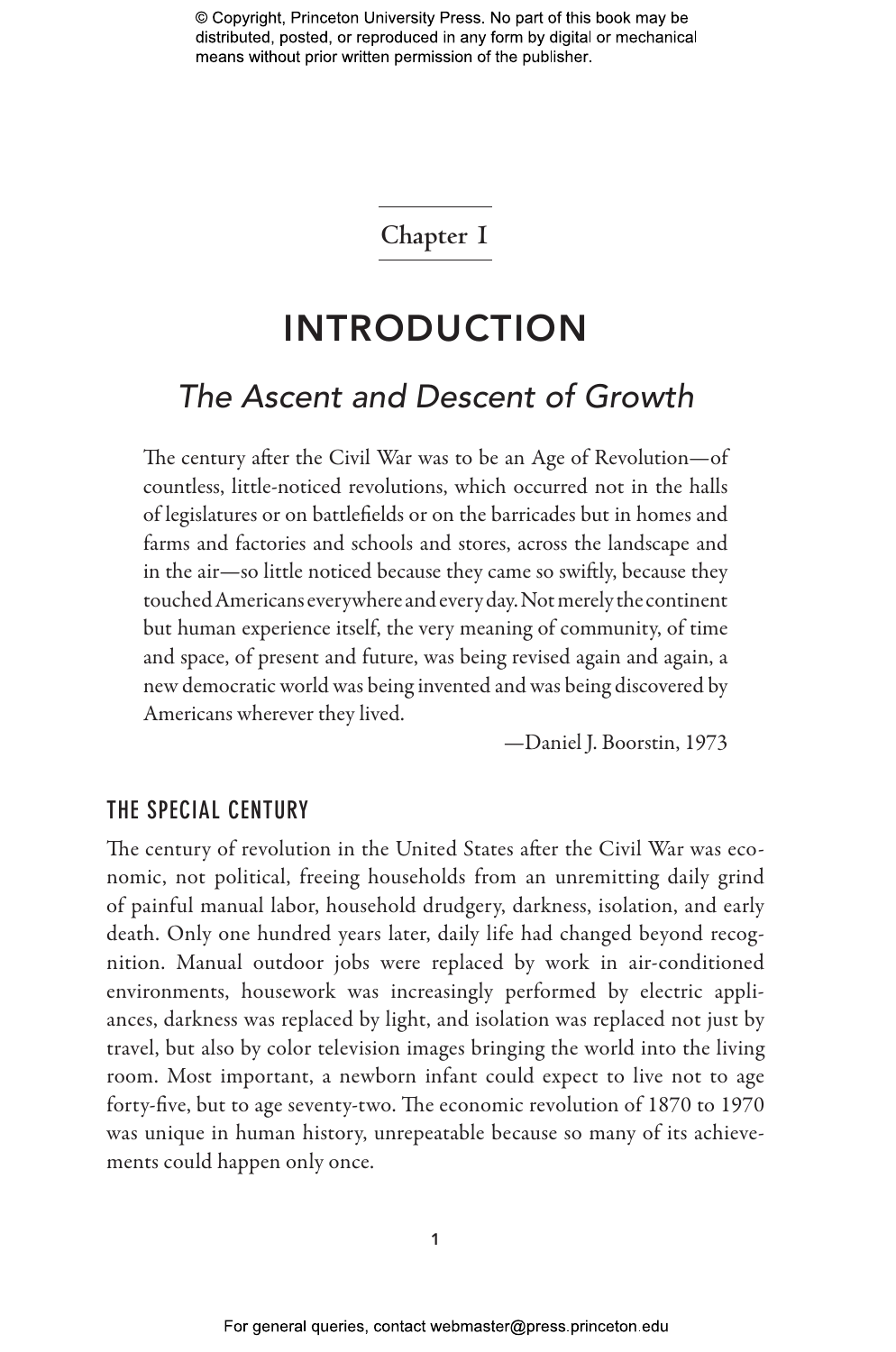This book is based on an important idea having innumerable implications: Economic growth is not a steady process that creates economic advance at a regular pace, century after century. Instead, progress occurs much more rapidly in some times than in others. There was virtually no economic growth for millennia until 1770, only slow growth in the transition century before 1870, remarkably rapid growth in the century ending in 1970, and slower growth since then. Our central thesis is that *some inventions are more important than others,* and that the revolutionary century after the Civil War was made possible by a unique clustering, in the late nineteenth century, of what we will call the "Great Inventions."

This leads directly to the second big idea: that economic growth since 1970 has been simultaneously dazzling and disappointing. This paradox is resolved when we recognize that advances since 1970 have tended to be channeled into a narrow sphere of human activity having to do with entertainment, communications, and the collection and processing of information. For the rest of what humans care about—food, clothing, shelter, transportation, health, and working conditions both inside and outside the home—progress slowed down after 1970, both qualitatively and quantitatively. Our best measure of the pace of innovation and technical progress is total factor productivity (hereafter TFP), a measure of how quickly output is growing relative to the growth of labor and capital inputs. TFP grew after 1970 at barely a third the rate achieved between 1920 and 1970. The third big idea follows directly from the second. Our chronicle of the rise in the American standard of living over the past 150 years rests heavily on the history of innovations, great and small alike. However, any consideration of U.S. economic progress in the future must look beyond innovation to contemplate the headwinds that are blowing like a gale to slow down the vessel of progress. Chief among these headwinds is the rise of inequality that since 1970 has steadily directed an ever larger share of the fruits of the American growth machine to the top of the income distribution.

Our starting point, that a single hundred-year period, the "special century," was more important to economic progress than have been all other centuries, represents a rebellion against the theory of economic growth as it has evolved over the last sixty years. Growth theory features an economy operating in a "steady state" in which a continuing inflow of new ideas and technologies creates opportunities for investment. But articles on growth theory rarely mention that the model does not apply to most of human existence. According to the great historian of economic growth, Angus Maddison, the annual rate of

#### 2 | Chapter 1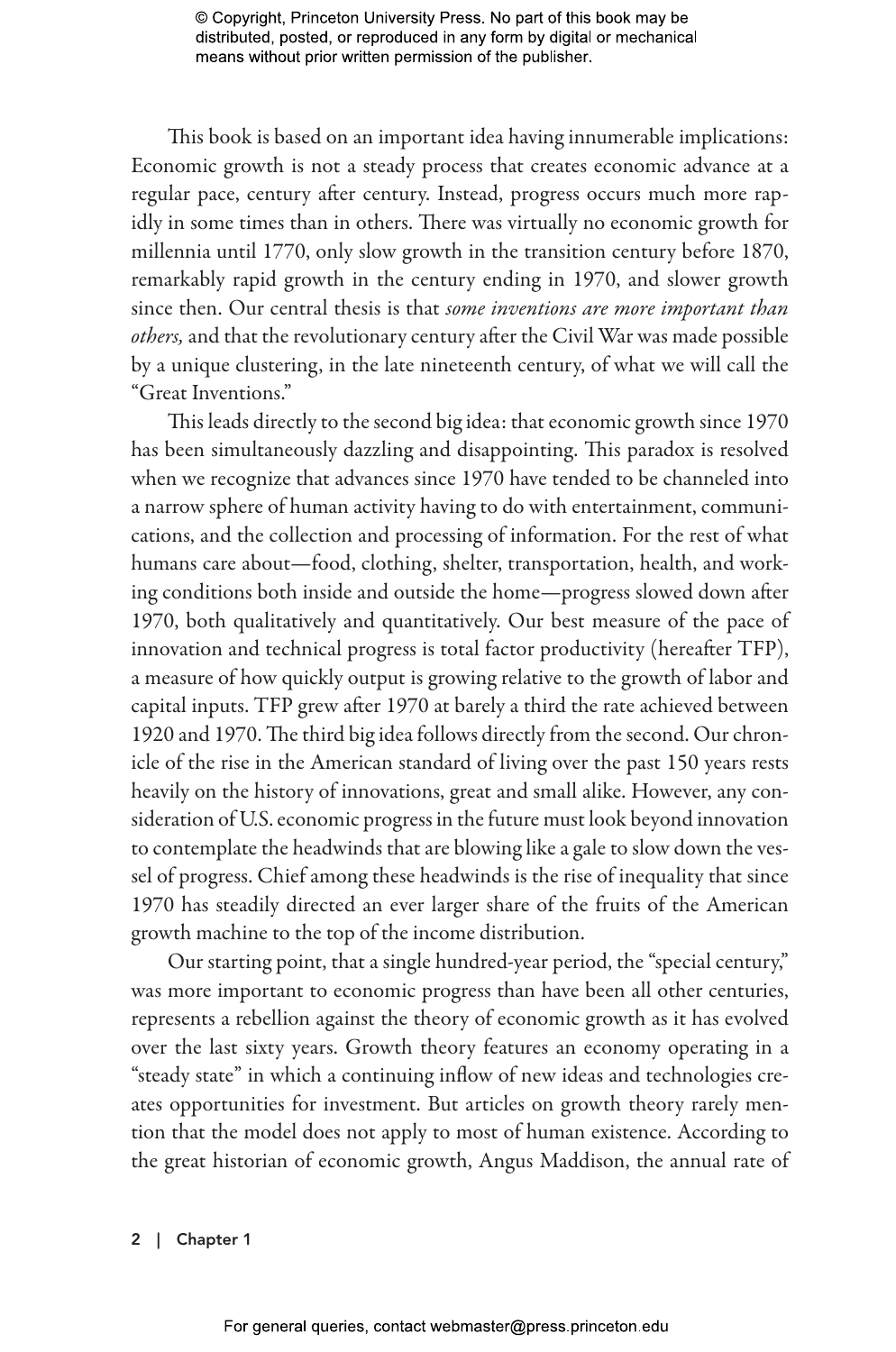growth in the Western world from AD 1 to AD 1820 was a mere 0.06 percent per year, or 6 percent per century.<sup>1</sup> As succinctly stated by economic commentator Steven Landsburg,

Modern humans first emerged about 100,000 years ago. For the next 99,800 years or so, nothing happened. Well, not quite nothing. There were wars, political intrigue, the invention of agriculture—but none of that stuff had much effect on the quality of people's lives. Almost everyone lived on the modern equivalent of \$400 to \$600 a year, just above the subsistence level.... Then-just a couple of hundred years ago—people started getting richer. And richer and richer still.<sup>2</sup>

This book adopts the "special century" approach to economic growth, holding that economic growth witnessed a singular interval of rapid growth that will not be repeated—the designation of the century between 1870 and 1970 as the special epoch applies only to the United States, the nation which has carved out the technological frontier for all developed nations since the Civil War. This book's focus on the United States, however, does not deny that other nations also made stupendous progress, that western Europe and Japan largely caught up to the United States in the second half of the twentieth century, and that China and other emerging nations are now well on their way in the catch-up process to the techniques and amenities enjoyed by the developed world.

Our first order of business is to identify those aspects of the post-1870 economic revolution that made it unique and impossible to repeat. We are so used to the essential comforts of everyday life, of being clean and warm, that we can easily forget how recently those comforts were achieved. In 1870, farm and urban working-class family members bathed in a large tub in the kitchen, often the only heated room in the home, after carrying cold water in pails from the outside and warming it over the open-hearth fireplace. All that carrying and heating of water was such a nuisance that baths were not a daily or even weekly event; some people bathed as seldom as once per month. Similarly, heat in every room was a distant dream—yet became a daily possibility in a few decades, between 1890 and 1940.

Progress did not suddenly begin in 1870. Rather, that year marks the start of our saga, for the Civil War provides a sharp historical marker separating the antebellum and postbellum ages. A tale of economic progress needs numbers to document that progress, and the raw data of economics became much more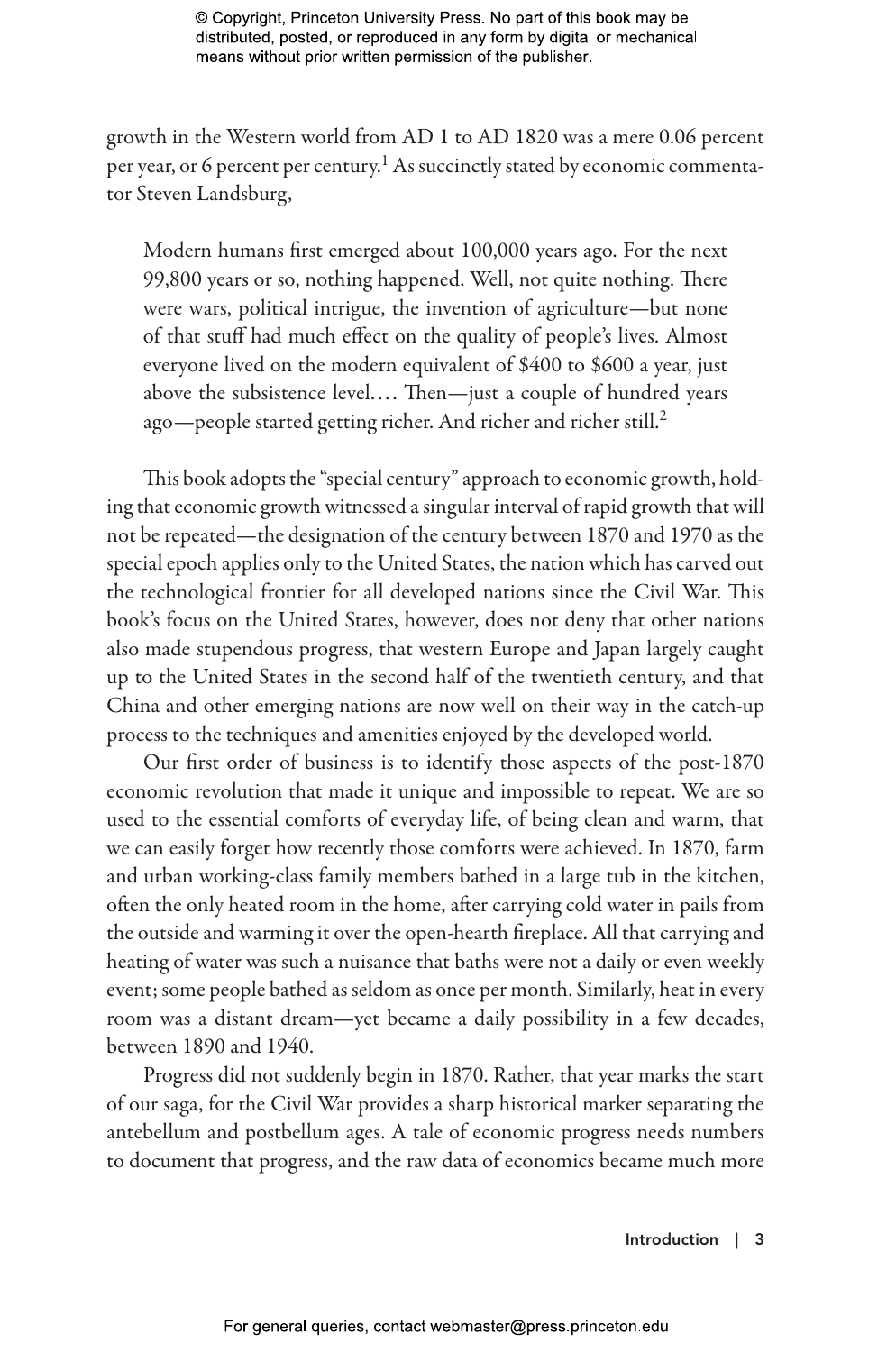adequate with the first Census of Manufacturing, carried out in 1869, a year that coincidentally brought the nation together when the transcontinental railroad was joined at Promontory Summit in Utah.

Our starting point in 1870 should not be taken to diminish the progress that had been made in the previous half century. A newborn child in 1820 entered a world that was almost medieval: a dim world lit by candlelight, in which folk remedies treated health problems and in which travel was no faster than that possible by hoof or sail. Three great inventions of that half century the railroad, steamship, and telegraph—set the stage for more rapid progress after 1870. The Civil War itself showcased these inventions when northern trains sped Yankee troops to the front and steamships blockaded supplies to the south from Britain, hastening southern defeat. And no longer was news delayed by days or weeks. Half a century earlier, the Battle of New Orleans had been fought on January 8, 1815, three weeks after the Treaty of Ghent was signed to end the War of 1812. Before development of the telegraph and undersea cable, news traveled very slowly. But during the Civil War, the daily newspapers carried dispatches announcing the outcomes of battles mere hours after they occurred.

The flood of inventions that followed the Civil War utterly transformed life, transferring human attention and energy from the mundane to soaring skyscrapers and airplanes. What makes the period 1870–1970 so special is that these inventions cannot be repeated. When electricity made it possible to create light with the flick of a switch instead of the strike of a match, the process of creating light was changed forever. When the electric elevator allowed buildings to extend vertically instead of horizontally, the very nature of land use was changed, and urban density was created. When small electric machines attached to the floor or held in the hand replaced huge and heavy steam boilers that transmitted power by leather or rubber belts, the scope for replacing human labor with machines broadened beyond recognition. And so it was with motor vehicles replacing horses as the primary form of intra-urban transportation; no longer did society have to allocate a quarter of its agricultural land to support the feeding of the horses or maintain a sizable labor force for removing their waste. Transportation among all the Great Inventions is noteworthy for achieving 100 percent of its potential increase in speed in little more than a century, from the first primitive railroads replacing the stagecoach in the 1830s to the Boeing 707 flying near the speed of sound in 1958.

Households in the late nineteenth century spent half their family budgets on food, and the transition of the food supply from medieval to modern also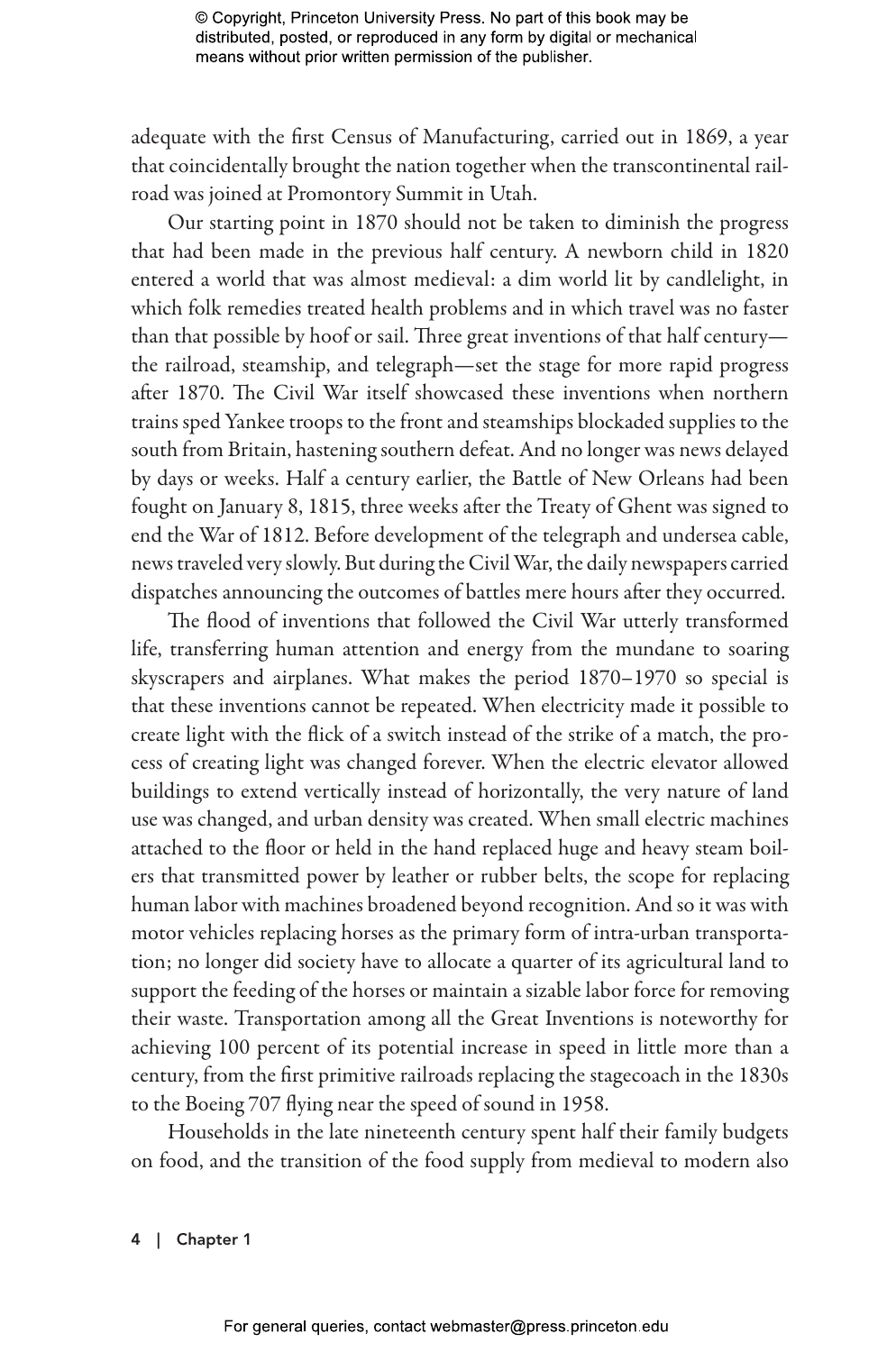occurred during the special century. The Mason jar, invented in 1859 by John Landis Mason, made it possible to preserve food at home. The first canned meats were fed to Northern troops during the Civil War, and during the late nineteenth century a vast array of branded processed foods, from Kellogg's corn flakes and Borden's condensed milk to Jell-O, entered American homes. The last step to the modern era, the invention of a method for freezing food, was achieved by Clarence Birdseye in 1916, though his invention had to wait for decades to become practical at home until in the 1950s the electric refrigerator had finally progressed enough to be able to maintain a zero temperature in its freezer compartment. In 1870, shoes and men's clothing were purchased from stores, but women's clothing was made at home by mothers and daughters. The sewing machine had only recently reached the mass market and "held out the impossible promise that one of the great drudge pastimes of domestic life could actually be made exciting and fun."3 By the 1920s, most female clothing was purchased from retail outlets that did not exist in 1870—namely, the great urban department stores and, for rural customers, the mail-order catalogs.

Some measures of progress are subjective, but lengthened life expectancy and the conquest of infant mortality are solid quantitative indicators of the advances made over the special century in the realms of medicine and public health. Public waterworks not only revolutionized the daily routine of the housewife but also protected every family against waterborne diseases. The development of anesthetics in the late nineteenth century made the gruesome pain of amputations a thing of the past, and the invention of antiseptic surgery cleaned up the squalor of the nineteenth-century hospital. X-rays, antibiotics, and modern treatments for cancer were all invented and implemented in the special century.

What made the century so unique is not only the magnitude of its transitions, but also the speed with which they were completed. Though not a single household was wired for electricity in 1880, nearly 100 percent of U.S. urban homes were wired by 1940, and in the same time interval the percentage of urban homes with clean running piped water and sewer pipes for waste disposal had reached 94 percent. More than 80 percent of urban homes in 1940 had interior flush toilets, 73 percent had gas for heating and cooking, 58 percent had central heating, and 56 percent had mechanical refrigerators.<sup>4</sup> In short, the 1870 house was isolated from the rest of the world, but 1940 houses were "networked," most having the five connections of electricity, gas, telephone, water, and sewer.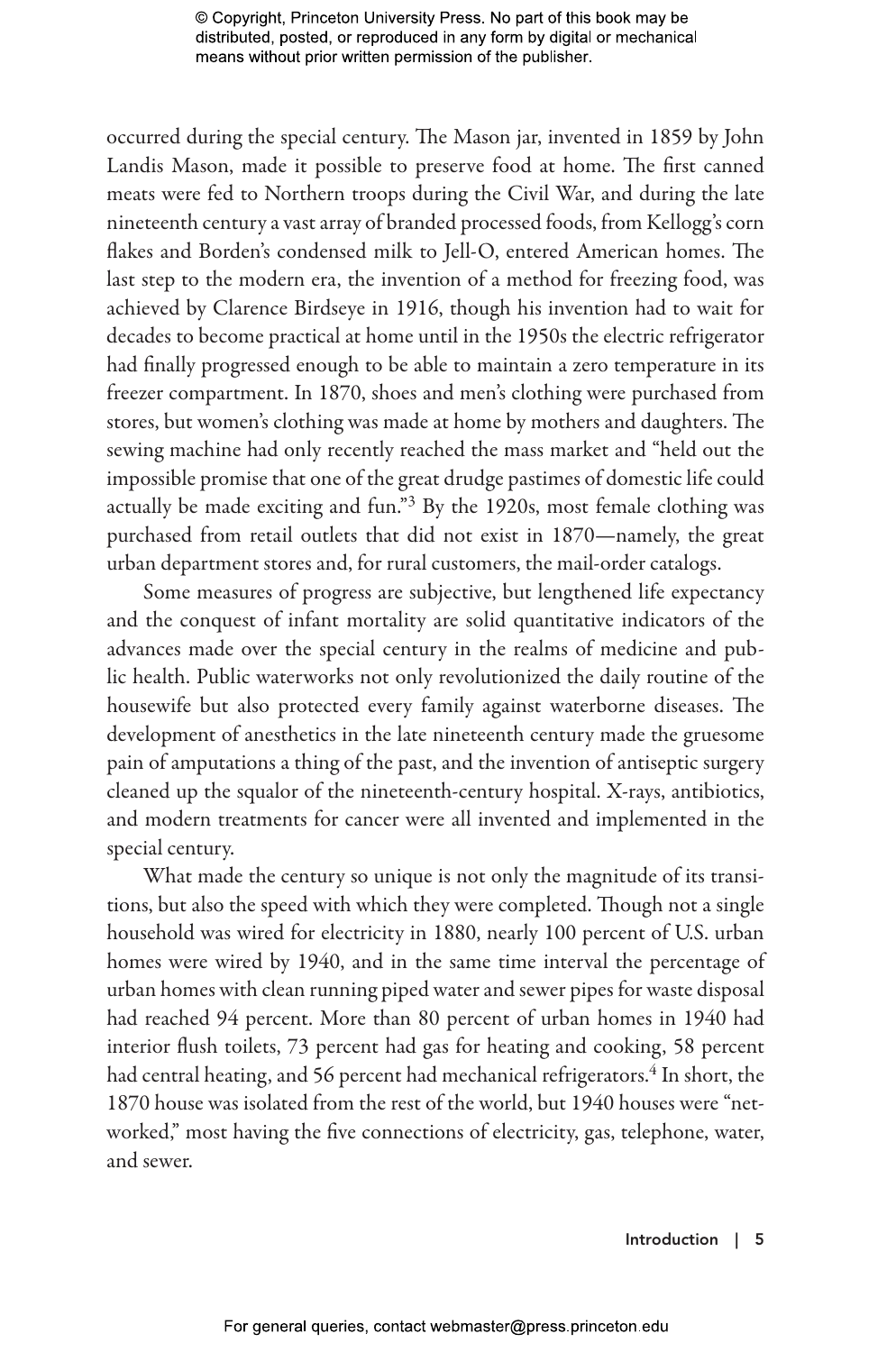The networked house, together with modern appliances, changed the nature of housework. The long days previously devoted to doing laundry on a scrub board, hanging clothes outside to dry, making and mending clothing, and baking and preserving food had now transitioned into fewer hours of housework. Hours released from housework were now available for women to participate in market work. The improvement in working conditions for men was even more profound. In 1870, more than half of men were engaged in farming, either as proprietors or as farm laborers. Their hours were long and hard; they were exposed to heat in the summer and cold in the winter, and the fruits of their labor were at the mercy of droughts, floods, and infestations of insects. Working-class jobs in the city required sixty hours of work per week—ten hours per day, including Saturdays. More than half of teenage boys were engaged in child labor, and male heads of households worked until they were disabled or dead. But by 1970, the whole concept of time had changed, including the introduction of blocks of time that were barely known a century earlier, including the two-day weekend and retirement.

Thanks to all these irreversible changes, the overarching transition in the half century after the Civil War was from an agrarian society of loosely linked small towns to an increasingly urban and industrial society with stronger private and governmental institutions and an increasingly diverse population. Milestones on the one-way road from a rural society to an urban one are marked off by the urban percentage of the population, defined as those living in organized governmental units with a population of 2,500 or more. The percent of the nation classified as urban grew from 24.9 percent in 1870 to 73.7 percent in 1970.<sup>5</sup>

There is no greater example of the importance of the inventions of the special century than the aftermath of Hurricane Sandy, a freakishly powerful storm that devastated much of New York City and the seacoast of New Jersey in late October 2012. Floods have been common throughout human history, but interaction between the weather and the Great Inventions had not previously occurred on such a scale. Sandy pushed many of its victims back to the nineteenth century. Residents of New York City below Thirty-Fourth Street learned what it was like to lose the elevators that routinely had carried them to and from their apartments. Not only was vertical movement impeded, but the loss of the subways to flooding, along with the electrical blackout, eliminated the primary means of horizontal movement as well. Anyone who had no power also lost such modern inventions as electric lighting, air-conditioning and fans to ventilate dwelling spaces, and refrigerators and freezers to keep food from spoiling. Many residents had no heat, no hot food, and even no running water. Those living in New Jersey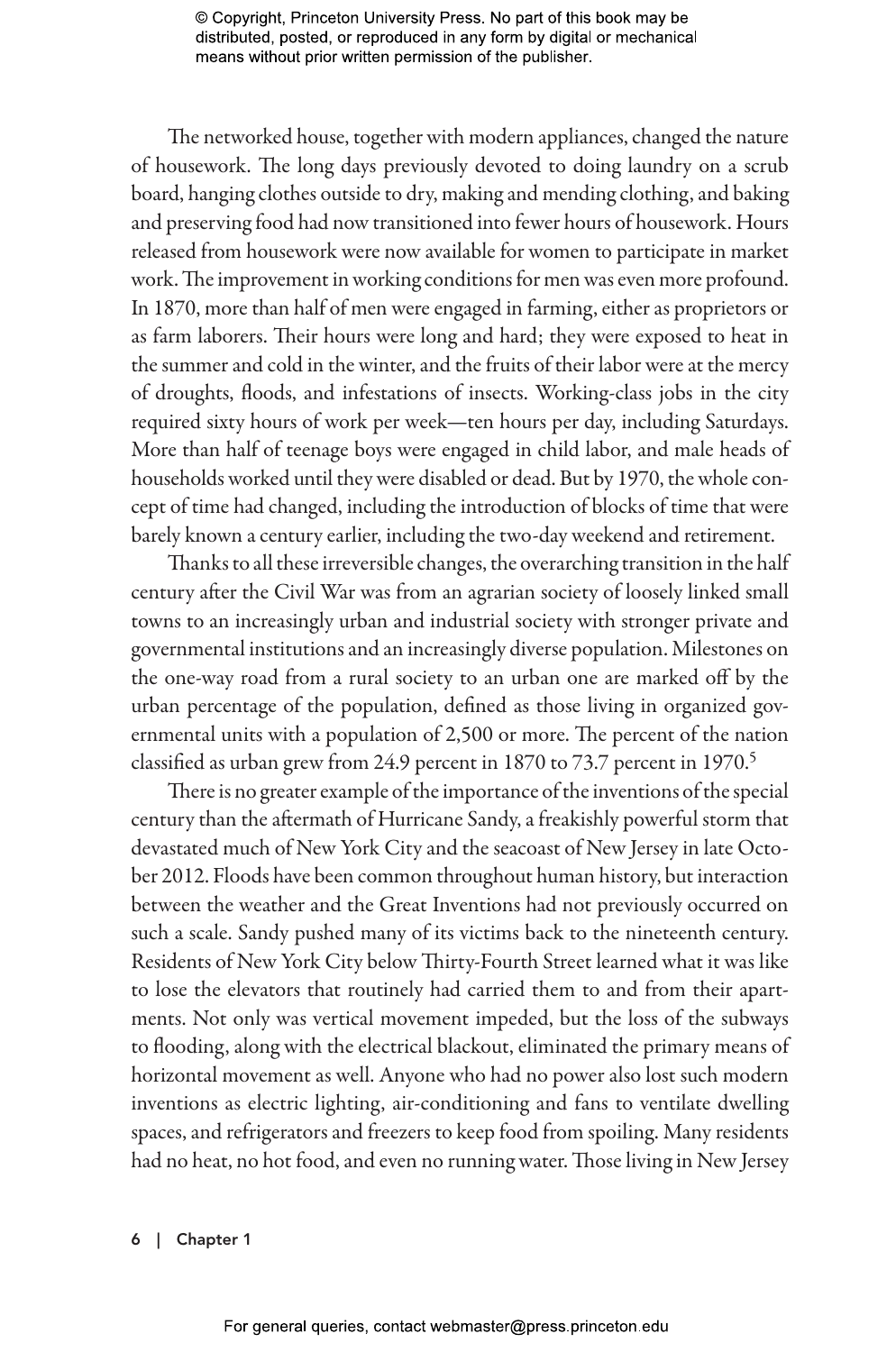were often unable to find gasoline needed for commuting, because gas station pumps could not function without electricity. Moreover, communication was shut off after batteries were drained on laptops and mobile phones.

## SINCE 1970: A NARROWER PALETTE OF PROGRESS COMBINES WITH DIMINISHING RETURNS

Designating 1870–1970 the "special century" implies that the years since 1970 have been less special. First, the technological advance started to show its age. With a few notable exceptions, the pace of innovation since 1970 has not been as broad or as deep as that spurred by the inventions of the special century. Second, after 1970, rising inequality meant that the fruits of innovation were no longer shared equally: though those at the top of the income distribution continued to prosper, a shrinking share of the growing economic pie made its way to the Americans in the middle and bottom of the income distribution.

The special century was special not only because everyday life changed completely, but also because it changed in so many dimensions, including those associated with electricity, the internal combustion engine, health, working conditions, and the networking of the home. Progress after 1970 continued but focused more narrowly on entertainment, communication, and information technology, in which areas progress did not arrive with a great and sudden burst as had the by-products of the Great Inventions. Instead, changes have been evolutionary and continuous. For instance, the advent of television in the late 1940s and early 1950s caused attendance in motion picture theaters to plummet as television sets became ubiquitous—but movies did not disappear. Instead, they increasingly became a central element of television programming, especially after cable television opened up hundreds of channels that needed programs for viewers to watch. Similarly, television did not make radio obsolete but rather shifted the radio's role from a central piece of living room furniture into a small and portable device, most often listened to in the car. Nothing appeared to make television obsolete; instead, the technical aspects of TV became ever better, with huge, flat, high-definition color screens becoming standard.

Communication was dominated by the landline telephone for more than a century from its 1876 invention to the 1983 breakup of the Bell telephone monopoly. Since then mobile telephones have prompted an increasing share of households to abandon use of landline telephones. Information technology and the communication it enables have seen much faster progress after 1970 than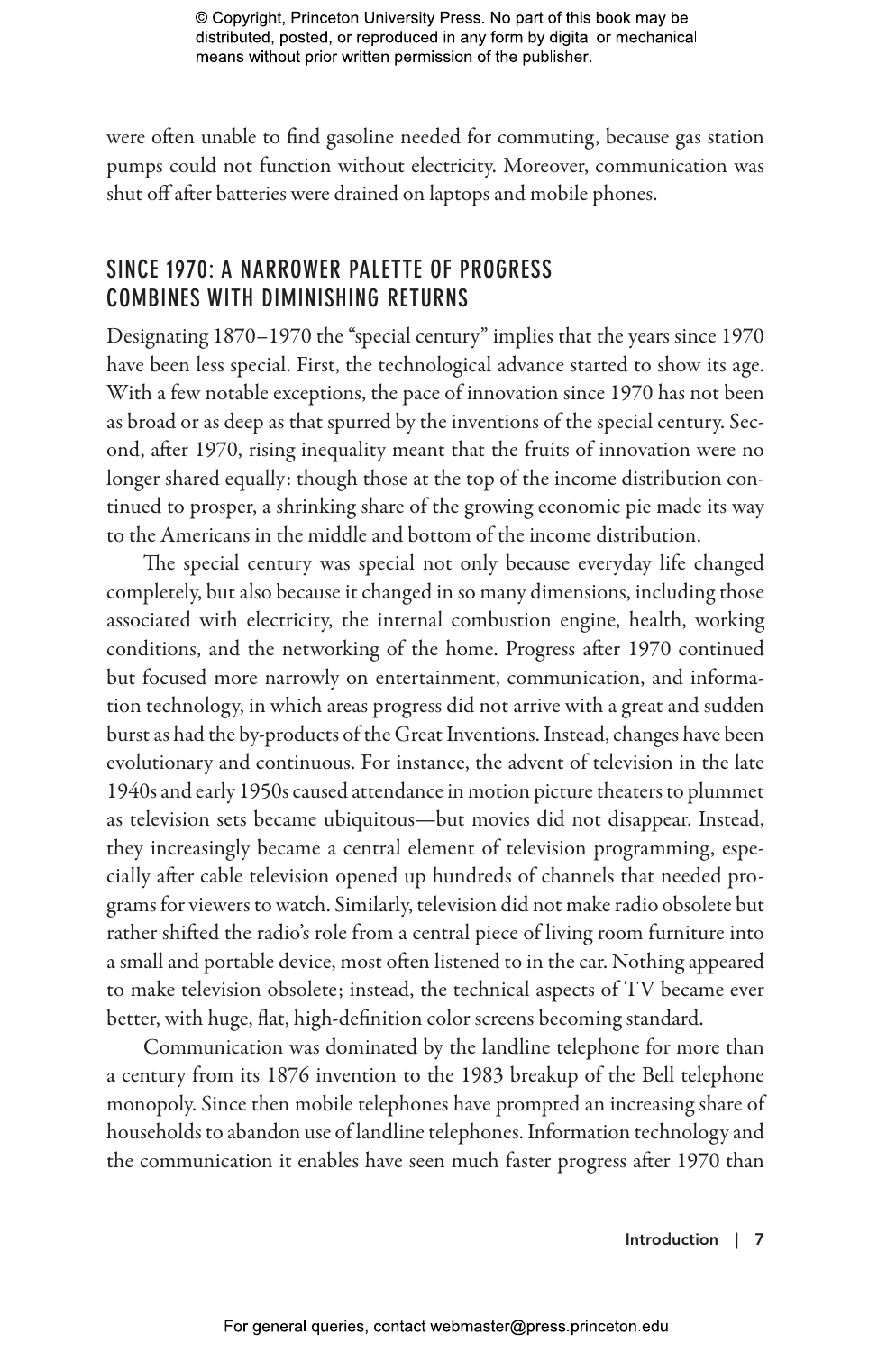before. The transition from the mainframe computer of the 1960s and 1970s to the isolated personal computer of the 1980s to the web-enabled PC of the 1990s to smartphones and tablets of recent years represents the fastest transition of all—but, again, this is relevant only to a limited sphere of human experience. Total business and household spending on all electronic entertainment, communications, and information technology (including purchases of TV and audio equipment and cell phone service plans) amounted in 2014 to only about 7 percent of gross domestic product (GDP).

Outside the sphere of entertainment, communications, and information technology, progress was much slower after 1970. Frozen food having long since arrived, the major changes in food availability have entailed much greater variety, especially of ethnic food specialties and out-of-season and organic produce. There has been no appreciable change in clothing other than in styles and countries of origin, whereas imports of clothing have caused an almost complete shutdown of the domestic U.S. apparel industry. By 1970, the kitchen was fully equipped with large and small electric appliances, and the microwave oven was the only post-1970 home appliance to have a significant impact. Motor vehicles in 2015 accomplish the same basic role of transporting people and cargo as they did in 1970, albeit with greater convenience and safety. Air travel today is even less comfortable than it was in 1970, with seating configurations becoming ever tighter and long security lines making the departure process more time-consuming and stressful.

American achievements after 1970 have been matched by most developed nations, but in one important regard Americans fell significantly behind, struggling with the enormous cost and inefficiency of the nation's health-care system. Compared to Canada, Japan, or any nation in western Europe, the United States combines by far the most expensive system with the shortest life expectancy. Progress in medicine has also slowed after 1970 compared to the enormous advances made between 1940 and 1970, which witnessed the invention of antibiotics, the development of procedures for treating and preventing coronary artery disease, and the discovery of radiation and chemotherapy, still used as standard treatments for cancer.

## THE STANDARD OF LIVING AND ITS MEASUREMENT

The most accessible definition of the standard of living is the ratio of real GDP (that is, the total production of goods and services adjusted for price inflation)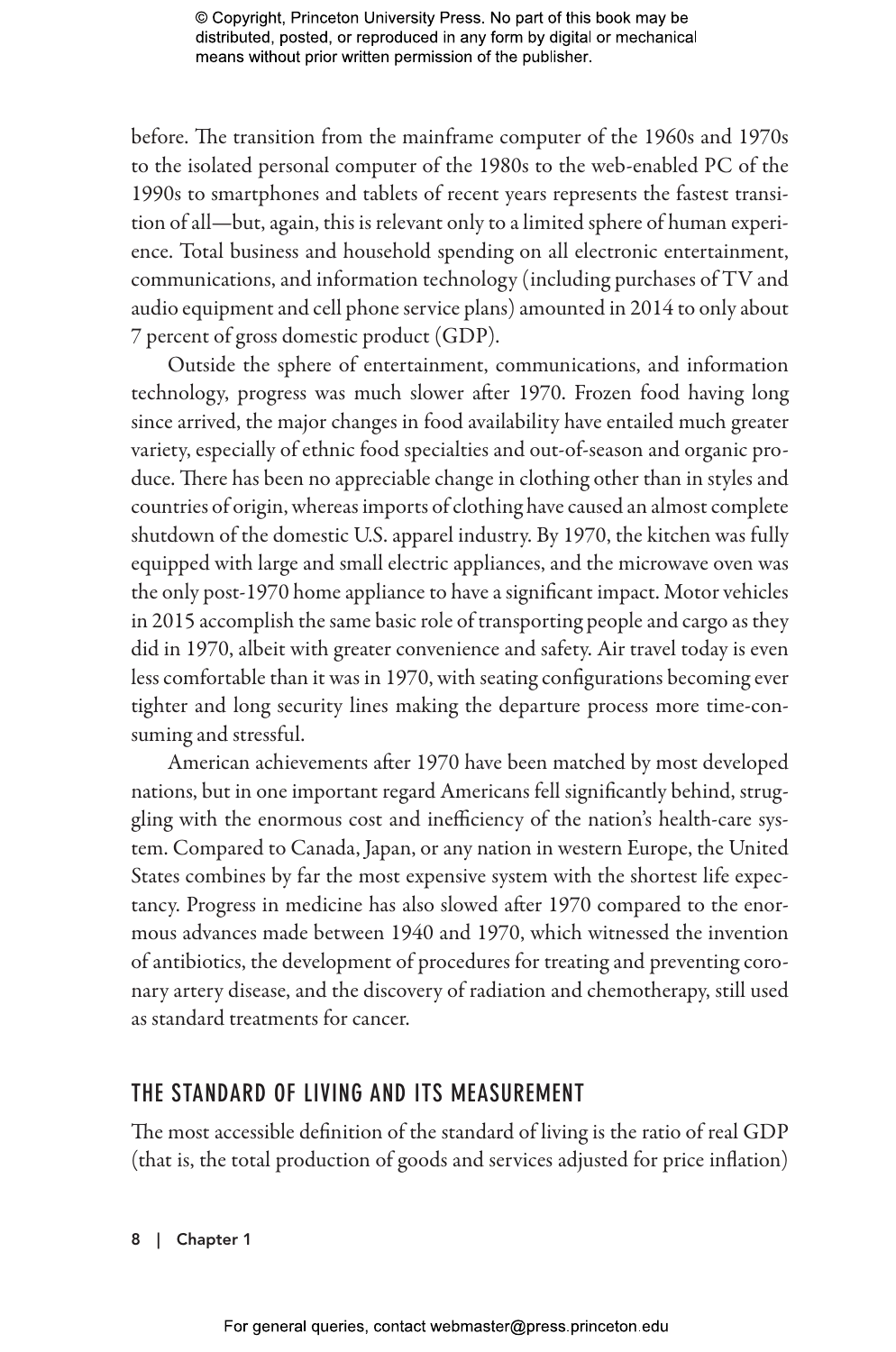per member of the population, or "real GDP per person." The use of this measure of the standard of living is easily explained by the reliability of population data for most countries and the widespread standardization of methodology for measuring real GDP. Comparisons of nations often rank countries by their level of real GDP per person, and it has become conventional to discuss the "convergence" of poor nations to the living standard of rich countries using the criterion of the growth rate of their real GDP per person.

This book shows that there are two important reasons why real GDP per person greatly understates the improvement in the standard of living for any country, and particularly for the United States, in the special century. First, GDP omits many dimensions of the quality of life that matter to people. This occurs by design rather than being a flaw in the concept of GDP, because GDP is a measure of goods and services exchanged in markets and is not intended to include the value of nonmarket activities that matter to people. Second, the growth of GDP, even on its own terms as a measure of market activity, is systematically understated, for price indexes used to convert current-dollar spending into constant inflation-adjusted "real" dollars overstate price increases. We begin in this section by broadening the concept of the standard of living beyond real GDP, next turns to the sources of price index bias, and concludes with examples of major aspects of human activity that are either omitted from GDP or greatly understated in their importance.

The standard of living is defined with reference to Gary Becker's theory of time allocation.<sup>6</sup> Utility is created for the household by combining marketpurchased goods and services with time. Added household equipment, such as TV sets, and technological change, such as the improvement in the quality of TV-set pictures, increase the marginal product of home time devoted to household production and leisure. For instance, the degree of enjoyment provided by an hour of leisure spent watching a TV set in 1955 is greater than that provided by an hour listening to the radio in the same living room in 1935. The addition of an automatic washing machine and dryer makes the time devoted to household production more valuable than it was when the laundry was done with a scrub board and an outdoor clothesline.

The Becker framework is broadened by adding a third element, the decrease in the household's welfare created by the disutility of the market work that must be performed to obtain money to buy market goods and services. For instance, if a particular quantity of goods and services that in 1900 could be purchased using the income earned from sixty hours of work can be bought in 1940 using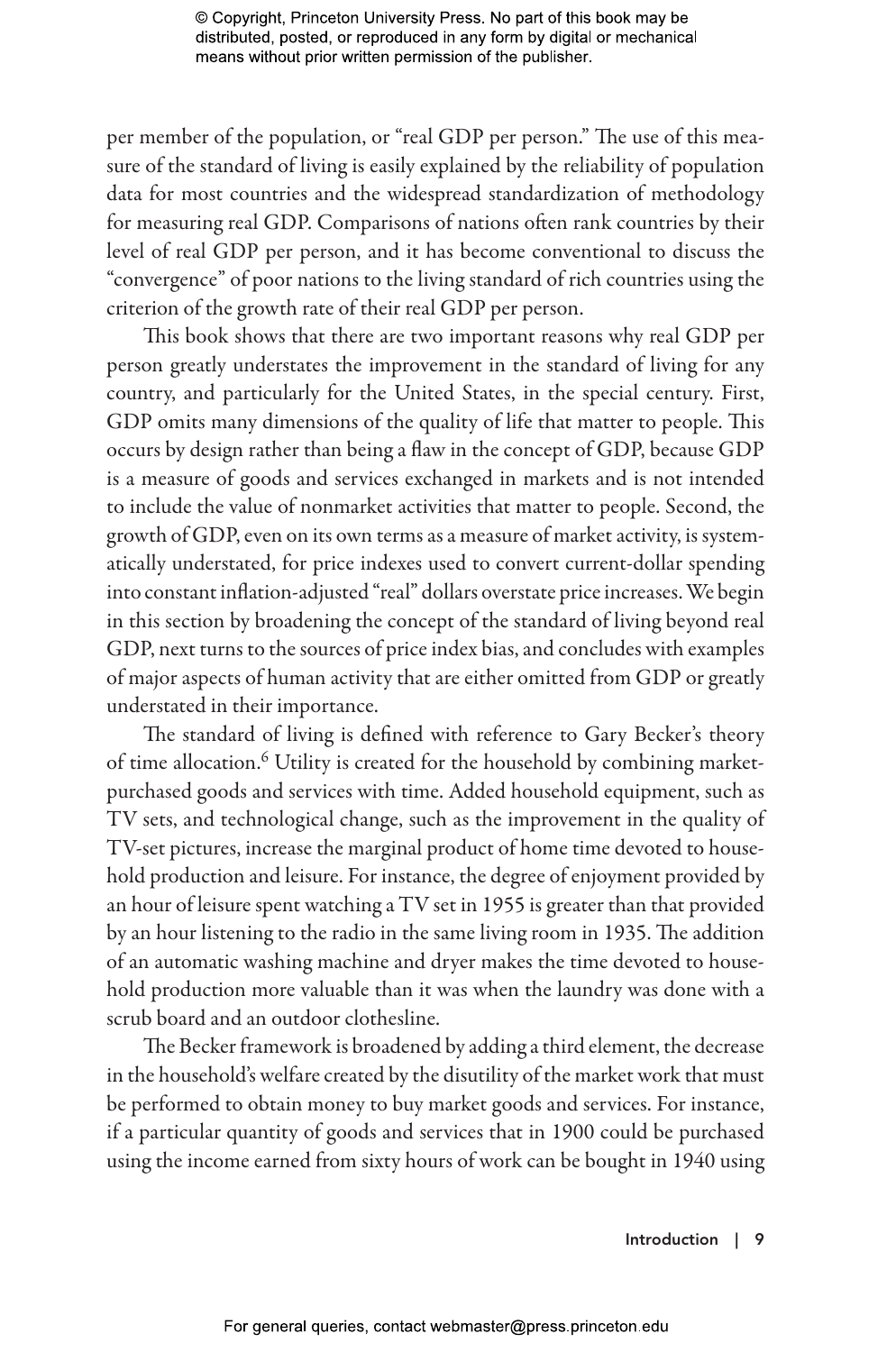the income earned from forty hours of work, then the subtraction for the disutility of work is smaller in 1940 than it was in 1900. The interpretation of shorter work hours has a long history in the sources of growth literature, going back to Edward Denison, who argued that people would produce more per hour when the work week was shortened from sixty to forty hours, simply because fatigue made those extra work hours relatively unproductive.7

Improvements taking the form of a decreased disutility of work need not involve a reduction of hours, but rather may involve a decrease in the physical difficulty of work and in the discomfort involved in the nature of a work—for example, working in the intense heat of a steel mill. Consider the greatly diminished disutility of a farmer who now plants his field in an air-conditioned and GPSequipped tractor, contrasting it with the 1870 farmer guiding a plow behind a horse or mule. This approach interprets the improvement in the standard of living by viewing members of each household both as consumers and as workers.

The greatly increased quality of work includes the shift from the physical strain and danger of manual blue-collar work to air-conditioned work in offices, hotels, and retail stores. It includes such improvements of quality as increased flexibility and control over one's own work hours, a contrast to the highly regimented nature of assembly work in the heyday of manufacturing. Likewise, the "quality of youth" has been improved by the end of child labor and the advance of educational attainment, captured by the sharp contrast between the children of 1900 guiding mules in dark and dangerous coal mines and the pampered teenagers of 2015 texting, tweeting, and playing games on multiple electronic gadgets.

Thus, by including home production, the value of leisure time, and the decreased unpleasantness of work, our concept of the standard of living goes beyond changes in the quantity and quality of goods and services purchased on the market. Yet even those items included in GDP are subject to error because of flaws in the price indexes used to convert current-dollar spending into constant inflation-adjusted dollars. This conversion requires a set of price indexes to translate, say, 1965 spending by consumers on gasoline from the current 1965 price paid of \$0.30 per gallon to the price that would have been paid for the same gasoline in the 2009 base year of \$3.00 per gallon. In this example, because the price of gasoline increased by a factor of ten between 1965 and 2009, the 1965 spending on gasoline of \$20 billion in current 1965 prices would be converted into \$200 billion in base-year 2009 prices. The summing up of all the goods and services purchased in 1965 as valued in 2009 prices yields the total of real GDP in 1965 and in every other year.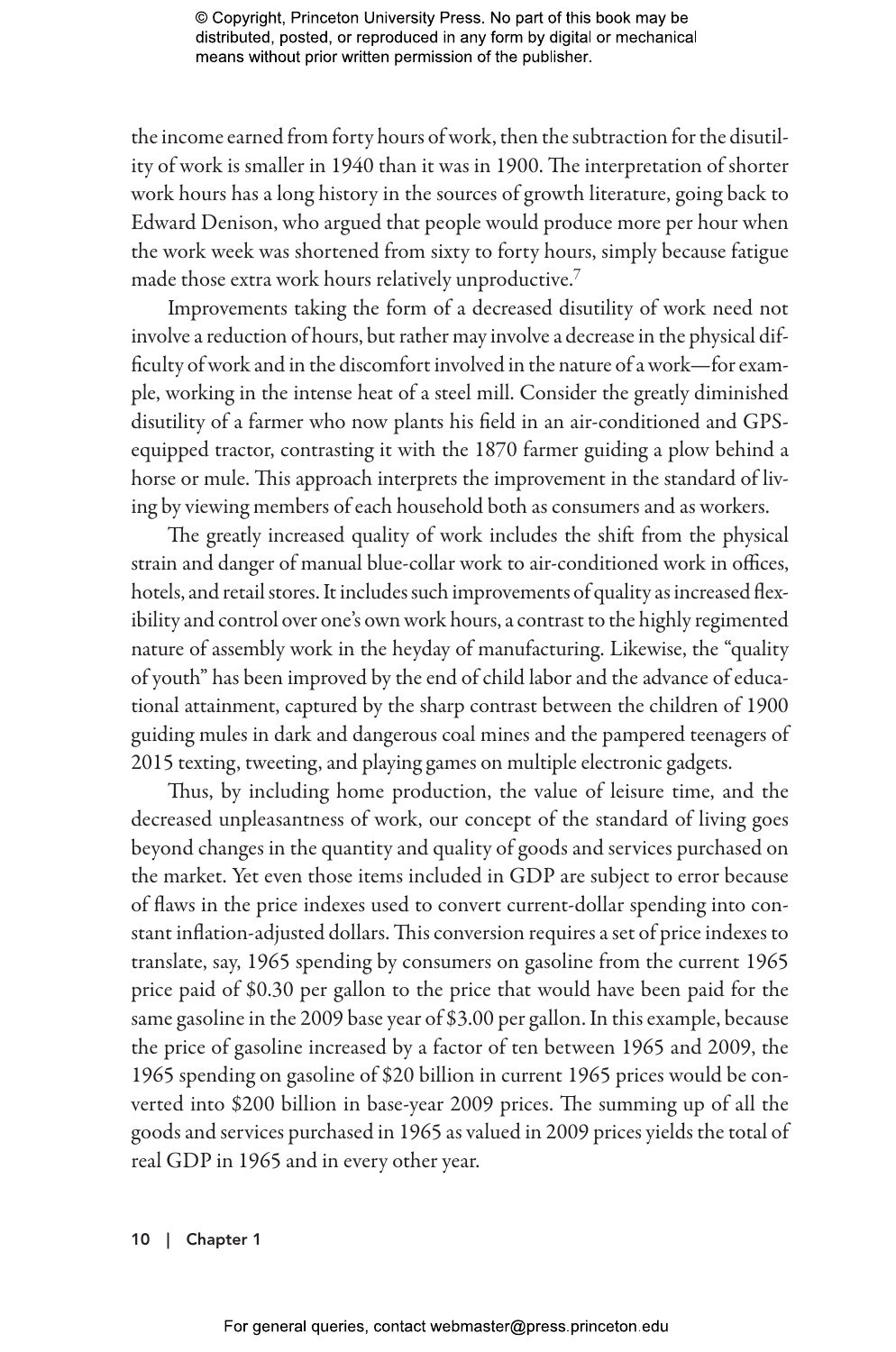But not all products are like gasoline, a commodity that maintains a constant quality over the decades. When a new product is introduced—say, the room air conditioner—there is no allowance for the improvement in consumer welfare of being able to sleep on a hot summer night in a cool bedroom. The available price indexes tell us what happens to the price of the air conditioner once it is being sold, but nothing about its fundamental value. Even worse, new products typically experience a sharp decline in price in their early years as manufacturers ramp up production to achieve economies of scale, yet the official indexes have consistently been introduced many years after the new product was available for sale. For instance, the room air conditioner was first sold in 1951 but was not included in the official price index until 1967; the videocassette recorder (VCR) was first sold in 1978 but was not included in the price index until 1987.

One of the most important product introductions was the Model T Ford, which went on sale in 1908 at an initial price of \$950. Over the next fifteen years, Henry Ford's introduction of the assembly-line method of manufacturing to the production of automobiles brought an astonishing reduction in price to \$269 in 1923 (see table 5–2). The number of current dollars spent on Model T Fords represented more than three times the real GDP in 1923 as in 1908, a fact entirely missed in the GDP statistics, because there was no price index for cars at all until 1935.

Thus price indexes miss the welfare benefits of new products and the welfare-boosting effect of the price reductions early in the lives of new products. In addition, there is "quality bias" in the measurement of the quality of existing goods. In any given month, most models of TV sets are the same as those sold in the previous month, and the price index captures any month-to-month price change in existing models. However, this ignores the constant introduction of new models offering larger screens or higher-definition picture with little change in price. Consumers flock to the new models and stop buying the old models, but the price index makes no allowance for the improvement in the ratio of quality to price.<sup>8</sup> Improvements in the fuel efficiency of automobiles and the energy efficiency of home appliances, such as room air conditioners and clothes dryers are particularly significant sources of quality bias in the official price indexes.

Price indexes also miss the benefit to consumers of new types of retail outlets. For example, Walmart usually charges lower prices for food than does a traditional supermarket.<sup>9</sup> There are two price indexes—one for eggs at the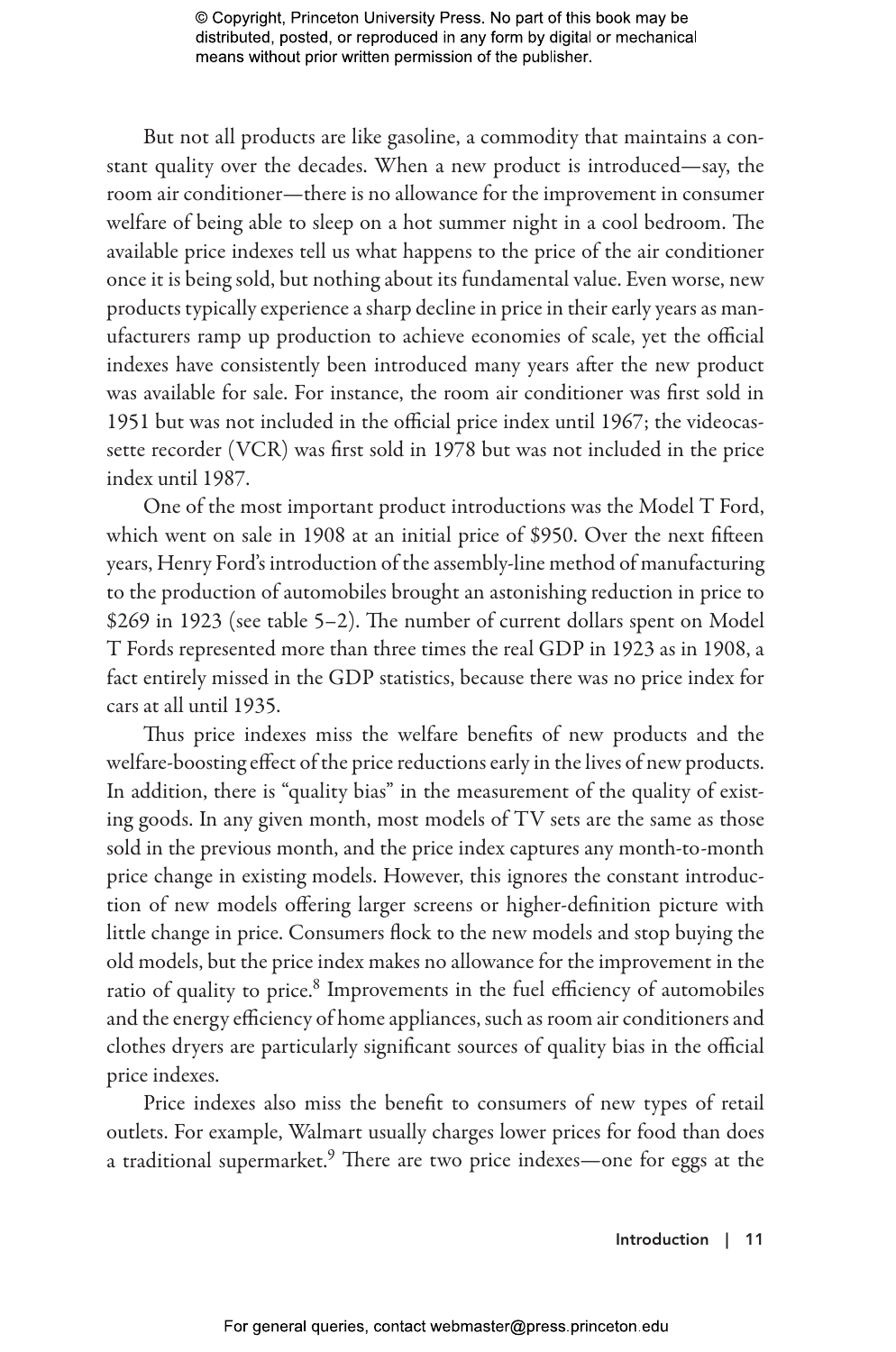supermarket, and another for eggs at Walmart. Because consumers' ability to purchase identical eggs for, say, 20 percent less is never recorded as a reduction in price, increases in GDP are missed, for the price indexes overstate how much consumers are actually paying for eggs. This "outlet substitution bias" has caused large amounts of real GDP to be missed again and again, first when department stores replaced small specialty merchants, again when mail-order catalogs competed with small country general stores, again when food began to be sold in supermarkets, again when Walmart offered food for lower prices than conventional supermarkets, and most recently when Internet sales offered wider variety and lower prices than traditional outlets.

Many sources of the higher standard of living are not included in GDP at all, starting with the enormous advance in the quality of housing represented by the replacement of outhouses by indoor plumbing and the replacement of wood fires and potbelly stoves by central heating. The invention of the antibiotic penicillin might save thousands of lives, each of great value, but the GDP statistics would record only the expenses of the labor and equipment used in its discovery and production. Other similar examples include Pasteur's germ theory of disease and the attendant emphasis on soap and cleanliness, the development of urban sanitation infrastructure that made indoor plumbing possible, and the realization in the late nineteenth century that some food being sold was tainted, adulterated, or diluted.

A final dimension of improvement is the indirect effect of increased life expectancy in providing leisure and locational choice after retirement from work. In earlier eras, workers often died before the age of retirement or had no financial resources enabling them to enjoy retirement, leaving them confined as dependents in the dwellings of their children. Now most people outlive the date of retirement, often with enough financial resources to move to a sunny retirement community offering golf, pools, card games, and Facebook contact with children and grandchildren.

Some improvements in the quality of housing involved inventions, particularly electrification. But others did not—the transition from tenements to suburban single-family homes largely resulted from the positive income elasticity of housing square feet, as well as from the development of credit institutions that allowed working-class families to buy their own homes. Higher incomes also spilled over to affect other types of purchases that did not necessarily require innovations, including public expenditures on clean water and education.

This distinction between innovation-driven and income-driven progress should be qualified: The demand for residential space required transportation

#### 12 | Chapter 1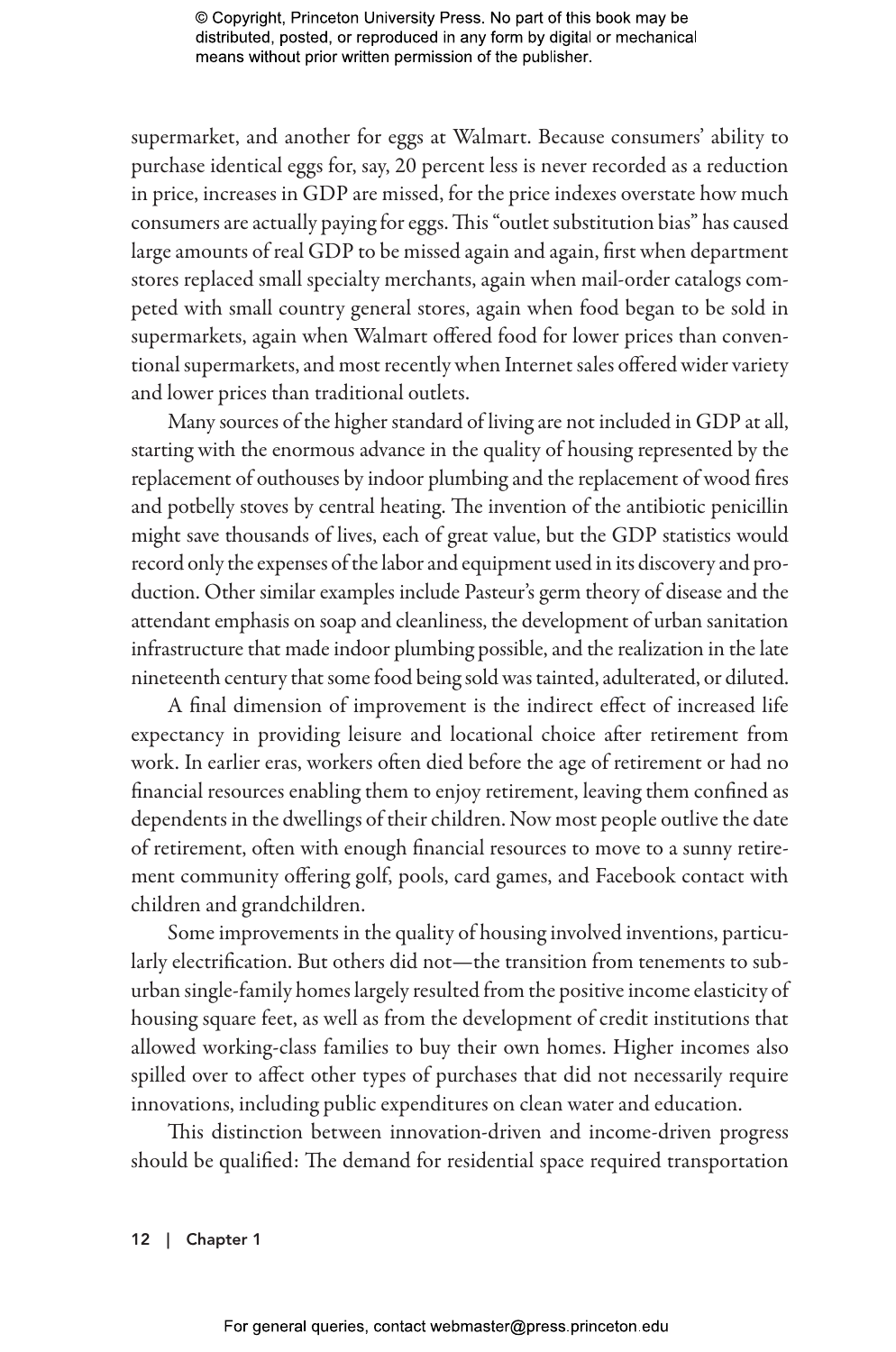innovations to make suburbs possible, while clean water depended on filtration and chlorination technology. The coexistence of industries experiencing rapid productivity growth (e.g., manufacturing) and those with little or no productivity growth (e.g., house-building or education) is summarized by the paradigm of "Baumol's disease," in which the relative price of the innovation-intensive industries, e.g., the production of computers, declines over time while the relative price of the noninnovative industries, e.g., the playing of a string quartet, increases over time. Baumol's disease can be cured in some instances, exemplified by how the inventions of phonograph records, tapes, CDs, and MP3s have allowed a single performance of a string quartet to be heard by millions. But some parts of economic activity still exhibit Baumol's disease without technological relief for rising relative costs, including seats for live performances, college tuition, and medical care expenses.

This theme of mismeasurement interacts with the designation of the one hundred years between 1870 and 1970 as the "special century." Measurement errors are greatest in the early years, both in the scope of the standard of living and in the extent of price index bias. Clearly the welfare benefits to consumers in the categories of life entirely omitted from GDP were greatest long ago: the transition from the scrub board to the automatic washing machine was a more important contributor to consumer welfare than the shift from manual to electronic washing machine controls or from a twelve-pound tub to an eighteenpound tub. The most important unmeasured benefit of all, the extension of life expectancy, occurred much more rapidly from 1890 to 1950 than afterward. Price index bias was also greater in the early years of the special century. Nothing in the history of price index bias compares with the omission of automobile prices from the official price indexes over the entire period from 1900 to 1935. Price indexes themselves have been subject to continuous improvements: the price indexes of 2015 are better than those of 1995, which are themselves better than those of 1975 or 1955.

## THE IRREGULAR ADVANCE OF THE LIVING STANDARD AND PRODUCTIVITY

Most of our attempt to broaden the concept of the standard of living is qualitative, for the concepts of improved consumer welfare in response to innovation and technological change cannot be measured precisely. Nevertheless, it is important that we comprehend the important message contained in the historical record for the standard concepts. Shown in figure 1–1 are the basic data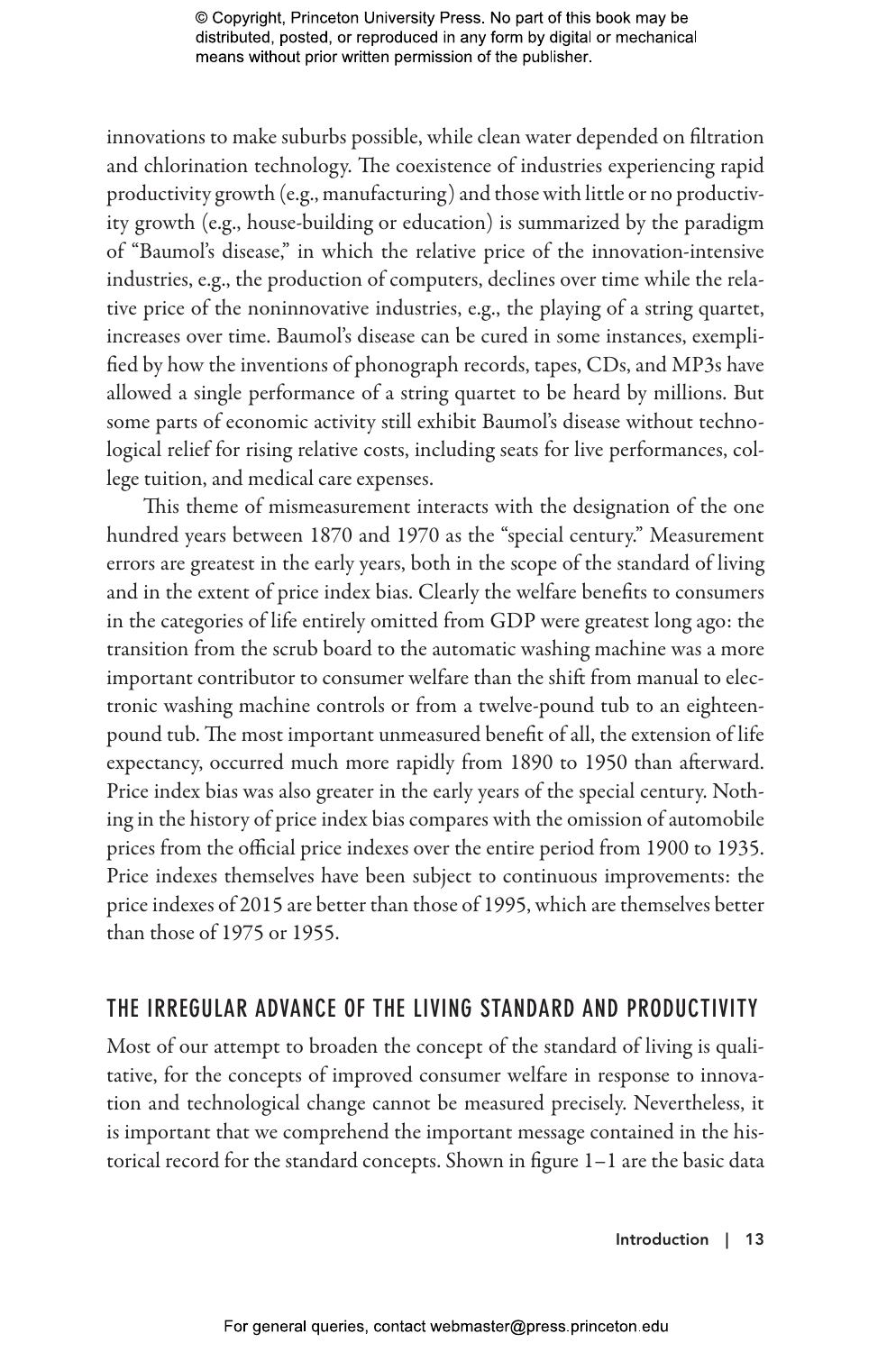

Figure 1–1. Annualized Growth Rate of Output per Person, Output per Hour, and Hours per Person, 1870–2014 *Source*: See Data Appendix.

for the standard of living, productivity, and hours worked per person covering the post-1870 period, divided at 1920 and 1970. Shown for each of the three periods are three bars, each depicting the average annual growth rate over the respective interval. The left (white) bar in each group of three shows the growth rate of per-person real GDP, the middle (black) bar growth in real GDP per hour (i.e., labor productivity), and the third (gray) bar growth in hours worked per person.

There are two striking aspects to this historical record. The first is the symmetry of the graph: the first and last periods are almost identical in the height of each bar, but the middle period (1920–70) is quite different. Output per person growth is substantially higher in the middle period, and productivity growth is much higher—2.8 percent per year compared to 1.8 percent in the first period and 1.7 percent in the last period. The much greater excess of productivity growth over output per person in the middle period, compared to that in the first and last periods, reflects the sharp decline in hours worked per person between 1920 and 1970. This raises a question: why did hours worked per person decline so rapidly in the middle interval? And a second question arises as well: did rapid productivity growth cause hours to decline, or did the decline in hours worked per person rather in some way contribute to relatively rapid productivity growth?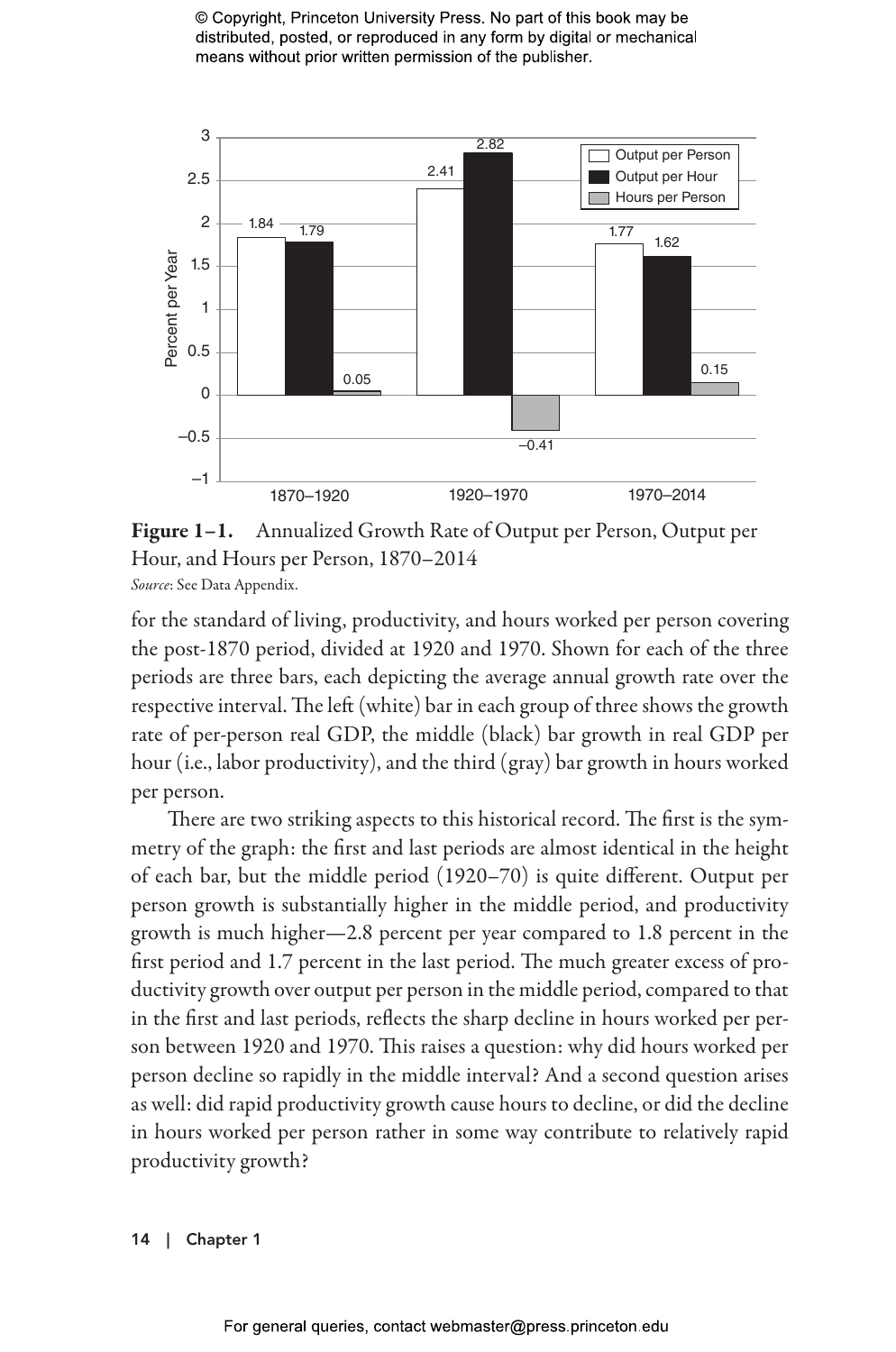The decline in hours worked per person from 1920 to 1970 reflects numerous factors that all point in the same direction. First was the long-run decline in hours of work per week for production workers, which by 1920 had already declined from sixty to fifty-two hours per week. Second was the influence of New Deal legislation, both in reducing hours directly and also in empowering labor unions that fought for and achieved the eight-hour workday and fortyhour work week by the end of the 1930s. An unrelated factor was the baby boom of 1947 to 1964, which increased the child population (0–16) relative to the working-age population (16–64) and thus reduced the ratio of hours worked to the total population. The reverse feedback from productivity growth to shrinking hours reflects the standard view in labor economics that as real income rises, individuals choose not to spend all their extra income on market goods and services, but rather consume a portion of it in the form of extra leisure—that is to say, by working fewer hours.

The change in hours worked per person in the first period (1870–1920) was negligible and presumably reflects modest declines in the work week for urban working-class employees, offset by the effects of shifting employment from farms to cities, where working hours were longer and more regimented. The slight increase in hours worked per person after 1970 mixes two quite different trends. In the first portion of the interval, roughly between 1970 and 1995, hours worked per person rose as a reflection of the movement of women from housework into market employment. Then, after 1996, hours worked per person fell as a result of a steady decline in the labor force participation rate of prime-age males and of young people. After 2008, these labor force dropouts were joined by the retirement of the older members of the baby boom generation.

Why did labor productivity grow so much more quickly between 1920 and 1970 than before or after? We can divide the sources of the growth in labor productivity into three components, as shown in figure 1–2. The time intervals are the same as before, except that the absence of some data series requires that we choose 1890 rather than 1870 as our start date. Each bar is divided into three parts. The top section, displayed in white, is the contribution to productivity growth of rising educational attainment; these are the widely accepted estimates of Claudia Goldin and Lawrence Katz.10 The middle section, shaded in gray, displays the effect of the steadily rising amount of capital input per worker hour; a continuing source of rising labor productivity is the larger quantity of capital, of increasingly better quality, with which each worker is equipped.11 The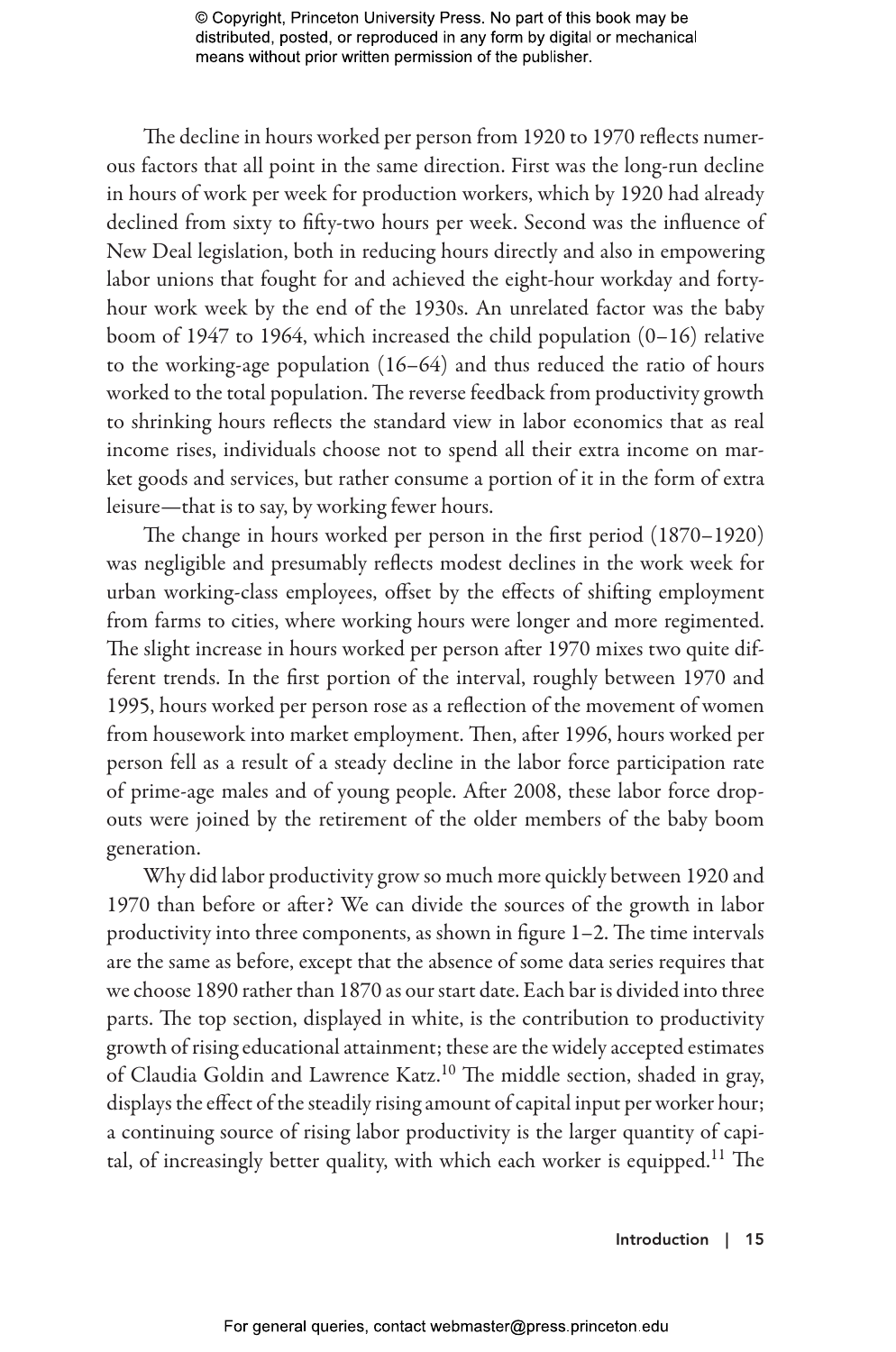

Figure 1–2. Average Annual Growth Rates of Output per Hour and Its Components, Selected Intervals, 1890–2014 *Source*: See Data Appendix.

effect of a rising ratio of capital input to labor hours is usually called "capital deepening."

What remains after deducting the contributions of education and capital deepening is the growth of total factor productivity (TFP), often called "Solow's residual" after the most prominent inventor of growth theory and growth accounting, Robert M. Solow. This measure is the best proxy available for the underlying effect of innovation and technological change on economic growth. And the results are surprising. Because the contributions of education and capital deepening were roughly the same in each of the three intervals, all the faster growth of labor productivity in the middle period is the result of more rapid innovation and technological change*.* I have previously called attention to this aspect of American economic history as "one big wave."12

The margin of superiority of TFP growth in the 1920–70 interval is stunning, being almost *triple* the growth rate registered in the two other periods.<sup>13</sup> To take another perspective, note that the fifty years 1920–70 represent 40 percent of the 124-year period from 1890 to 2014. If each year or decade were equally important, then the five decades starting in 1920 would have accounted for 40 percent of the cumulative TFP growth since 1890. But instead the post-1920 half century accounted for fully 66 percent of the cumulative TFP growth.

Our previous designation of the whole century 1870–1970 as "special" appears to conflict with the behavior of TFP growth as summarized in

16 | Chapter 1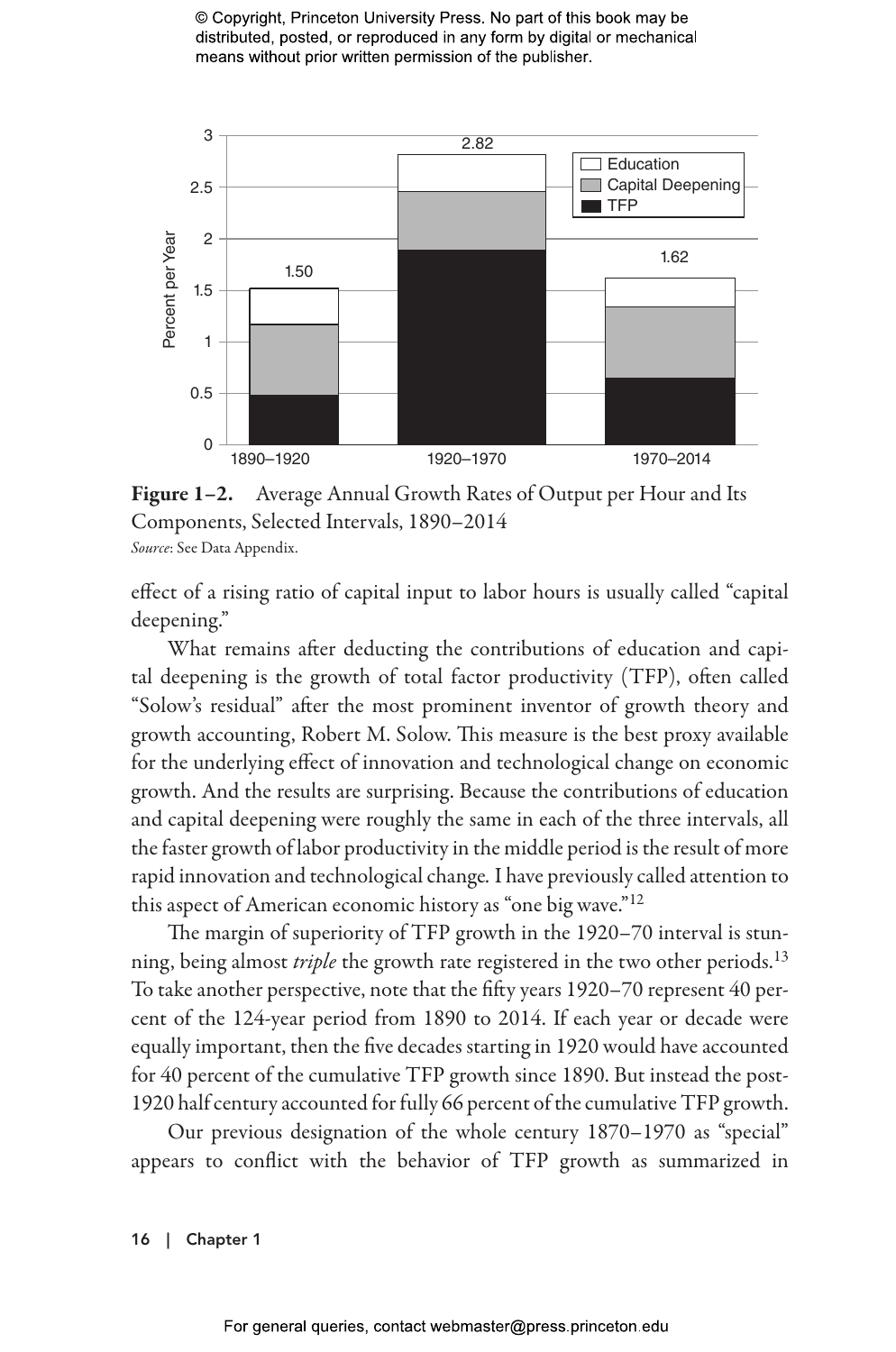figure 1–2. Apparently only the second half of the special century exhibited TFP growth that was substantially above average. We can state this puzzle in two symmetric ways: Why was TFP growth so slow before 1920? Why was it so fast during the fifty years after 1920?

The leading hypothesis is that of Paul David, who provided a now wellknown analogy between the evolution of electric machinery and of the electronic computer.14 In 1987, Robert Solow quipped, "We can see the computer age everywhere but in the productivity statistics."15 David responded, in effect: "Just wait"—suggesting that the previous example of the electric dynamo and other electric machinery implied that a long gestation period could intervene between a major invention and its payoff in productivity growth. David counted almost four decades between Thomas Edison's opening in 1882 of the Pearl Street power plant in Lower Manhattan and the subsequent upsurge of productivity growth in the early 1920s associated with the electrification of manufacturing. He attributed the delayed implementation of electricity in manufacturing not just to the time needed to invent and perfect the machinery, but also to a sharp decline in the price of electricity itself.

David's analogy turned out to be prophetic, for only a few years after his 1990 article, the growth rate of aggregate U.S. productivity soared in 1996–2004 to roughly double its rate in 1972–96. However, the analogy broke down after 2004, when growth in labor productivity returned, after its eight-year surge, to the slow rates of 1972–96, despite the proliferation of flatscreen desktop computers, laptops, and smartphones in the decade after 2004. By way of contrast, in the 1920s, electricity's stimulation of industrial efficiency lasted much longer than eight years. Productivity growth soared in the late 1930s and into the 1940s, creating the remarkable average 1920–70 growth rate displayed in figure 1–2.

It is appealing to explain David's dynamo/computer analogy's failure to hold true longer than eight years by concluding that the electricity revolution was more important than the computer revolution. Moreover, the productivity upsurge after 1920 did not rely only on electricity, but also on the internal combustion engine. It is not surprising that motor vehicles had little impact on labor productivity or TFP growth before 1920, for they had come into existence only a short time before. There were only 8,000 registered motor vehicles in 1900, yet there were 26.8 million just three decades later, when the ratio of motor vehicles to the number of U.S. households had reached 89.2 percent. Productivity in the aggregate economy depends in part on how quickly workers,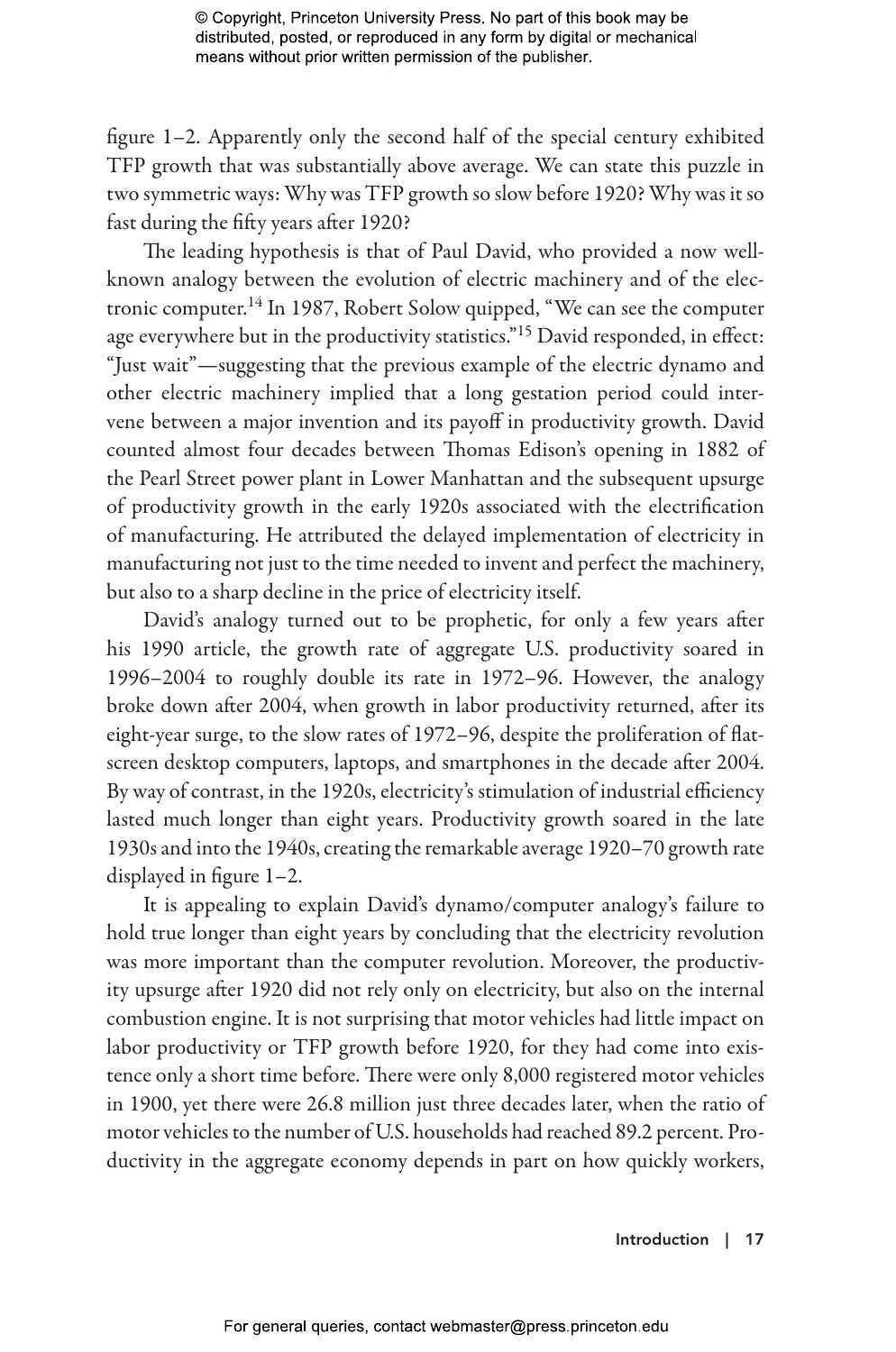including truck drivers and delivery personnel, can move from place to place. Just as the thousands of elevators installed in the building boom of the 1920s facilitated vertical travel and urban density, so the growing number of automobiles and trucks speeded horizontal movement on the farm and in the city.

## WHY DID GROWTH PEAK IN THE MIDDLE OF THE TWENTIETH CENTURY?

Though the central task of this book is to extend our understanding of economic growth beyond the scope of GDP, one aspect of the record of U.S. real GDP growth nevertheless cries for explanation. Why, as shown in figure 1–2, was TFP growth so much more rapid during 1920–70 than before or since? An explanation is provided in chapter 16, which considers alternative explanations for the puzzle of the "Great Leap Forward." As shown in figure 16–5, the superior growth record of 1920–70 comes to an even more prominent peak at the middle of the twentieth century when TFP growth over 1890–2014 is split up into twelve separate decades. Why did TFP grow so rapidly midcentury?

The surprising answer of chapter 16 is that both the Great Depression and World War II directly contributed to the Great Leap. Had there been no Great Depression, there would probably have been no New Deal, with its NIRA and Wagner Act that promoted unionization and that both directly and indirectly contributed to a sharp rise in real wages and a shrinkage in average weekly hours. In turn, both higher real wages and shorter hours helped boost productivity growth—higher real wages by promoting substitution from labor to capital during 1937–41 and shorter hours by reducing fatigue and improving efficiency.

Less speculative is the productivity-enhancing learning by doing that occurred during the high-pressure economy of World War II. Production miracles during 1941–45 taught firms and workers how to operate more efficiently, and the lessons of the wartime production miracle were not lost after the war: productivity continued to increase from 1945 to 1950. In addition to the increased efficiency of existing plant and equipment, the federal government financed an entire new part of the manufacturing sector, with newly built plants and newly purchased productive equipment. Chapter 16 shows the staggering amount of this new capital equipment installed during the war—its acquisition cost in real terms was equal to fully half the stock of privately owned equipment that had existed in 1941 and was more modern, and hence more productive, than the old equipment.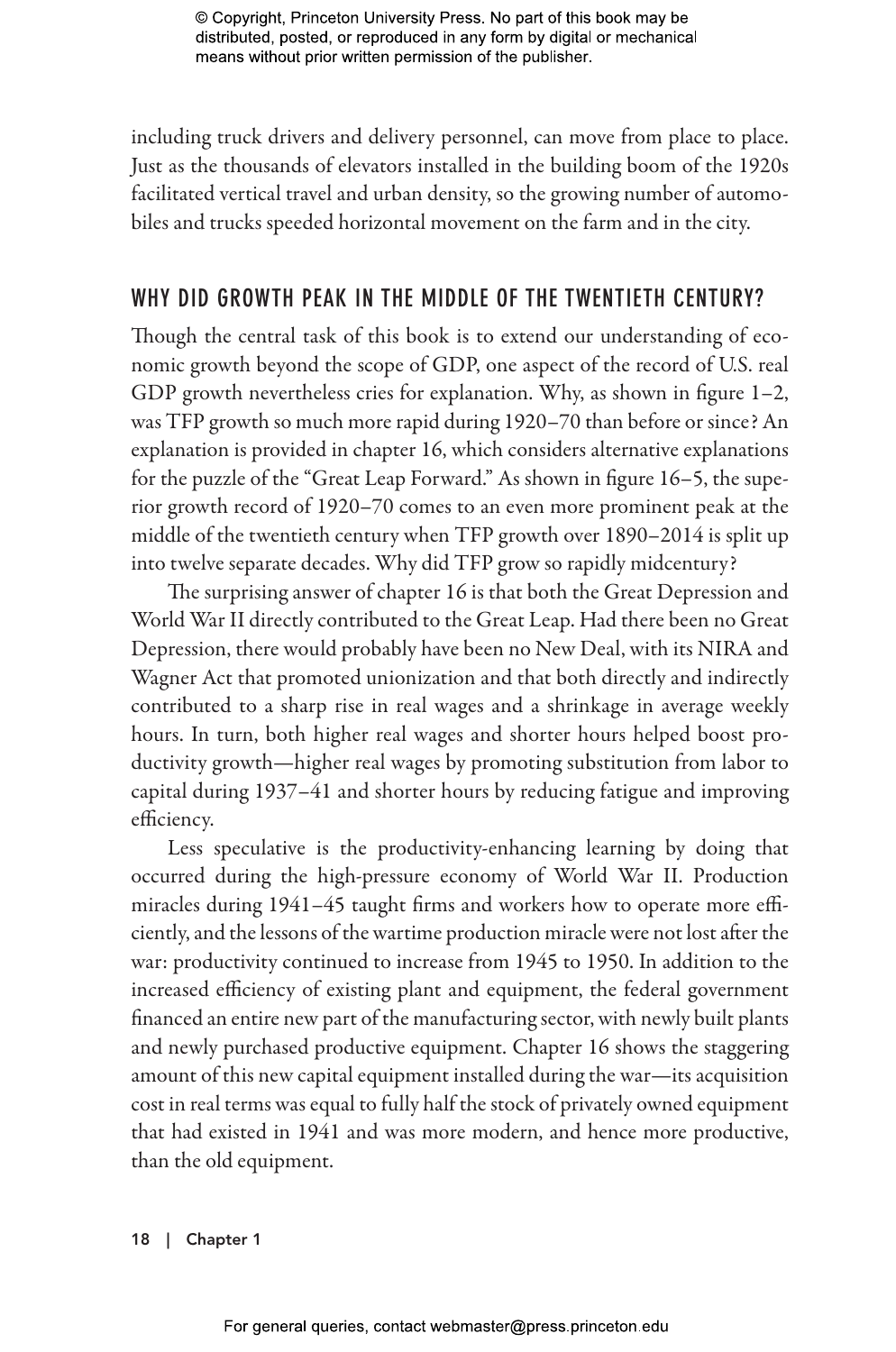The productive efficiency of the new capital installed during 1937–41, as well as during the war itself, brings us full circle to Paul David's explanation of the long lag between the first electric generating plant in 1882 and the electrification of industry that centered on the period 1919–29. His focus on the 1920s as the breakthrough decade misses the fact that the full force of the expansion of modern equipment, not just in manufacturing, but also in the rest of the economy, was centered in the years 1929–50. Economists are so distracted by the unprecedented slump in output during the depressed years of the 1930s that they forget how much innovation occurred in that decade. Alex Field is responsible for the revival of interest in 1930s innovation, and the present book provides evidence of rapid progress during that decade in many dimensions, including radio, the quality of motion pictures, and a sharp jump in the quality of motor vehicles.<sup>16</sup>

## SETTING THE LIMITS: THE SCOPE AND RESULTS OF THIS BOOK

Scope. The subject of this book is the standard of living in the United States, the country that has expanded the frontier of technology, innovation, and labor productivity since 1870. Where the United States has led, the major nations of western Europe have followed, with Japan a laggard until after World War II. Both world wars greatly delayed implementation of the Great Inventions of the late nineteenth century in Europe and Japan, so much so that in 1950 the level of labor productivity in western Europe was only half that in the United States. When Europe caught up in the years the French call "les trentes glorieuses" (1945–75), Europeans were chasing the frontier carved out by the United States decades earlier. In fact, it has been claimed that the percentage of the French population having access to electricity and an automobile in 1948 was roughly equal to that of the United States in 1912.

Not only is this book limited to the American experience between 1870 and 2014, but it is also limited to the viewpoint of the household in its twin roles as consumer and worker. Many of the traditional topics of American economic history fall outside its purview, including financial booms and crashes, the rise of the trusts and ensuing antitrust legislation, the Progressive Era, and the struggles of labor unions. Our interest in Prohibition is not in its adoption or abolition, but rather its role in causing U.S. consumption of food and drink to be substantially understated in the data for the 1920s.

A book of such vast scope must be selective, so there is little room here for much detail, if any, about regional differences. The details of farm life reflect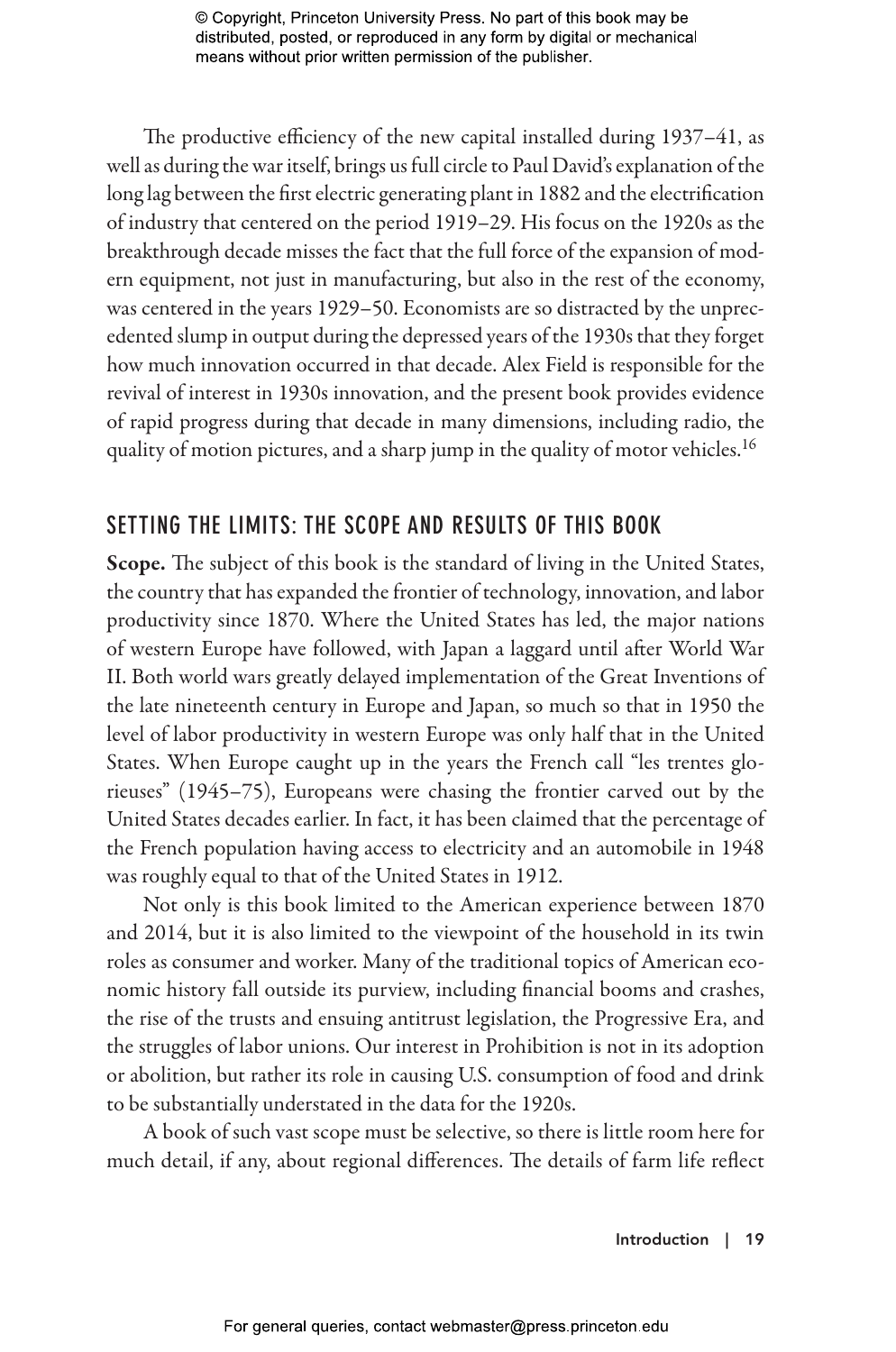the typical farms of the Midwest and the Great Plains in the late nineteenth century, taking only a sideways glance at the plight of southern sharecroppers. Only once do rural southern farmers receive attention, and even then only in tables showing how far behind they were in 1940 in obtaining the modern conveniences of electricity, running water, and indoor bathrooms, compared to urban dwellers, among whom conversion to the modern world was almost complete.

Approach. This book intends to create a quantitative and qualitative record of the changes in the American standard of living that so greatly increased consumer welfare, especially during the special century, 1870–1970. It focuses on the aspects of improvements of human life that are missing from GDP altogether. For instance, real GDP calculates food consumption by adding the constant-dollar cost of beef, pork, potatoes, and onions while placing no value on the shift from the boring 1870s meal of "hogs 'n hominy" to the much more varied diet of the 1920s. Chapter 3, which covers the evolution of food and clothing, combines the quantitative record of what Americans actually ate with the stories of inventors and their inventions of processed food, from Underwood's deviled ham to Kellogg's corn flakes. The treatment of clothing focuses on the effect of the sewing machine in easing the burden of women, gradually shifting from the making of clothing at home to market-purchased clothing. We care not only about what families ate and wore, but also about where they bought it, so chapter 3 includes the dazzling arrival of the great urban department stores, often the first buildings fully outfitted with electric lights, and the utter transformation of rural purchases made possible by the mail-order catalogs of Montgomery Ward and Richard Sears.

Subsequent chapters trace the improvements that are omitted from GDP across the many dimensions of the home and its equipment, public and personal transformation, information, communication, entertainment, and public health and medicine and, in the most novel part of the book, treat in detail of improvements in working conditions for adult males on the job, adult women in the home, and youth during the gradual transition from child labor to schooling.

Inventions and Inventors. The major inventions of the late nineteenth century were the creations of individual inventors rather than large corporations. We go behind the scenes to Thomas Edison's laboratory in Menlo Park, New Jersey, where on the epochal night of October 10, 1879, a particular variety of cotton filament finally made possible an electric light bulb that would last not just for an hour but for days and weeks. We also visit Karl Benz's lab, where, just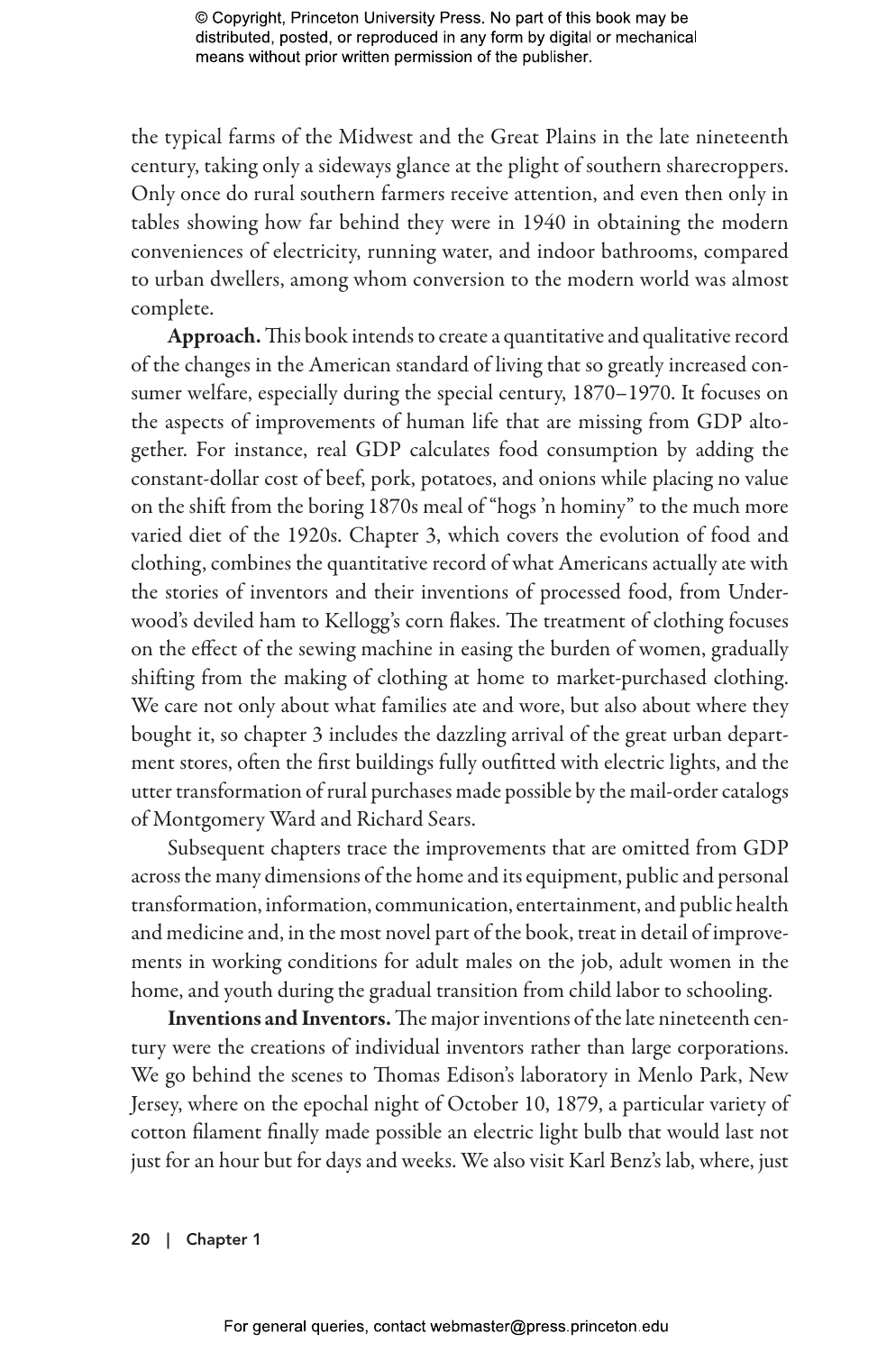ten weeks after Edison's discovery, he took the last step in developing a reliable internal combustion engine.

Although this book is about the United States, many of the inventions were made by foreigners in their own lands or by foreigners who had recently transplanted to America. Among the many foreigners who deserve credit for key elements of the Great Inventions are transplanted Scotsman Alexander Graham Bell for the telephone, Frenchmen Louis Pasteur for the germ theory of disease and Louis Lumière for the motion picture, Englishmen Joseph Lister for antiseptic surgery and David Hughes for early wireless experiments, and Germans Karl Benz for the internal combustion engine and Heinrich Hertz for key inventions that made possible the 1896 wireless patents of the recent Italian immigrant Guglielmo Marconi. The role of foreign inventors in the late nineteenth century was distinctly more important than it was one hundred years later, when the personal computer and Internet revolution was led almost uniformly by Americans, including Paul Allen, Bill Gates, Steve Jobs, Jeff Bezos, Larry Page, and Mark Zuckerberg. Among the pioneering giants of the Internet age, Sergei Brin (co-founder of Google) is one of the few to have been born abroad.

Organization. The book proper begins with chapter 2, on living conditions in 1870. Part I includes eight chapters (chapters 2–9) on the revolutionary advances in the standard of living through 1940, a dividing year chosen both because it is halfway between 1870 and 2010 and because 1940 marks the year of the first Census of Housing, with its detailed quantitative measures of housing and its equipment. Part II (chapters 10–15) extends the narrative from 1940 to the present day, and its chapters are organized to give less attention to food, clothing, and other aspects of life that changed slowly and to place more emphasis on the rapid changes that occurred in the spheres of entertainment, communication, and information technology. Part III begins in chapter 16 with an attempt to explain "the Great Leap Forward," assessing reasons why labor productivity and TFP grew so much more rapidly from 1920 to 1970 than before or after. Then chapter 17 compares changes in the pace of innovation since 1970 with that likely to occur in the next quarter century. Part III concludes with chapter 18, on the headwinds that are slowing U.S. economic growth below the pace that otherwise would be made possible by technological advance. The book closes with a short postscript chapter proposing a menu of directions for policy that might be helpful tacks against the headwinds.

The Rise and Fall of Growth in the Standard of Living. The subsequent chapters trace out a distinct sense of ascent and subsequent descent in the growth rate of the standard of living, labor productivity, and TFP. The historical record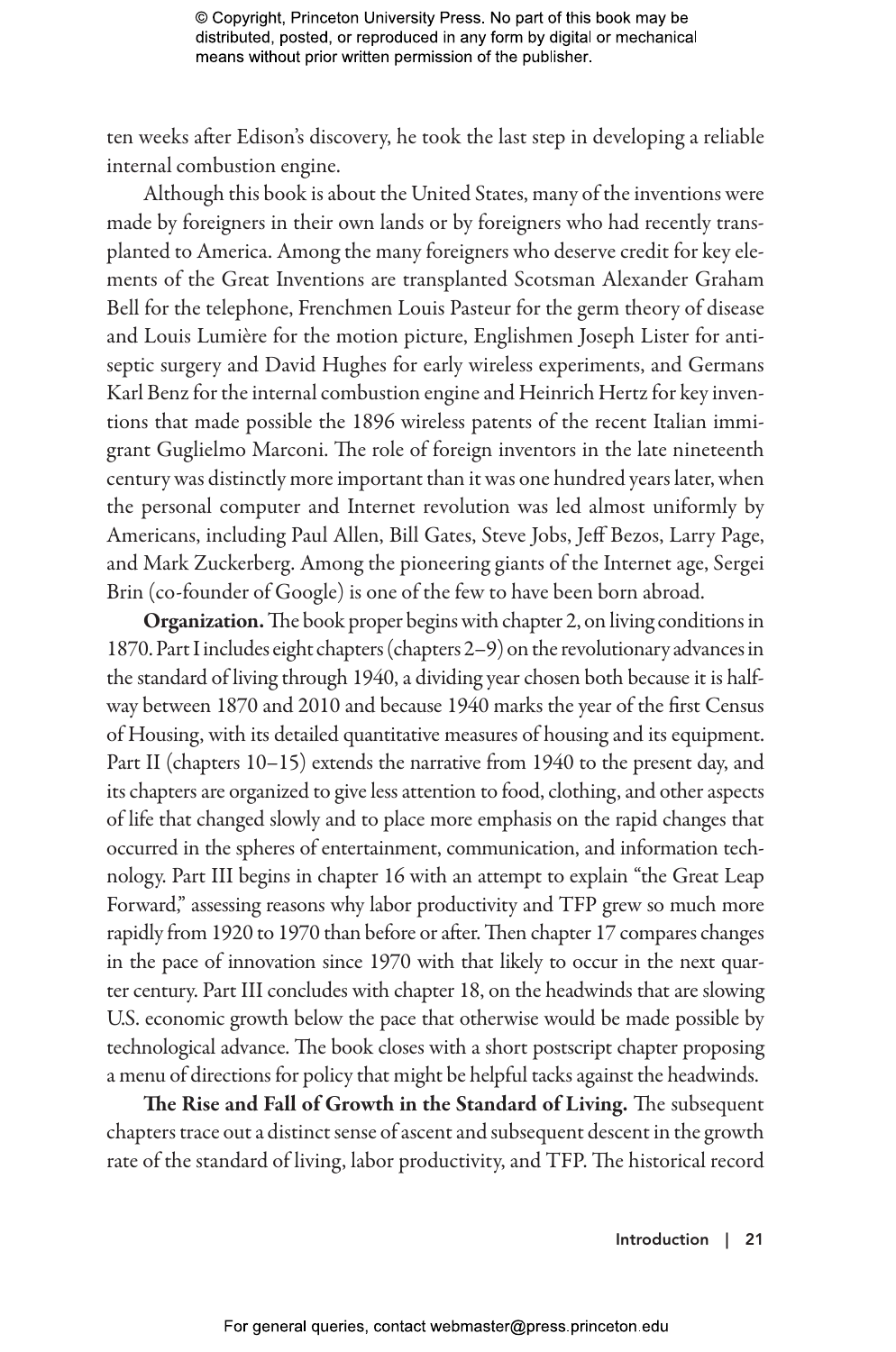displayed in figures 1–1 and 1–2 provides the quantitative part of this record. A major theme is that real GDP understates the true growth in the standard of living and that many new inventions that made possible the achievements of the special century through 1970 were beyond anyone's imagination. Along every dimension in the chapters of part I, we find aspects of life being improved in ways not included in GDP—for example, take the transition from the country store to the Sears catalog, which greatly improved well-being by substantially increasing consumer choice and reducing prices. The chapters of part II (except for chapter 12, on entertainment and communication, and chapter 13, on information technology) have a different character. They all cover progress from 1940 until today but typically find that progress was rapid from 1940 to 1970 but slowed thereafter. Maintaining growth at the pace of the years before 1970 proved to be beyond the realm of possibility. Nevertheless, progress has continued after 1970, albeit at a slower pace, and often in realms receiving little attention in part I, evident, for instance, in the rapid decline in automobile fatality rates and an airline fatality rate that has been virtually zero for close to a decade<sup>17</sup> Likewise, fatalities by homicide have declined in almost every city since 1990.

The new element in part III is the headwinds—inequality, education, demography, and debt repayment—that are buffeting the U.S. economy and pushing down the growth rate of the real disposable income of the bottom 99 percent of the income distribution to little above zero. The outlook for future growth in the U.S. standard of living is not promising, and this book ends by doubting that the standard of living of today's youths will double that of their parents, unlike the standard of living of each previous generation of Americans back to the late nineteenth century.

The Past and the Future. This book's sober ending requires a distinction between the past and the future. The past is a matter of record, the future a matter for speculation. We know that the growth rate of labor productivity since 1970 has been disappointing, as shown in figures 1–1 and 1–2, and the growth rate of TFP since 1970 is barely a third of the rate achieved between 1920 and 1970. It is also evident that the modest growth rate of average per-person real GDP has not been shared equally. Moreover, the population is aging, educational attainment is flagging, and the slowing of growth creates a feedback loop requiring higher tax rates and/or lower transfer payments.

Knowing what we do about the recent past, what can we extrapolate to the future? We cannot predict every new invention; indeed, even for those on the horizon, such as driverless cars and legions of small robots, we can debate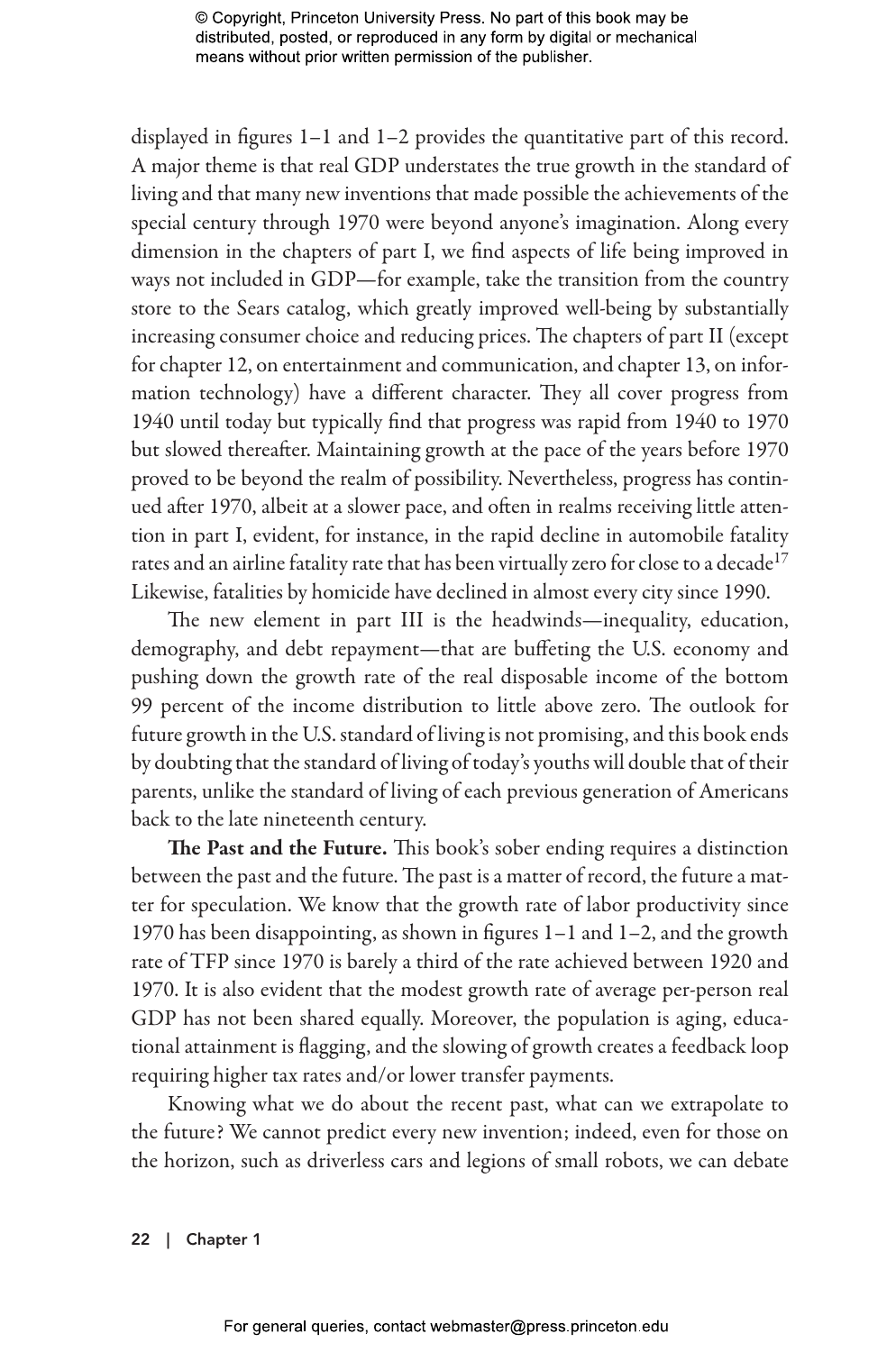their likely effect and importance. But there is much that we can predict. For instance, the baby boom generation is currently aged between fifty and sixtyeight, so we can predict with reasonable accuracy the effect of its members' retirement within a percentage point or two, depending on how many of them will work until later ages than past generations. If American high school students regularly rank poorly in international tests of reading, math, and science, then a sudden spike in scores to levels previously unseen may be considered improbable. If the stock market continues to advance, we know that inequality will increase, for capital gains on equities accrue disproportionately to the top income brackets.

This book's predictions that future growth will be slower than in the past are strongly resisted by a group of commentators whom I collectively call the "techno-optimists." They tend to ignore both the slow productivity growth of the past decade, as well as the force of the headwinds. Instead, they predict a future of spectacularly faster productivity growth based on an exponential increase in the capabilities of artificial intelligence. Another group of economists dismisses pessimism out of hand. The economic historian Deirdre McCloskey writes, for instance, that "pessimism has consistently been a poor guide to the modern economic world. We are gigantically richer in body and spirit than we were two centuries ago." 18 Whereas McCloskey has room in her toolkit for only one rate of growth spanning the past two centuries, this book provides three separate growth rates over the past 150 years, divided at 1920 and 1970. Yes, we are "gigantically" ahead of where our counterparts were in 1870, but our progress has slowed, and we face headwinds that are stronger barriers to continued growth than were faced by our ancestors a century or two ago.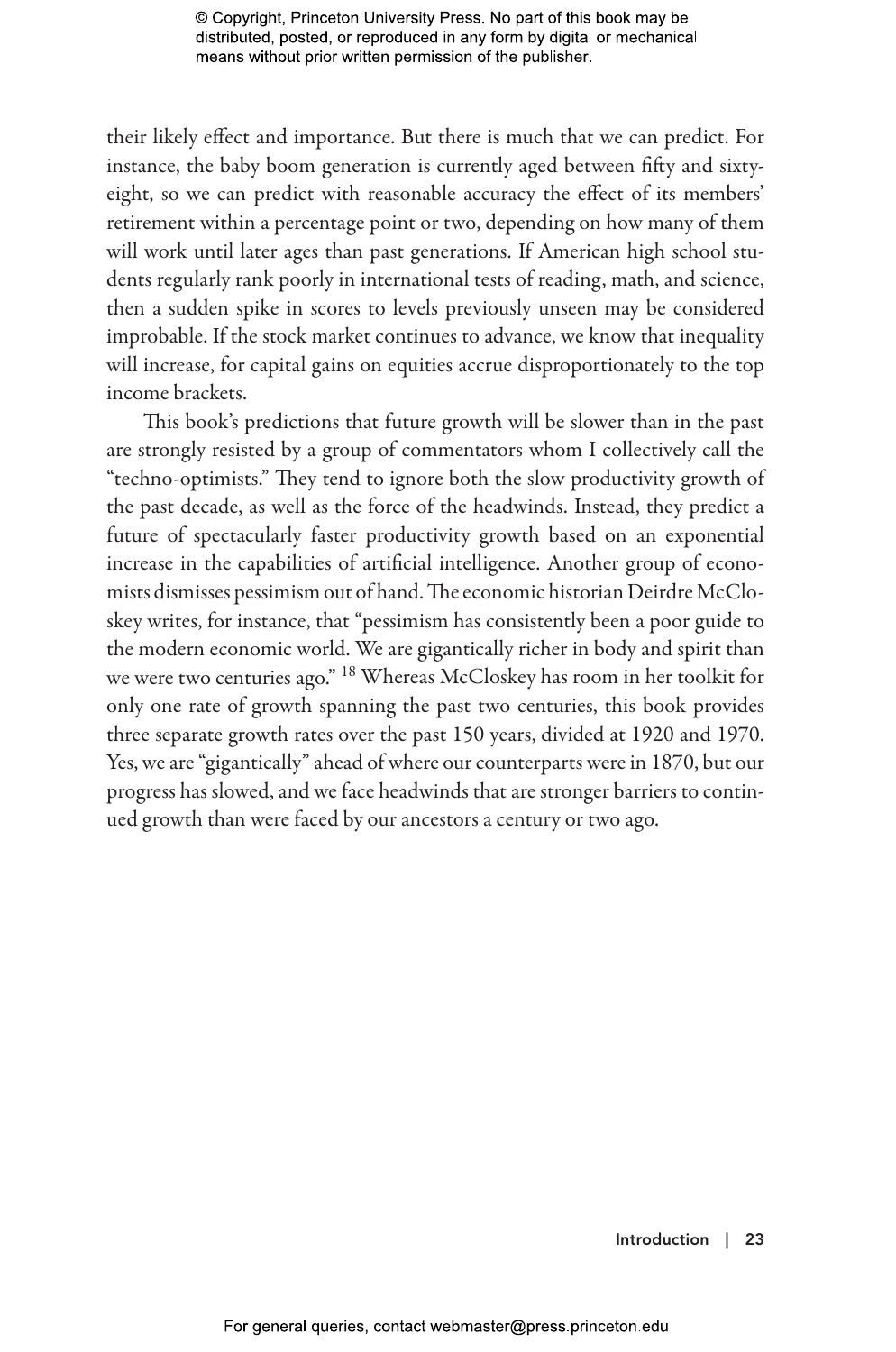# INDEX

A & P (Great Atlantic and Pacific Tea Company), 78–80, 294, 334 abortion, 476 Abramowitz, Moses, 547, 557 accidental deaths, 237–42; after 1940, 474–75; aircraft, 399, 400; automotive, 308–9, 385–86; industrial, 270–72 Acemoglu, Daron, 586 Adams, John, 210 advertising, 79; on radio, 195–96 African Americans. *See* blacks age: discrimination by, 519; labor force participation by, 32–34; population by (1870), 32 Agricultural Extension Service, 312 agriculture: in 1870, 40, 60, 248; after 1940, 500–501; decline of, 553–54; governmental intervention in, 312; Harrison Act financing of land for, 300; occupational transformations in, 249; workforce in, 52–56; work of American farmer, 261–66, 286 AIDS, 471–72 air conditioning: in automobiles, 382; in houses, 361–62, 372, 525, 583; life expectancy and, 485; migration to sun belt and, 502; predicting, 592 air pollution, 219; automotive regulation on, 382–83, 392; health and, 473–74 airport security, 406 air travel, 171, 375, 393–400, 408, 581; airline revenues, 377–78; big data used in, 597–98; computers used for, 449; cost of, 401–5; decline in quality of, 405–7, 525 alcoholic drinks, 71; adulteration of, 220; Prohibition ban on, 313–14 Alexopoulos, Michell, 556–57, 564–65 Allen, Paul, 452, 572 Allstate, 309 Altair computers, 452 Alzheimer's disease, 465, 483–84 Amazon (firm), 443, 457–58, 579; robots used by, 596 American Airlines, 396, 404, 449 *The American Commonwealth* (Bryce), 28–29, 104 American exceptionalism, 245–46

American manufacturing system, 561–62 *Amos 'n' Andy* (radio program), 195 Anderson, Walter, 167 anesthesia, 232 antibiotics, 324, 465–67 antiseptics, 228 Appert, Nicholas, 72 Apple Computer, 452; iPhone by, 577 appliances, 356–63, 372; credit used for purchases of, 298–300; effect on labor force of, 499; electrification for, 115–22; housework unchanged by, 278 Armant, Thomas, 198 Armstrong, George, 47–48 ARPANET (Advanced Research Projects Agency network), 453 ART (antiretroviral therapy), 471 artificial intelligence, 594, 597–99 assembly line, 11, 557, 576 Associated Press, 179 AT&T (Bell System): Bell Labs of, 572; breakup of, 577; coaxial cable system built by, 416; Direct Distance Dialing introduced by, 429–30; telephone service by, 183–84, 204; Traffic Service Position System of, 430 Australia, 648 automated teller machines (ATMs), 450, 459, 578, 596; impact of, 583 automatic transmissions, 381–82 automation, impact on employment of, 615 automobile industry: assembly line introduced for production in, 557; post-World War II production of, 379; robots used in, 594–95; wages in, 617–18 automobiles, 169–71, 374–76; after 1970, 525; accidental deaths caused by, 474–75; arrival of, 11, 149–52; Benz's invention of engine for, 129; decline of public transit and, 149; diffusion of, 114–15, 130, 367, 376–77; doctors' use of, 225, 234; drive-in movie theaters and, 420; driverless cars, 599–601; early acceptance of (1906–1940), 152–57; effects of transition to, 165–68; on farms and in small towns, 163–65; fast food restaurants and, 344; fatal accidents involving, 239–40; financing of, 297–98, 303;

751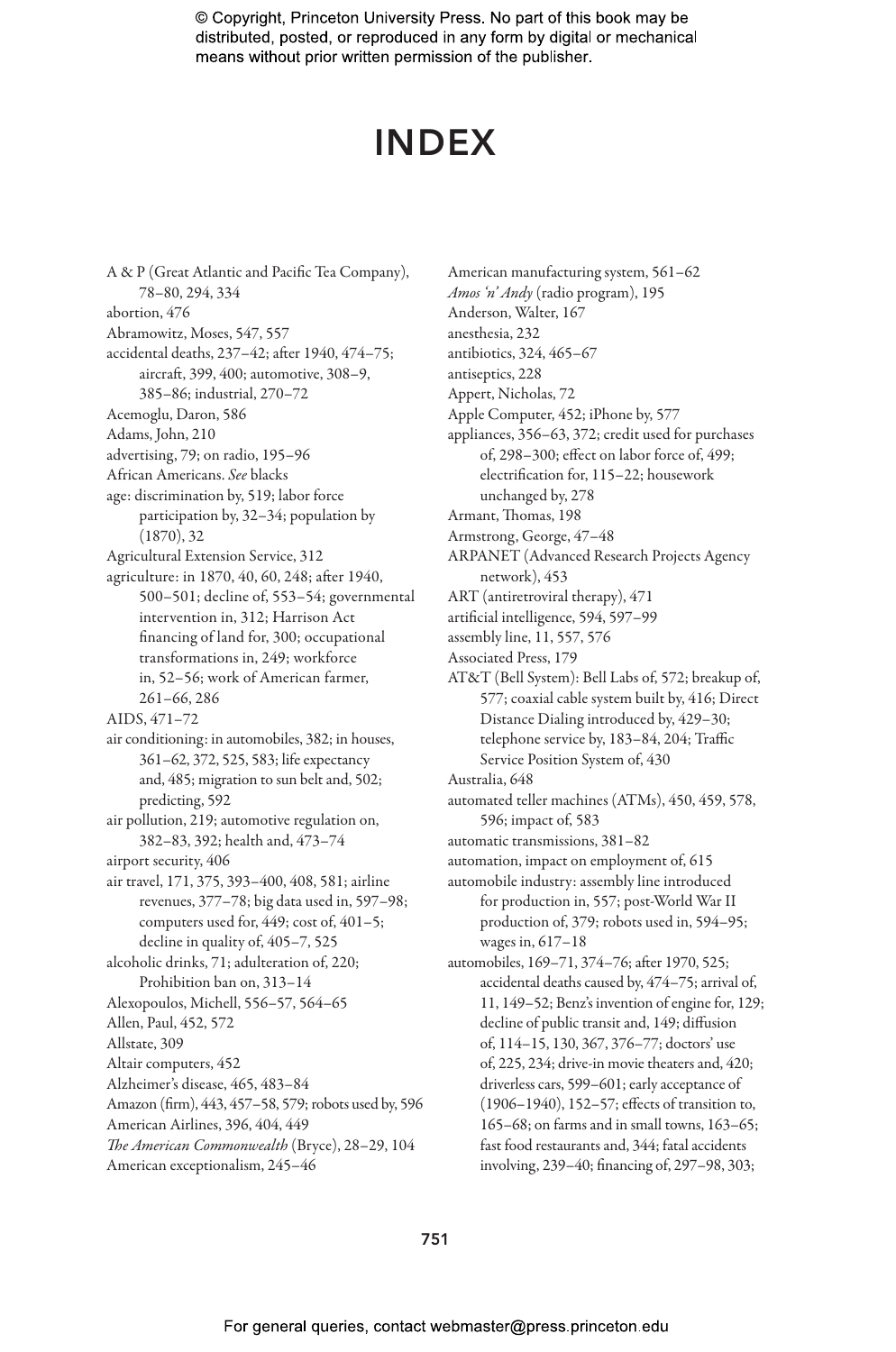food consumption tied to, 76; fuel economy, safety, and reliability of, 383–89; horsepower of, 558–59; horses and public transit replaced by, 159–63; improvements in, 379–83, 407; insurance for, 308–9, 317; Interstate Highway System for, 389–93; paved roads for, 157–59; radio in, 421; regulation of, 314; suburbs dependent upon, 364–66, 370 Autor, David, 595, 600, 614 Aveling, Eleanor Marx and Edward, 268 baby boom generation, 15, 499; education of, 513; housing demands of, 371–72; retirement among, 23, 515, 517, 518, 576, 607, 628, 629; women among, 507–8 Baily, Martin, 586 Bakker, Gerben, 172 Ball, Lucille, 410, 417 Bank Americard (Visa), 450 banking: cash and checks in, 295; computers used for, 449–50; consumer credit and, 296–300; Federal Deposit Insurance Corporation for, 315; impact of technology on, 582–83; mortgage financing and, 300–303 barcodes, 451 Bardeen, John, 430 bathrooms, 125, 127 batteries, 182; radios powered by, 194 Baumol, William, 570 Baumol's disease, 13, 173–74, 186 Baxter (robot), 595 Beaudry, Paul, 623, 626 Bebchuk, Lucian, 619 Becker, Gary, 9, 207, 242, 247 Beebe, Lucius, 141 beer, 220 Bell, Alexander Graham, 21, 173, 181–82, 187, 204, 574 Bellevue Hospital (New York), 228 Bell Labs, 430, 571, 572 Bell System (AT&T). *See* AT&T Benz, Karl, 20–21, 129, 150, 191, 568, 576 Berle, Milton, 410, 417 Berliner, Emile, 187 Berry, Chuck, 428 Bessen, James, 583 Bettmann, Otto, 62, 82 Bezos, Jeff, 457–58 bicycles, 157 big data, 597–99 Bigley, Shirley, 507 automobiles (*Continued*)

Birdseye, Clarence, 5, 74 birth control pill, 486 *The Birth of a Nation* (film, Griffith), 199 birth rates, 35 births, in 1870, 50 Bismarck, Otto von, 246 blacks: as homicide victims, 241–42; imprisonment among, 632; lessening of discrimination against, 521, 526; life expectancy of, 212, 484–85; literacy rates among, 174–75; migration of, 368; ratio of men to women among, 631; residential segregation of, 369; in southern states (1870), 58–59; as tenant farmers, housing for, 111–12 Bloomingdale, Alfred, 450 blue-collar employment, 254–56; after 1940, 501, 503; gender differences in, 509 Blue Cross and Blue Shield (health insurance), 488–89 Boeing 707 (aircraft), 171, 398–99, 408 Boeing 737 (aircraft), 399 Bon Marché (department store, Paris), 89 books, 175–76, 457 bookstores, 457 Boorstin, Daniel J., 1 Borden, Gail, 72–73 Borders (bookstore chain), 457 Boston (Massachusetts), 176 Bosworth, Barry, 586 Brattain, Walter, 430 Braun, Karl Ferdinand, 412 bread, 72 breakfast, 340 Brin, Sergei, 21 Brownmiller, Susan, 475 Bryce, James, 28–29, 104, 112 Brynjolfsson, Erik, 593, 597 Buchan, Sharon, 451 Bud, Robert, 468 Buffett, Warren, 645 bungalow movement, 108–10 Burke, Doris, 471 Burns, George, 195 buses, 160 business dynamism, 584–85, 649 butter, 79–80 cable cars, 146 cable television, 425–26; news on, 433 Cahn, Naomi, 605, 631 calculators, 451, 459 cameras, 197

#### 752 | Index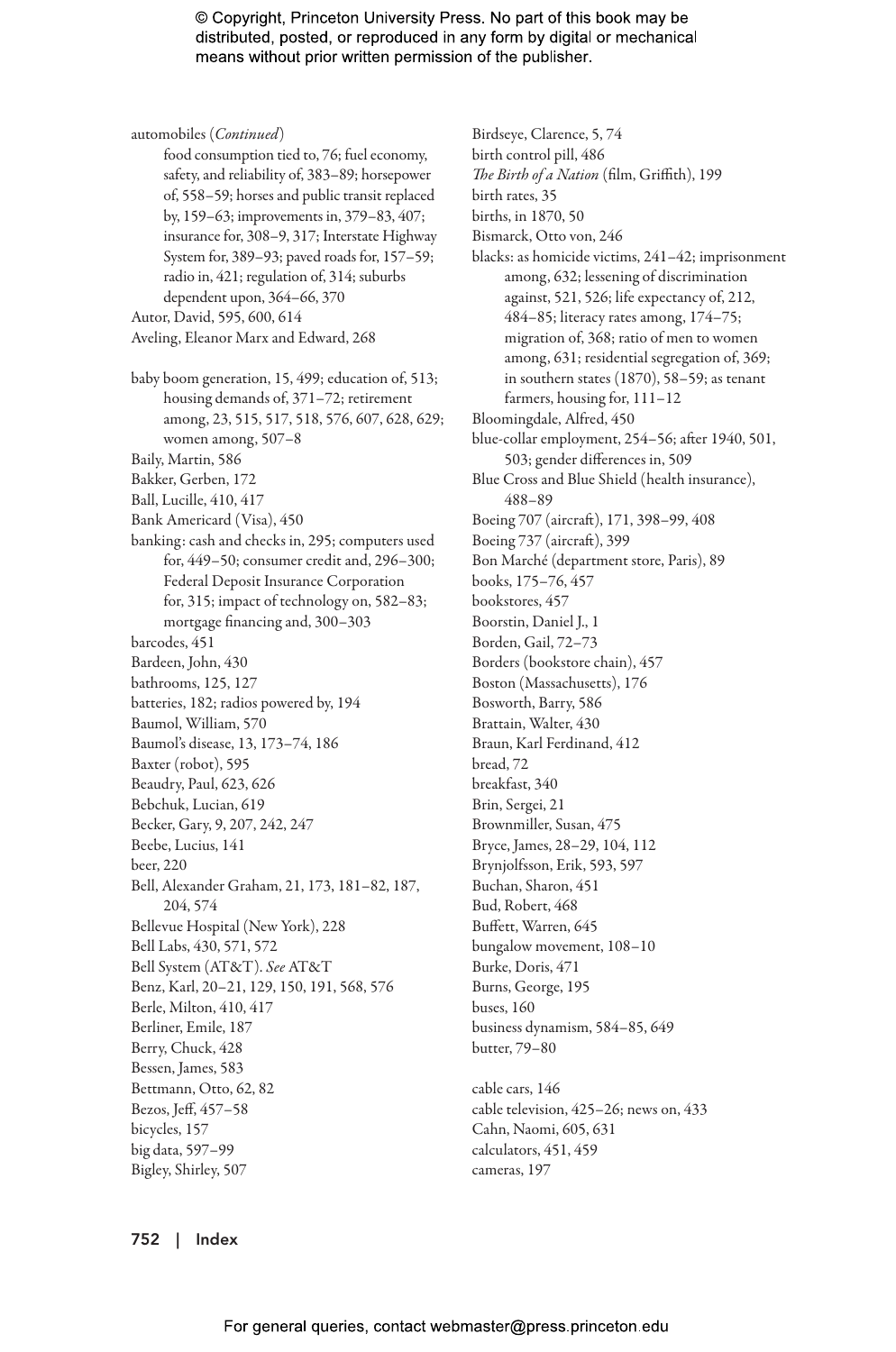Canada, 488, 650 cancer, 464–65, 469–70 canned food, 72–73 capital: contribution to productivity of, 15–16; in total factor productivity, 537, 545–48, 569 capital deepening, 16 Carbone, June, 605, 631 carbon tax, 650 cardiovascular disease (CVD), 468, 484–85 Carnegie, Andrew, 286 cars. *See* automobiles Caruso, Enrico, 188 cassette tape recorders, 428 catalogs: electronic, 580; mail-order, 63, 90–92 Caterpillar Corporation, 617 cathode ray tubes, 412 cattle, 264–65 CATV (community antenna television), 425 CBS World News Tonight (radio program), 196, 197 cell (mobile) phones, 411, 430–32, 577–78; smartphones, 437–38, 581 Census Bureau, U.S., 610–11 central heating, 125–26, 128 CEO compensation, 617, 619, 645 cereals, 74 Cette, Gilbert, 587 chain stores, 62–63, 78–81, 90, 92, 560 Chapin, Robert, 97, 102–3, 106 Chaplin, Charlie, 172, 199 Charles Schwab (firm), 598 chattel lending, 293 checks, 295 chemicals industry, 561 chemotherapy, 470 Chevrolets, 156, 374, 379, 559 Chicago (Illinois): air pollution in, 219; air travel between New York and, 396–97; bungalow movement housing in, 108–9; cable cars in, 146; as center of commerce, 311; elevated trains in, 147–48; Great Chicago Fire in (1871), 44, 308; housing in, 103–4; longdistance telephone service for, 183; mail-order catalog firms located in, 91; movie theaters in, 199; population of, 368; rail transport between New York and, 133, 135, 136, 140; residential segregation in, 369; slaughterhouses, 267; streetcars in, 147; streetcar suburbs in, 105; traffic flows through, 137

- childbirth, 229–30; cost of, 231; in hospitals, 274; of low-birthweight infants, 484
- children: births of, 229–30, 484; born after World War II (baby boom), 505, 507–8; born out of

wedlock, 631; decline in work hours of, 260; early television viewed by, 415–16; health of, 219, 461; inequality among, 605; inequality in education of, 606; labor of, 58, 282–85; obesity among, 346–47; polio among, 467 China, 614 Chinese immigrants, 223 chlorination of water supply, 217–18 chronic diseases, 462, 468–72 cinema. *See* movies cities. *See* urban life Civil Aeronautics Board (CAB), 403 Civilian Conservation Corps (CCC), 315–16 civil rights legislation, 642 Civil Rights movement, 419 Civil War (U.S.), 3, 4 Clark Clifford, 107 Clean Air Act (1963), 473–74 clear-channel radio stations, 194 Cline, Elizabeth, 350 clothes dryers, 358, 360–61 clothing, 5, 8; in 1870, 43, 60; changes in, 1870–1940, 63, 92, 332; changes in, 1940–2015, 347–51, 371; market-purchased, 85–88; spending on, 65; washing machines and dryers for, 356–61; work conditions in production of, 249; *See also* garment industry CNN (Cable News Network), 433 coal mining, 267; child labor in, 283; deaths from, 270, 502 Coase, Ronald, 460 Coca-Cola, 73 Cohen, Jon, 556–57, 564–65 Cohn, Jonathan, 492 college education, 499–500, 521, 648; costs of, 510–14; income and, 620–27; inequality in, 606; in labor quality, 544 color: in movies, 202, 419; on television, 421, 425 Colt, Samuel, 28 Columbia (firm): CBS radio network of, 196, 197, 395; CBS television network of, 202, 417, 421; long-playing records by, 427; WCBW television station of, 413 communications, 7, 439–40; from 1870 to 1940, 202–5; cell phones for, 430–32; digital media for, 435–38; in GDP, 441–42; growth in, 523; Internet for, 442–43, 459; of news, 433–35; post-World War II, 409–11; social media and networks for, 456–57; telegraph

for, 177–79; telephone for, 181–86; television for, 421–27; in Third Industrial Revolution, 577

Index | 753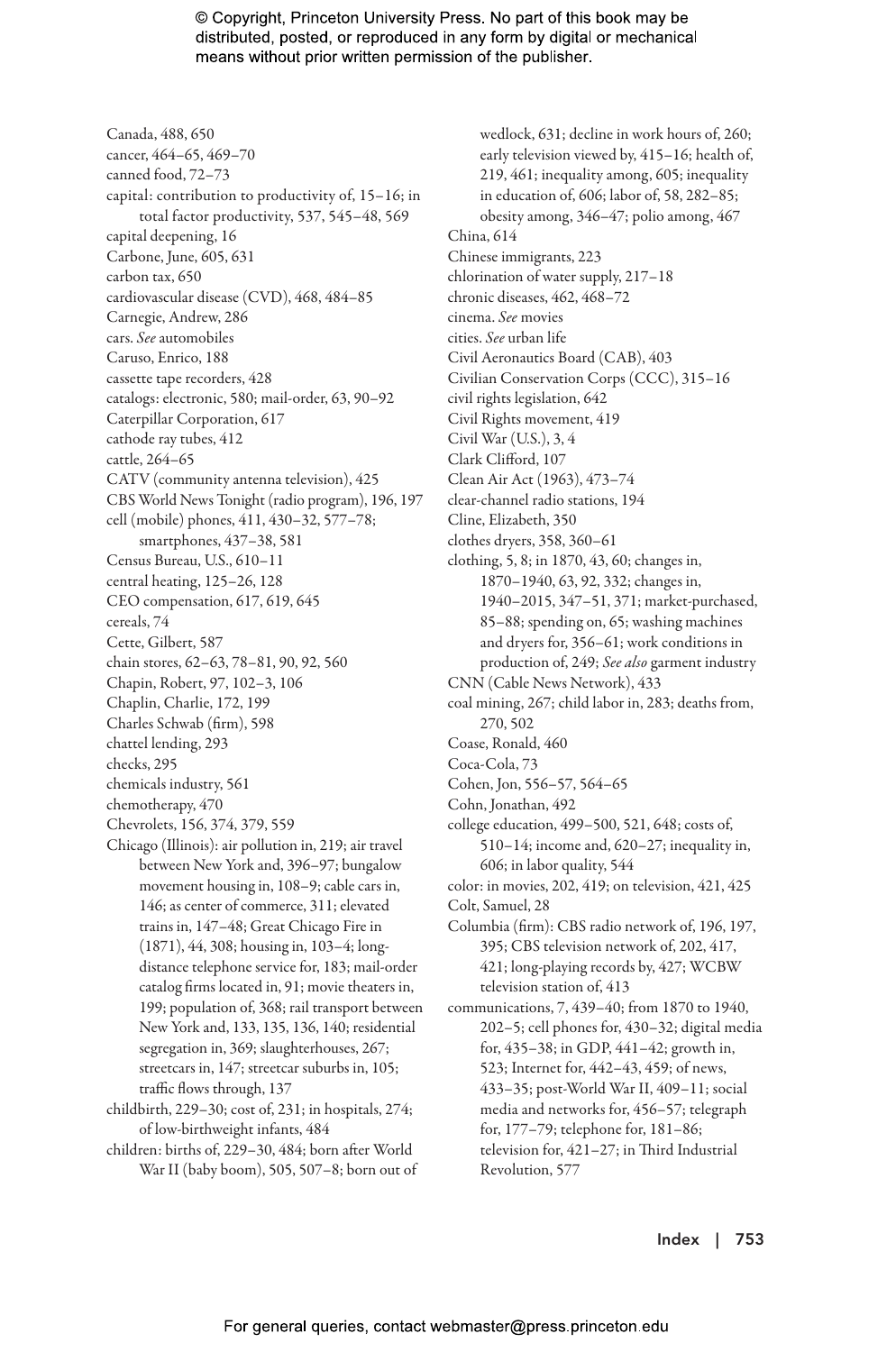compact discs (CDs), 411, 428–29 computed tomographic (CT) imaging, 470, 478 computers, 8, 441–43, 458–60; artificial intelligence for, 597–99; early applications of, 451–53; e-commerce using, 457–58; increase in productivity tied to, 17; Internet for, 453–57; limited impact of, 579; mainframes and history of, 448–51; Moore's Law on, 444–48, 588–89; performance of, 587; predicting future of, 593; in Third Industrial Revolution, 578 Coney Island (Brooklyn, NY), 49–50 Connecticut, 309 Conrad, Frank, 192 construction work, 271 consumer credit, 288, 316–17; history of, 290–95; mortgage financing as, 300–303; for purchases, 296–300 consumer electronics, 583–84 Consumer Price Index (CPI), 343; automobiles in, 379–83, 407; outlet substitution bias in, 80–81; television in, 423, 424 consumer spending, 36–39 Continental Airlines, 394 convenience stores, 342 Cooke, William, 177 copyright laws, 649 corn, 39–40 coronary heart disease (CHD), 469 Costa, Dora, 260 country stores (general stores), 42, 76–77, 88; credit extended by, 290; replaced by department stores, 332 cowboys, 264–65 Cracker Jack, 74 Craig, Lee A., 71 Cray, Seymour, 444 Cray-1 (supercomputer), 444 credit: automobiles financed with, 165; consumer credit, 290–300; mortgage financing as, 300–303 credit cards, 450 crimes: homicides, 240–42, 475–76; incarceration for, 632, 646 Cringely Robert X., 441 Cronkite Walter, 433 Cronon, William, 135, 137, 311 Crooks, Sir William, 412 Cuddeback, Leon, 394 Cutler, David: on chlorination of water, 217–18; on clean water and infant mortality, 244; on costs of healthcare, 487–88; on costs of medical

procedures, 484; on life expectancy, 207; on managed care, 493 Daguerre, Louis, 197 daguerreotype, 197 dairy products, 339–40 Darby, Michael, 316 David, Paul, 17, 19, 269–70, 547, 557, 576 DC-3 (aircraft), 395–98, 408 DC-6 (aircraft), 398 DC-7 (aircraft), 398 DC-8 (aircraft), 408 death rates, 35, 213–18; after 1940, 463–65; *See also* life expectancy deaths: in 1870, 50; from accidents, 237–40, 474; from aircraft accidents, 399, 400; from Alzheimer's disease, 484; from automobile accidents, 308–9, 385–86, 407; from fires, 307; from homicides, 240–42; industrial, 270–73, 502; from infectious diseases, 214; life insurance and, 304 De Bakey Commission, 468–69 debt peonage, 292 debts: governmental, 607, 629–30, 638; student loans, 512–13, 629, 648 Deere, John, 312 De Forest, Lee, 200–201, 556 Del Webb Development (firm), 517 *Democracy in America* (Tocqueville), 28 demographics, 607, 627–29, 644, 649–50; *See also* population Denison, Edward, 10, 543, 624 dentistry, 486–87 department stores, 63, 88–90, 321; clothing purchased at, 349; credit offered by, 296–97; general stores replaced by, 332 Detroit (Michigan), 199, 368, 630 Diemer, Walter, 74 diesel engines: railroads powered by, 142 diet: in 1870, 51, 59–60; changes in, 1870–1940, 332; obesity and inequality in, 345–47, 371; processed foods in, 71–76; stature tied to, 83–85; variety added to, 66–71; *See also* food digital media, 435–38 Digital Video Disks (DVDs), 437 digital video recorders (DVRs), 427, 436, 439 Diners Club (credit card), 450 Direct Distance Dialing, 429–30 discrimination: by age, 519; by gender, 505–7; housing segregation, 368, 369; lessening of, 521, 526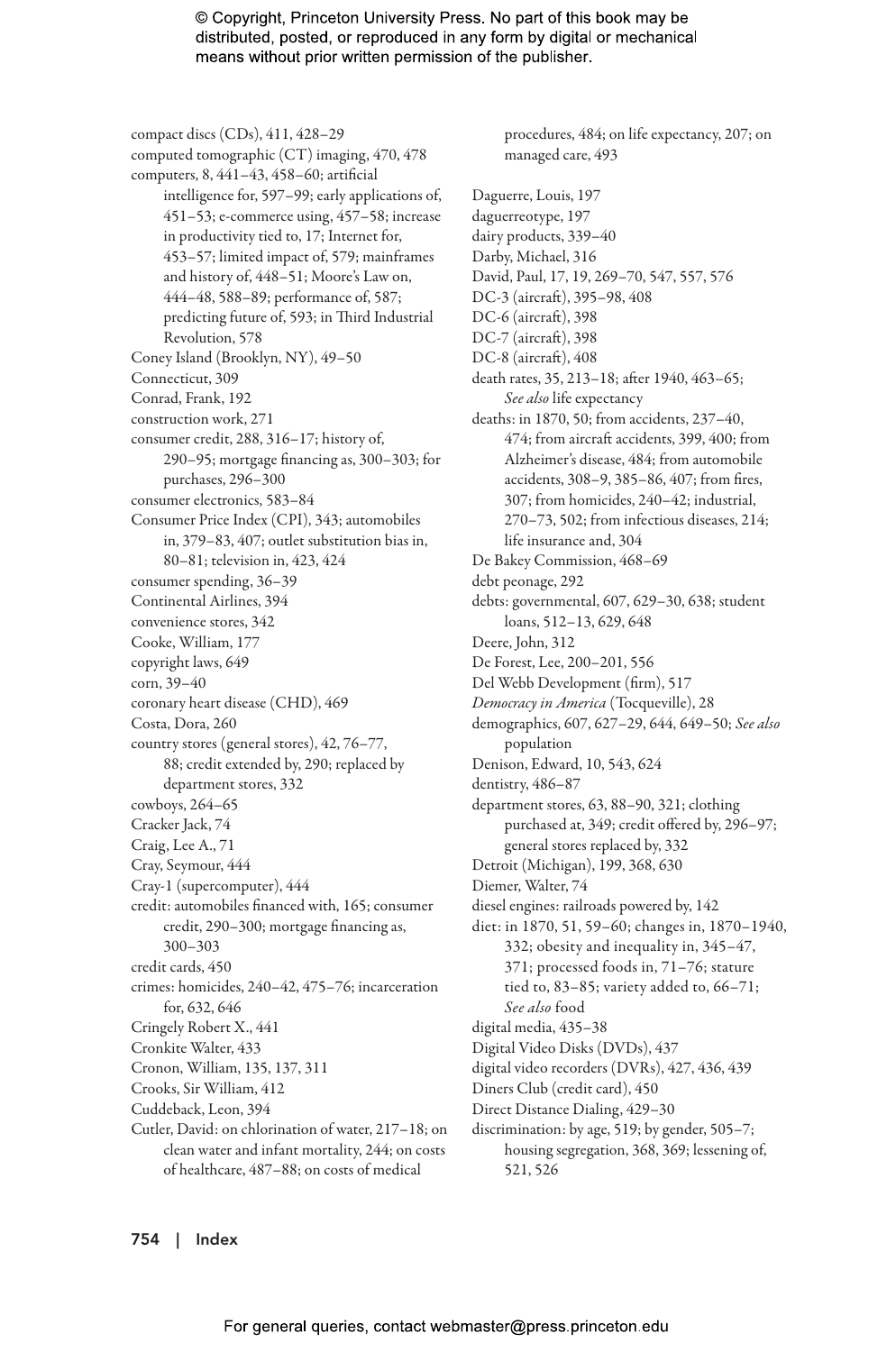eight-hour day, 543

- diseases. *See* health and health care; infectious diseases
- dishwashers, 360
- doctors, 224–28; education of, 232–33; paying for services of, 234–37; since 1940, 476–78; working in hospitals, 230
- Domar, Evsey, 569
- domestic service workers, 256
- Douglas, Donald, 395–96
- Downing, Leslie, 429–30
- Dranove, David, 493
- drive-in movie theaters, 420
- driverless cars, 599–601
- driver's licenses, 388–89
- drug legalization, 646–47
- drugs (medications), 222–24, 643; birth control pill as, 486; future of, 594; new molecular entities for, 479; penicillin and antibiotics, 465–67; regulation of, 476 DVDs (Digital Video Disks), 437
- DVRs (digital video recorders), 427, 436, 439
- Earned Income Tax Credit (EITC), 645–46
- *Eastland* (ship), 239
- Eastman, George, 197
- e-books, 437
- e-commerce, 443, 457–58
- economic growth: after 1970, 523–28; changing pace of, 2; education and, 624–27; faster and slower, 528–31; forecasting future of, 634–39; global warming's effects of, 634; mid-twentieth century peak in, 18–19; mismeasurements in, 526–28; objective measures of, 585–89; promoted by federal government, 310–16; slowdown in (1970-), 325–28, 522–23
- Edison, Thomas, 568; electric light bulb of, 20, 117–19, 128, 150, 191; as entrepreneur, 571; first electric power plant by, 17; long-playing records invented by, 427; motion pictures and, 198, 200; patents held by, 572; phonograph invented by, 186–87, 197
- education: in 1870, 58–59; child labor and, 282–85; college, costs of, 510–14; contribution to productivity of, 15; income inequality and, 624–27; inequality in, 606; in labor quality, 543–44; land-grant colleges for, 311–12; life expectancy and, 485; in medical schools, 226–27, 232–33; in nursing schools, 230; preschool education, 647–48; reform of, 644; secondary and higher, 648; as source of income inequality, 620–24; of women, 507; after World War II, 499–500, 520, 521

Eisenhower, Dwight D., 389, 390 elderly people: hospital stays for, 491; increased life expectancy of, 463; in labor force, 252–54; medical care of, 483–84; retirement of, 514–19; after World War II, 500, 520–21 electric irons, 121–22 electricity: batteries for, 182; diffusion of house wiring for, 114; electrification of housing, 115–22, 315; elevated trains powered by, 148; generation of, 559; houses wired for, 95; increase in productivity tied to, 17; invention of, 4; railroads powered by, 142; used by household appliances, 359–62; used by television sets, 423; used for public transportation, 131; used for streetcars, 146–47; used in department stores, 89; used in manufacturing, 269–70, 557, 560; wiring

- of housing for, 5 electric lights, 117–19; as General Purpose Technology, 555–56; for railroads, 142; safety of, 237
- electric typewriters, 452, 579–80
- electrocardiogram, 226
- electronics: home and consumer, 583–84; medical, 478–81; *See also* communications; computers
- elevated trains, 147–48
- elevators, 4
- Eliot, Charles, 50, 51
- Elwood, Paul, 491
- e-mail, 443, 454, 456
- Emerson, Ralph Waldo, 288
- Employee Retirement Income Security Act (ERISA; 1974), 516–17
- employment: in 1870, 248; between 1870 and 1970, 6; after 1940, 501; age discrimination in, 519; in clothing manufacturing, 350–51; criminal records and, 632; distribution of occupations, 52–54; health insurance tied to, 488–89, 493–94; humans replaced by machines in, 602–3; of immigrants, 614–15; in manufacturing, decline in, 628–29; by occupations (1870–2009), 254–58; pensions and, 515–17; of servants, 47; unemployment and, 272–73; of women, 273–74, 286–87, 505–7; work week and hours for, 258–61; in young firms, 585; *See also* labor force; work
- energy: global warming and, 634; production of (1899–1950), 558–59; used by household appliances, 359–62; used by television sets, 423; *See also* electricity

Index | 755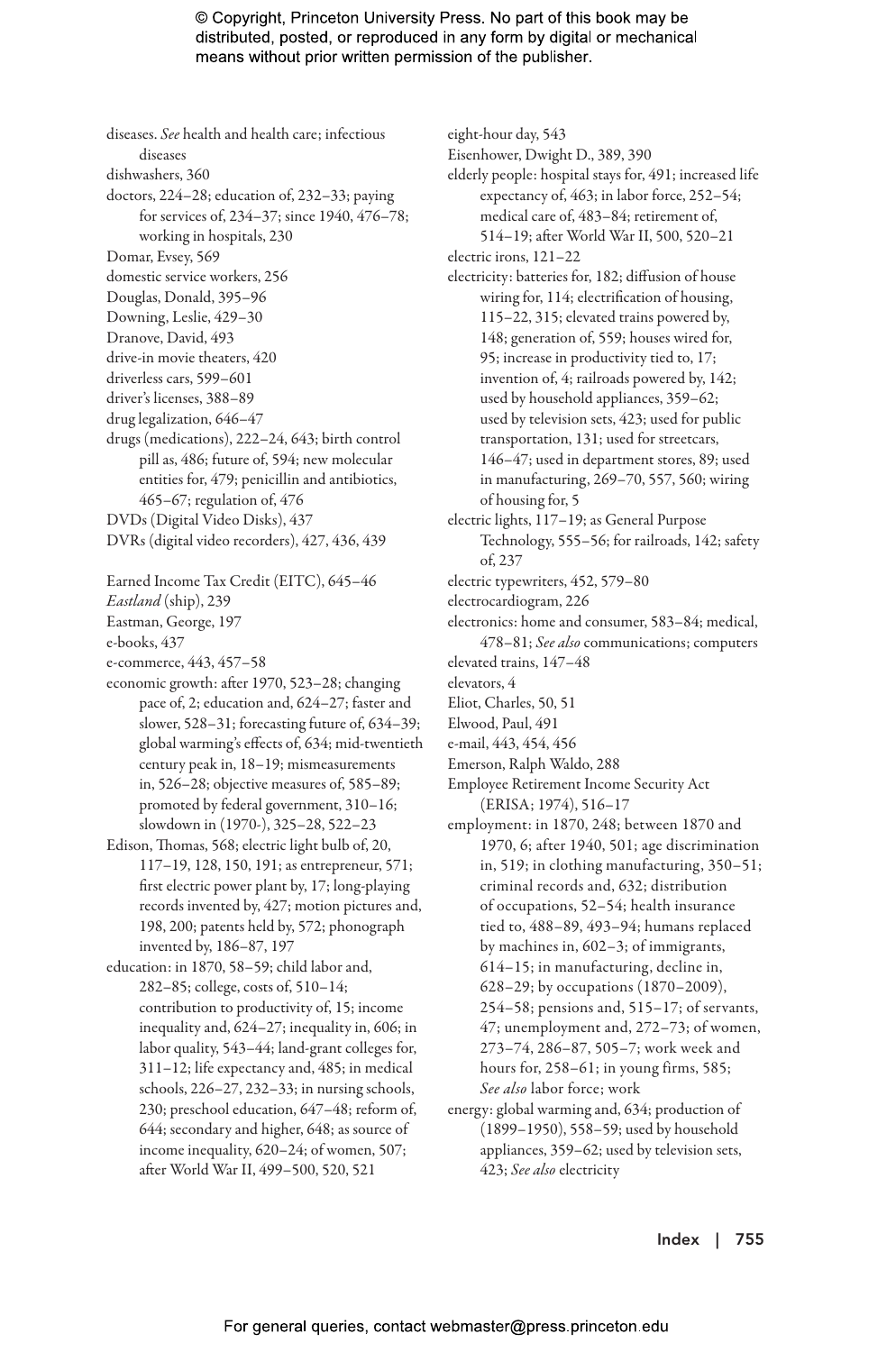ENIAC (Electronic Numerical Integrator and Computer), 449 entertainment, 174; in 1870, 49–50; from 1870 to 1940, 202–5; cable television for, 425–26; digital media for, 435–38; Internet for, 456; movies for, 197–203; newspapers and magazines for, 174–77; phonographs for, 186–90; post-World War II, 409–11; post-World War II music, 427–29; radio for, 190–97; superstars in, 618; television for, 412–13, 415–20, 421–25; video cassette recorders for, 426–27; during World War II, 413–15

entrepreneurs, 570–72

Engerman, Stanley L., 56

- Epperson, Frank, 74
- erectile dysfunction, 486
- Europe: automobile developed in, 150–51; decline of growth in, 562; opinion of U.S. in (1851), 27–28; patterns of urban development in, 367–68
- Ewbank, Douglas, 213
- Facebook, 456–57, 579
- Fageol Safety Coach (bus line), 160
- families, 630–32
- Farber, Sidney, 470
- farm animals: cattle, 264–65; horses, 263, 264
- farmhouses, 112–13
- farming. *See* agriculture
- farming communities. *See* rural life
- Farnsworth, Philo T., 412–13
- fashions, women's, 87–88; *See also* clothing
- fast food restaurants, 344–45
- Federal Aid Highway Acts (1944; 1956), 389, 390
- Federal Aid Road Act (1916), 158
- Federal Aviation Administration (FAA), 399 Federal Communications Commission (FCC): cable television regulated by, 425, 426;
	- commercial television approved by, 413; creation of, 196; television stations limited by, 415
- Federal Deposit Insurance Corporation (FDIC), 315, 317
- federal government (U.S.): air travel regulated by, 403–4; automobiles regulated by, 375–76, 382–83; debt of, 607, 629–30, 638; economic growth promoted by, 310–16; Interstate Highway System built by, 389–93; Medicare and Medicaid programs of, 489; Obamacare program of, 493–95; regulation by, 649; World War II manufacturing financed by, 564

Federal Housing Authority, 369

Feldstein, Martin, 650 females. *See* women feminist movement, 475, 477 fertility rates, 35, 505, 520 Field, Alexander: on benefits of telegraph, 179; on innovation during 1930s, 19, 547, 557, 559–61, 565 films. *See* movies finance companies, 297 financial industries, 582–83; artificial intelligence used in, 598; telegraph used by, 178 fire insurance, 307–8, 317 First Industrial Revolution (IR #1), 30–31, 319 fiscal policies, 651 Fishlow, Albert, 58 Flagship Detroit Foundation, 397 Flamm, Kenneth, 589 Fleming, Alexander, 465 Flexner, Abraham, 233 Flexner report (1910), 233 Floud, Roderick, 210 fluoridation of water, 486–87 flush toilets, 5, 125 Fogel, Robert, 56, 210 food: canning and freezing of, 5; changes in, 1870 to 1940, 62–63; changes in, 1970 to 2015, 8, 333–35, 370–71, 524; consumption of (1940–2015), 335–41; contaminated, 81–83; diet (1870), 51; fast food restaurants for, 344–45; marketing of, 341–43; obesity and inequality in, 345–47; prices for, 11–12; processed, 71–76; production and consumption of (1870), 39–42; refrigerated rail cars for, 136–37; sale and distribution of, 92; slaughterhouses for, 267; spending on, 37, 63–66; spoilage and adulteration of, 220–22; stature tied to, 83–85; variety added to diet, 66–71; work conditions in production of, 249; *See also* diet Food and Drug Administration (FDA), 207, 224, 317, 477 Ford, Henry, 150, 162, 535; assembly-line production introduced by, 11, 557, 576; on auto loans, 297; mass production of automobiles by, 374; World War II production by, 549, 553

Ford Motor Company, 297, 368; assembly line introduced by, 313; automobiles by, 153–56, 169, 382; paternalism of, 280; wages paid by, 279 Francis, Neville, 276–77

- Franklin, Benjamin, 179
- 
- fraternal organizations, 307

#### 756 | Index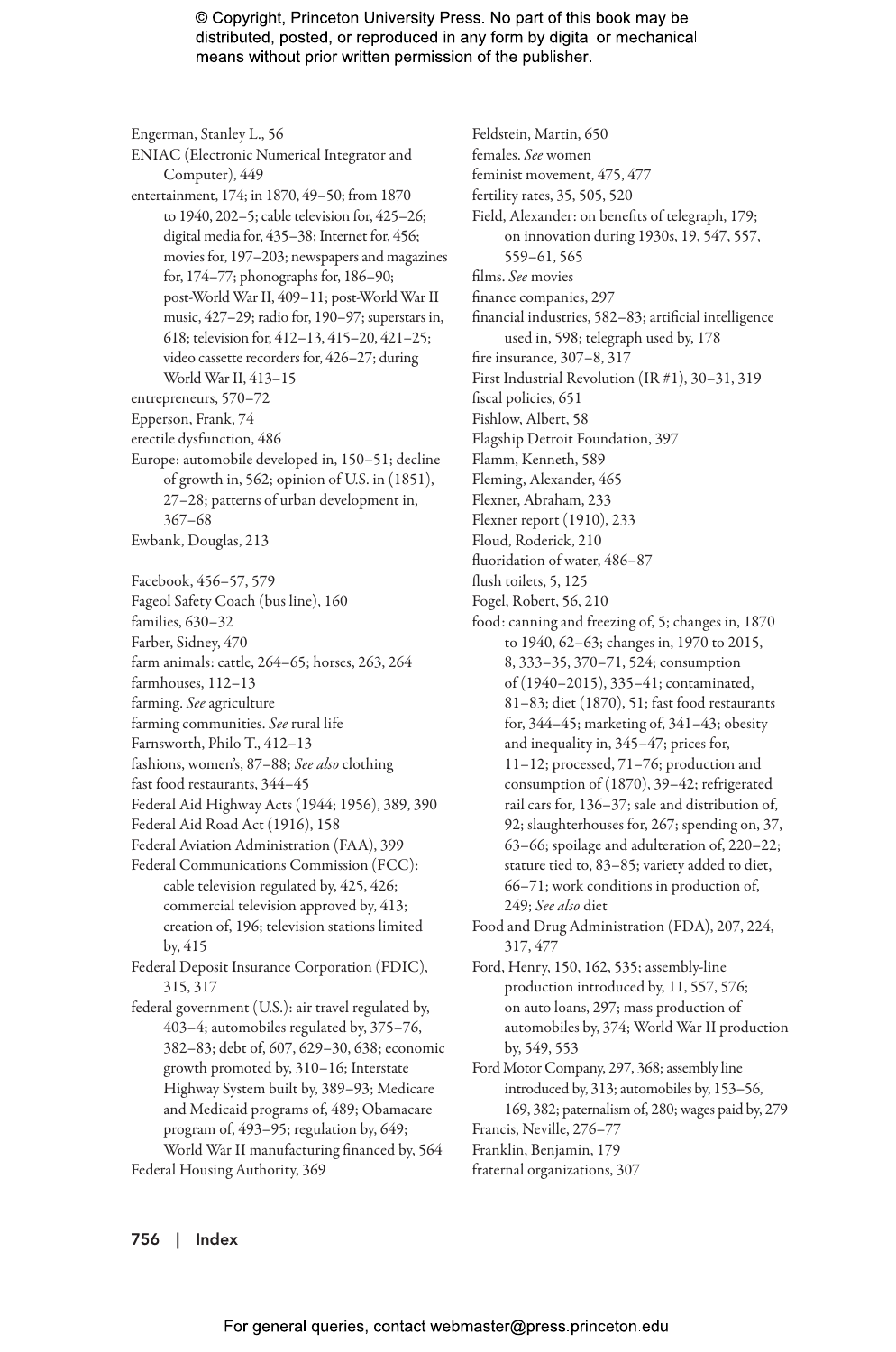frequent flyer plans, 404–5 frozen foods, 74–75, 334–35, 340–41 fruits, 339 Fuchs, Victor, 479 fuel economy, in automobiles, 383–84; of imports, 388 full income, 242 furniture, 37, 292–93 Gallman, Robert, 37 Garber, Alan, 479 Garfield, James, 228–29 Garland, Judy, 202 garment industry: accidents and fires in, 271–72; child labor in, 283; women working in, 273 Garrett, Richard, 557 gas (natural gas), 634 gas lamps, 116–17 gasoline: automotive fuel economy, 383–84; price of, 388; taxes on, 390 Gates, Bill, 452, 567, 572, 574 GDP (gross domestic product), 8–9; health spending in, 492–93; impact of inventions excluded from, 93; imports in, 614; information and communication technology in, 441–42, 447–48; life expectancy and, 242–44; Medicare spending in, 518; mismeasurements in, 526–28; ratio of debt to, 638; slowdown in growth in, 325–28; television in, 423 gender: labor force participation by, 32–34; wage gap by, 509–10; working class differences in (1870), 56; *See also* men; women General Electric (GE), 120–21, 194 General Motors (GM), 155, 375 General Motors Acceptance Corporation (GMAC), 297 General Purpose Technology (GPT), 555, 557 *General Slocum* (ship) disaster, 239 general stores. *See* country stores genomic medicine, 478 Germany: autobahns of, 389, 390; automobile invented in, 131, 150 germ theory of disease, 207, 213, 218–19, 242, 245; medical opposition to, 232 Gibbons, William, 303–4 GI Bill (1944), 364, 512, 544 GI generation, 517 Glaeser, Edward, 649 globalization, 633, 637; decline in employment tied to, 350, 604, 614; decline in manufacturing tied to, 369

global warming, 590, 633–34; carbon tax on, 650 *The Godfather* (films), 421 Goldin, Claudia: on educational attainment, 624–25, 636; on education and productivity, 15; on education of women, 284, 507; on gender wage gap, 509, 510; on Great Compression (1945–1975), 345, 503, 542, 613; on work hours of women, 260 Goldman Sachs (investment bank), 619 *Gone with the Wind* (film), 202–3, 205, 420 Goodwin, Barry, 71 Google, 434, 579; driverless cars of, 600; robots in, 596 government debt, 607, 629–30, 638 Grand Union, 78 Graphophone, 187 Gray, Elisha, 181, 574 Great Compression (1945–1975), 345, 503–4, 542, 613, 642 Great Depression, 18; consumer debt and, 297; Great Leap Forward and, 563; health insurance during, 236; mortgage financing during, 302–3; movie attendance during, 201, 202; pension funds during, 515–16; radio during, 196 Great Leap Forward (1920s to 1950s), 535–38, 540, 562–65; causes of wage increases during, 541–43; educational attainment in, 543–44; innovations as cause of, 555–62; magnitude of, 538–41 Greeley, Horace, 27 Green, David A., 626 Green, Harvey, 247 Grennes, Thomas, 71 Griffith, D. W., 199 Griliches, Zvi, 543 Grinstein, Yaniv, 619 growth: human stature, 83–85; *See also* economic growth growth accounting, 543–44 Haines, Michael, 35 Hall, Brian, 619 Hansen, Alvin, 552 Harrison, Benjamin, 237 Harrison Act (1900), 300 Hayes, Rutherford, 186 health and health care: in 1858, 213; in 1870, 50–52; 1870 to 1940, 206–8, 244–46; after 1940, 461–63, 495–97, 525–26; changes in medical profession and, 476–78; chronic diseases,

468–72; decline in, 8; doctors for, 224–28;

Index | 757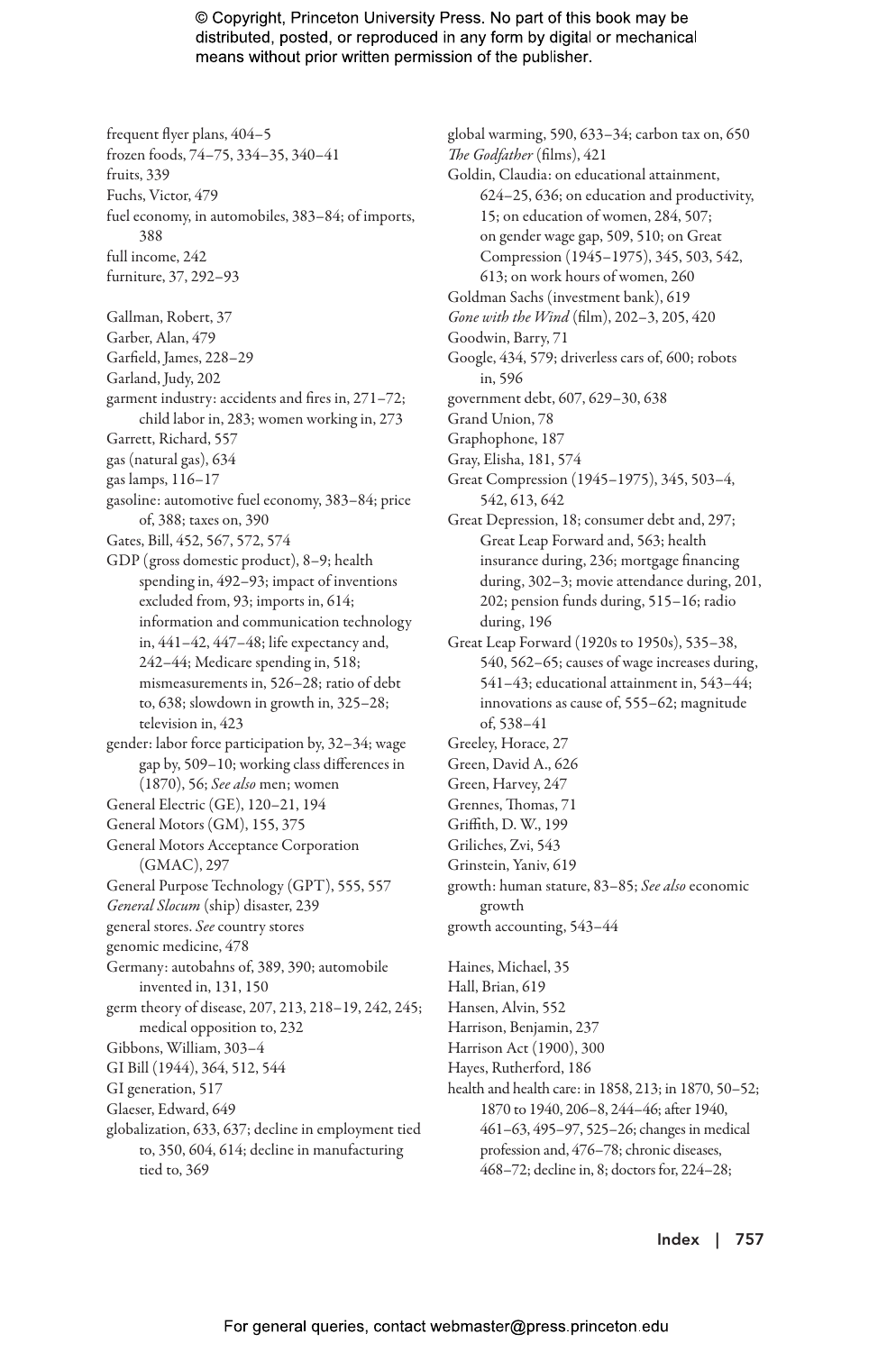germ theory of disease and, 218–22; hospitals for, 228–31; life expectancy and death rates, after 1940, 463–65, 483–85; medical schools and research for, 232–33; medical technology for, 478–81; Medicare for, 518; monetary value of improvement in, 243–44; nineteenth-century development in, 5; obesity and, 345–47; paying for, 487–95; pharmacies for, 222–24; predicting future of, 594; standard of living and, 485–87 health insurance, 230, 235–36, 487–95 health maintenance organizations (HMOs), 491–93 Hearst, William Randolph, 177 heart disease, 463–65 heart transplantations, 468 heating, for homes, 44, 95, 125–28; diffusion of, 114–15; farmhouses, 113 Heckman, James, 625, 647–48 height, of humans, 210 Heinz, H. J., 73 Hempstead (New York), 369–70 Henderson, J. Lloyd., 82 Heppenheimer, T. A., 374 Hertz, Heinrich, 21 Higgs, Robert, 209–10, 213, 216, 552 high-definition television (HDTV), 424, 425 higher education, 648; *See also* college education high school education, 284–85 highways, 166–67, 375; automotive safety and, 385–86; Interstate Highway System, 389–93; paved roads for, 158–59 Highway Trust Fund, 390 Hill-Burton Act (1946), 481 HIV/AIDS, 471 HMO Act (1973), 491 Holbrook, Stewart H., 142 Holiday Inn, 392 home electronics, 583–84 homeopathy, 50, 226, 232 Homestead Act (1862), 54, 261, 310–11 homicides, 240–42, 475–76 Hoover, Herbert, 313, 562 Hopkins, Johns, 50–51 horsecars, 144–45 horse-drawn carriages, 143; replaced by automobiles, 151 horsepower, 558–59 horses: in agriculture, 263, 264; cities dependent on, 48–49; as dominant source of propulsion, 60; increased demand for, 170; omnibuses pulled by, health and health care (*Continued*)

143–44; replaced by automobiles, 51–52, 131,

151, 159, 161; replaced for urban transit, 145–46; Seabiscuit (race horse), 196–97, 205; speed of, 138–39; street railways powered by, 144–45 hospitals, 226–31; childbirth in, 274; impact of health insurance on, 489–90; since 1940, 481–83 hotels, 392 household appliances. *See* appliances houses: in 1870s, 46–47, 60; bungalows, 108–10; construction of, 352–53; farmhouses, 112–13; life cycle of, 100; networked, 5–6, 61, 94–95, 113–15, 127–28, 215, 320; size and prices of, 354–56, 370 housewives, 275–78, 498, 505 housework, 6, 275–78 housing, 94–97; in 1870, 43–47; after 1940, 332–33, 351–56, 371–72, 524; bungalow movement in, 108–10; density of, 104–8; electrification of, 115–22; evolution of, 100–101; heating for, 125–26; increases in quality of, 12; mortgage financing for, 288, 300–303; retirement communities for, 517; running water and indoor plumbing for, 122–25; rural, 112–13; in small towns and medium-sized cities, 110–12; suburbanization of, 363–70; transition in, 127–28; urban, 102–4 Howard Johnson's (firm), 76 *How the Other Half Lives* (Riis), 97 Hoxby, Caroline, 626 Hudack, Stephen S., 466 Hughes, David Edward, 21, 191, 197 human genome project, 478 Hurricane Sandy, 6–7 Hussey, Obed, 263

IBM (firm): mainframe computers by, 449; personal computers by, 452–53; R&D division of, 571–72; Watson by, 593; word processors by, 452

ice, 70

iceboxes, 70, 321

ice cream, 76

iconoscope, 412

ICT (information and communication technology): in GDP, 441–42, 447–48; investment in, 523; *See also* communications; information technology

*I Love Lucy* (television program), 417

immigrants and immigration: Chinese, 223; diet of, 41, 70, 76, 334; as farmers, 261; in Great Leap Forward, 554–55; housing for, 100; in labor force, 614–15; in Midwestern cities, housing for, 107; rail transportation for, 141; reform of, 650; in U.S. population, 32, 35; wages and, 281

758 | Index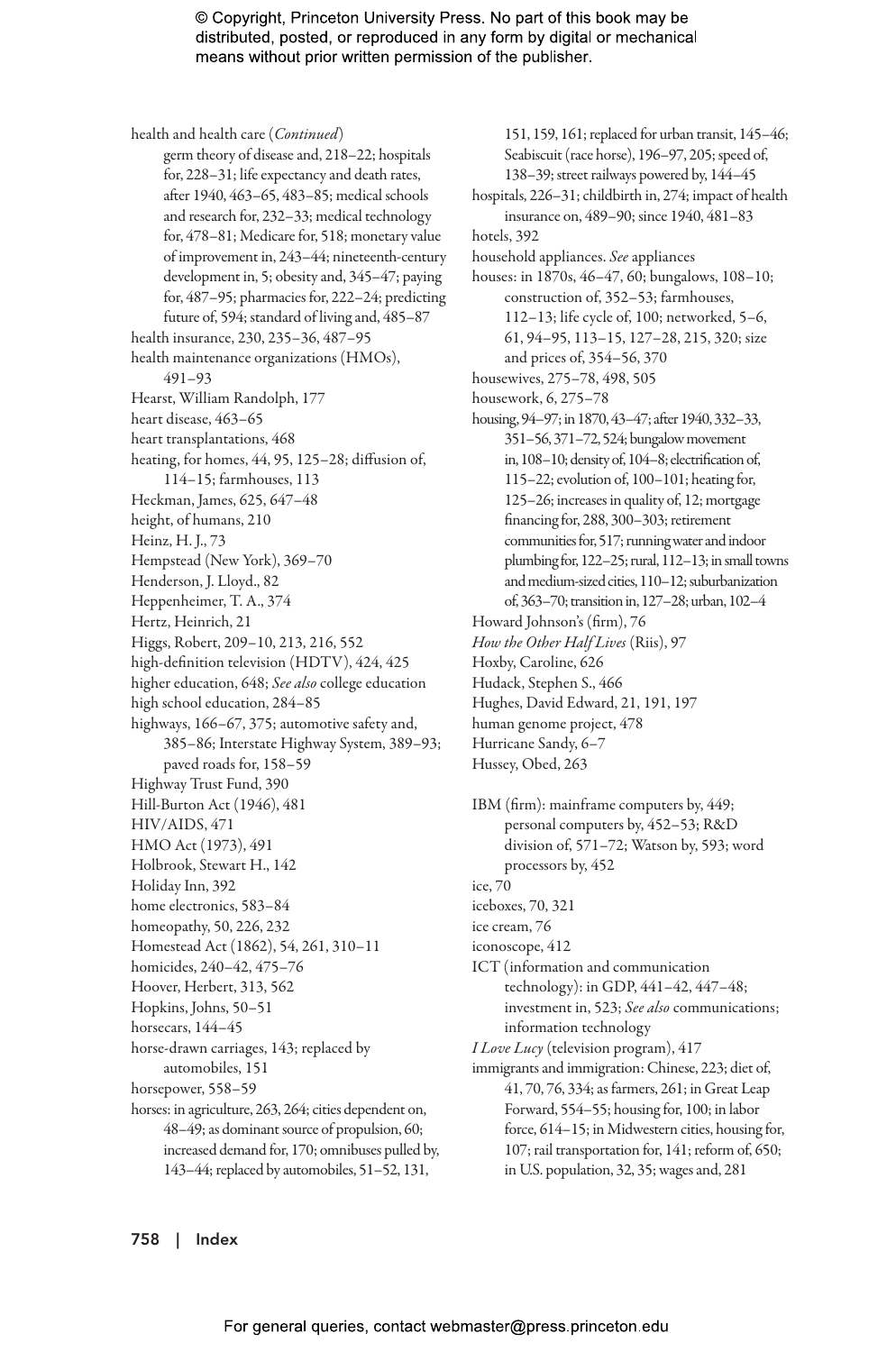imports: automobiles, 387–88; clothing, 348–49; in GDP, 614; globalization and, 633; in Great Leap Forward, 554–55 incarceration (imprisonment), 632, 646 income: in 1940, 289; educational attainment and, 514; stature tied to, 83; from work, 278–82 income inequality, 7, 605–8, 612–13; after 1975, 503–4; census data on, 610–11; diet and, 345–47, 371; downward pressure on wages in, 613–17; education as source of, 620–27; globalization and, 633; in healthcare, 462, 482–83, 484–85; income tax data on, 608–10; income transfers and, 611–12; social change at bottom of, 630–32; taxes to combat, 644–45; within top level, 618–20 income taxes: data from, 608–10; Earned Income Tax Credit on, 645–46; marginal rates for, 617; reform of, 650, 651; varied rates for, 611 Index of Industrial Production and Industrial Capacity, 585–86 indoor plumbing, 44–45, 51, 95, 122–25, 323; diffusion of, 114, 216 Industrial Revolutions, 30–31, 319–20, 528–29; First (IR #1), 30–31, 319; Second (IR #2) (*See* Second Industrial Revolution); Third (IR #3) (*See* Third Industrial Revolution) industrial safety, 270–73 inequality. *See* income inequality infant mortality, 50, 61; contaminated milk and, 81; germ theory and, 219; improvements in (1870–1940), 206, 208, 209, 211, 213, 244–45, 322, 463; racial differences in, 484 infectious diseases, 210, 213–15, 218, 462 information technology (IT), 325; from 1870 to 1940, 202–5; in GDP, 441–42; on Internet, 460; news, 433–35; newspapers and magazines for, 174–77; post-World War II, 411; telegraph for transmission of, 178–79; in Third Industrial Revolution, 577, 578 Ingram, Edgar, 167 Ingrassia Paul, 382 injuries: industrial, 270–73; railroad-related, 238 innovation: as cause of Great Leap Forward, 555–62; future of, 567, 589–93; history of, 568–74; since 1970, 7; total factor productivity as measurement of, 2, 16–18, 319, 537 installment loans, 296, 317 insurance, 288, 289; fire and automobile, 307–9, 317; health insurance, 230, 235–36, 487–95; life insurance, 303–7, 317; workers' compensation, 230, 272–73

Intel (firm), 445, 453 internal combustion engines, 131, 149–50, 374; as General Purpose Technology, 555–56; *See also* automobiles Internet, 442–43, 453–57, 459–60, 578; digital music on, 436; early history of, 643; e-commerce using, 457–58; smartphones for, 438; as source of news, 434, 435; video streaming on, 436–37 Interstate Commerce Act (1887), 313 Interstate Commerce Commission (ICC), 313, 318 Interstate Highway System, 159, 375, 389–93, 407; automotive safety and, 385–86 interurbans, 149 inventions: by decade, 556; forecastable, 593–601; patents for, 312–13, 570–74; sources of, 570 iPhone, 577 iPod (MP3 player), 435–36 iron and steel industries, 267–69; industrial accidents and deaths in, 271

iTunes, 435–36, 579

J. C. Penney (department store), 90, 294 Japan, 562 *The Jazz Singer* (film), 201, 202 Jefferson, Thomas, 210 Jell-O (firm), 73 jet aircraft, 393, 398–99 JetBlue (firm), 598 jitneys, 160 Jobs, Steve, 452, 567 Johns Hopkins Medical School, 233 Johnson, Lyndon B., 419 joint replacement surgery, 466 Jolson , Al, 201 Jorgenson, Dale, 543, 636 *The Jungle* (Sinclair), 82, 221–22, 267, 313

Kaiser, Henry, 549 Kansas City (Missouri), 219 Katz, Lawrence, 15, 284, 624–25, 636 KDKA (radio station), 192, 193 Keeler, Theodore, 403 Kellogg, J. Harvey, 74 Kendrick, John, 545 Kennedy, John F., 419 Kennedy, Rose, 230 Kevin, Murphy, 212 Keynes, John Maynard, 258 Khrushchev, Nikita, 357 Killeffer, D. H., 570 kinetoscope (motion pictures), 198

Index | 759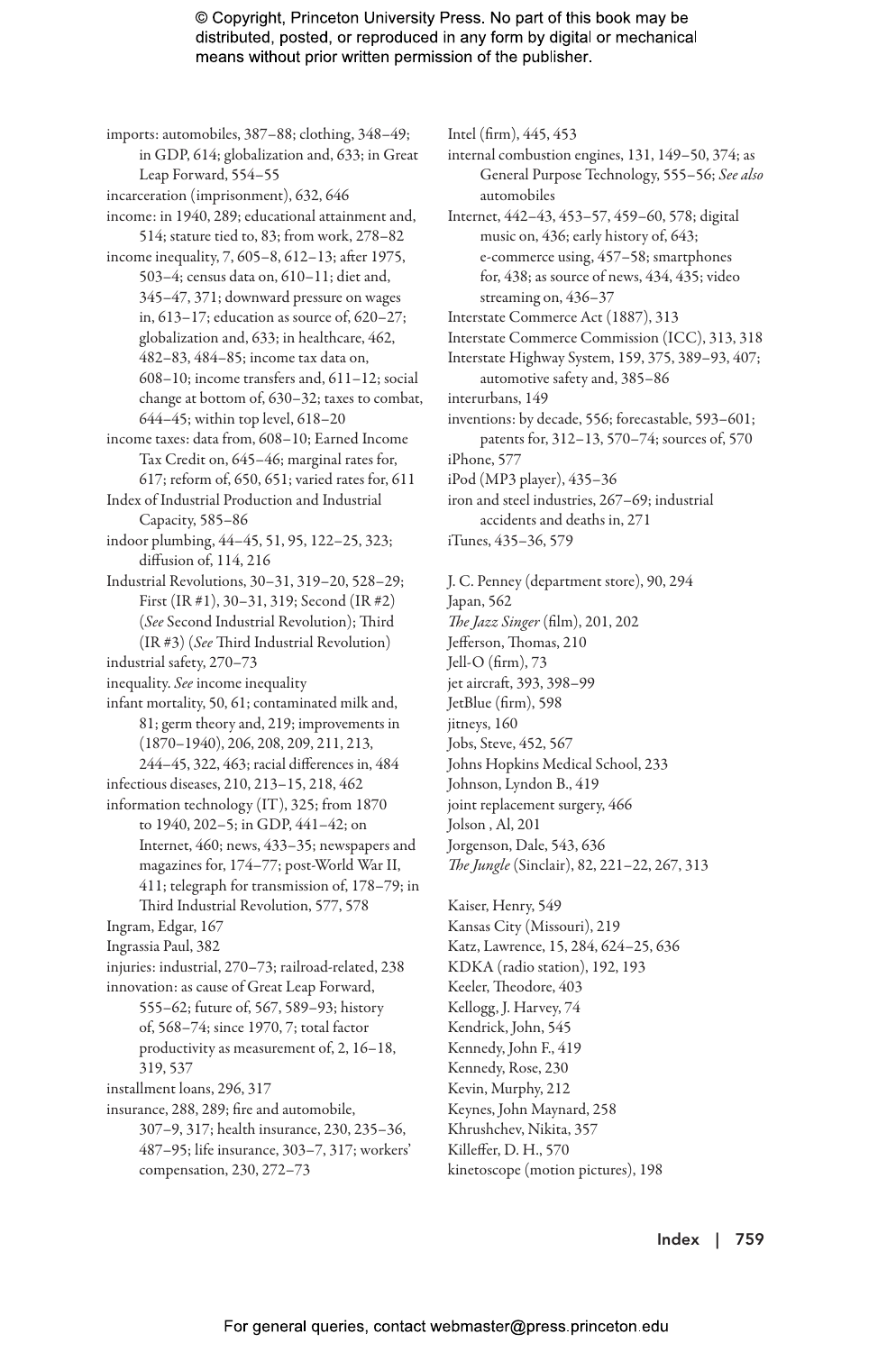Kipling, Rudyard, 144, 219 kitchens, 275, 356, 524–25; *See also* appliances Kleinberg, S. J., 50, 81 Kleiner, Morris, 649 Kleinknecht, Alfred, 556, 565 Koch, Robert, 232 Kroger (firm), 78

labor force: in 1870, 248; by age and gender, 32–34; baby boom generation in, 607; children in (1870–1940), 282–85; children and teens in (1870), 58; distribution of occupations in, 52–54; elderly people in, 252–54, 519; fluidity in, 585; immigrants in, 614–15; manufacturing jobs in, 499; participation of youth and teens in, 251–52; women in, 249–50, 286–87, 326, 499, 504–10, 521, 526, 628, 642 labor quality, 543–44 labor unions, 541–43; decline of, 613, 614 *Ladies Home Journal,* 591–92 Ladies' Protective Health Association (LPHA), 221 land-grant colleges, 311–12 landline phones, 578 Landsburg, Steven, 3 Larsen, Lawrence, 56 laundry, 275, 323; washing machines and dryers for, 356–61 lawyers, 507, 598–99, 619 Leaf, Clifton, 471 Lebergott, Stanley, 71 leisure, 174; in 1870, 49–50; retirement as, 500; in standard of living, 9; time spent in, 276–77; travel by rail for, 141; *See also* entertainment lemons (defective automobiles), 386 Levittown (New York), 364–65 Levy, Frank, 616–17 Lewis, Sinclair, 283 Liberty ships, 549, 564 libraries, 580 Liebman, Jeffrey, 619 *Life* (magazine), 177 life expectancy, 1, 324; in 1870, 50; after 1940, 461, 463–65, 483–85; GDP and, 242–44; increase in (1870–1940), 206–11, 248; predicting future of, 594; standard of living and, 485–87 life insurance, 303–7, 317, 449 lighting, electrical, 115–16 Lincoln, Abraham, 133, 135 Lindbergh, Charles, 394 LinkedIn, 456

Lister, Joseph A., 21, 228, 232, 590 literacy, 58, 174–75, 204 loan sharks, 293 lodgers, 105–7 London Crystal Palace exhibition, 27–28, 561 long-distance telephone service, 183, 185, 439–40; Direct Distance Dialing for, 429–30 Los Angeles (California): air pollution in, 473; air travel between New York and, 398; bungalow movement housing in, 108 Luce, Henry, 177 Lumière, Louis, 21 Lynd, Helen Merrell and Robert S.: on automobiles, 165; on diet, 68; on home ownership in Muncie, 301, 303; on housework, 275, 278; on housing, 110, 111; on industrial accidents, 271; on replacement of craftsmen with laborers, 269; on telephones, 182; on work hours, 260 Macy, R. H., 90 Macy's (department store), 90, 598 Maddison, Angus, 2–3 magazines, 177, 434 magnetic resonance imaging (MRI), 478 magnetic tape recorders, 428 mail delivery, 47–48; airmail for, 394; Postal Service for, 179–80; Rural Free Delivery for, 91, 137, 157–58 mail-order catalogs, 63, 90–92; cash policies of, 294–95; Parcel Post service for, 137 mainframe computers, 451, 459, 578 males. *See* men Malthus, Thomas, 31–32 managed care, 490–94, 496–97 managerial/professional employment, 256 manufacturing: American system for, 561–62; assembly line introduced for, 557; decline in, 499, 628–29; globalization and decline in, 633; Index of Industrial Production and Industrial Capacity of, 585–86; occupations in, 249; productivity in, 269–70; wages paid in, 279; work week and hours in, 258 March of Dimes, 467 Marconi, Guglielmo, 21, 191 Margo, Robert, 345, 503, 542, 613 marketing, 597–98 marriage, 630–32, 644 Marshall Field's (department store), 89, 296–97 Martin, Mary, 417 Mason, John Landis, 5 Mason jar, 5

760 | Index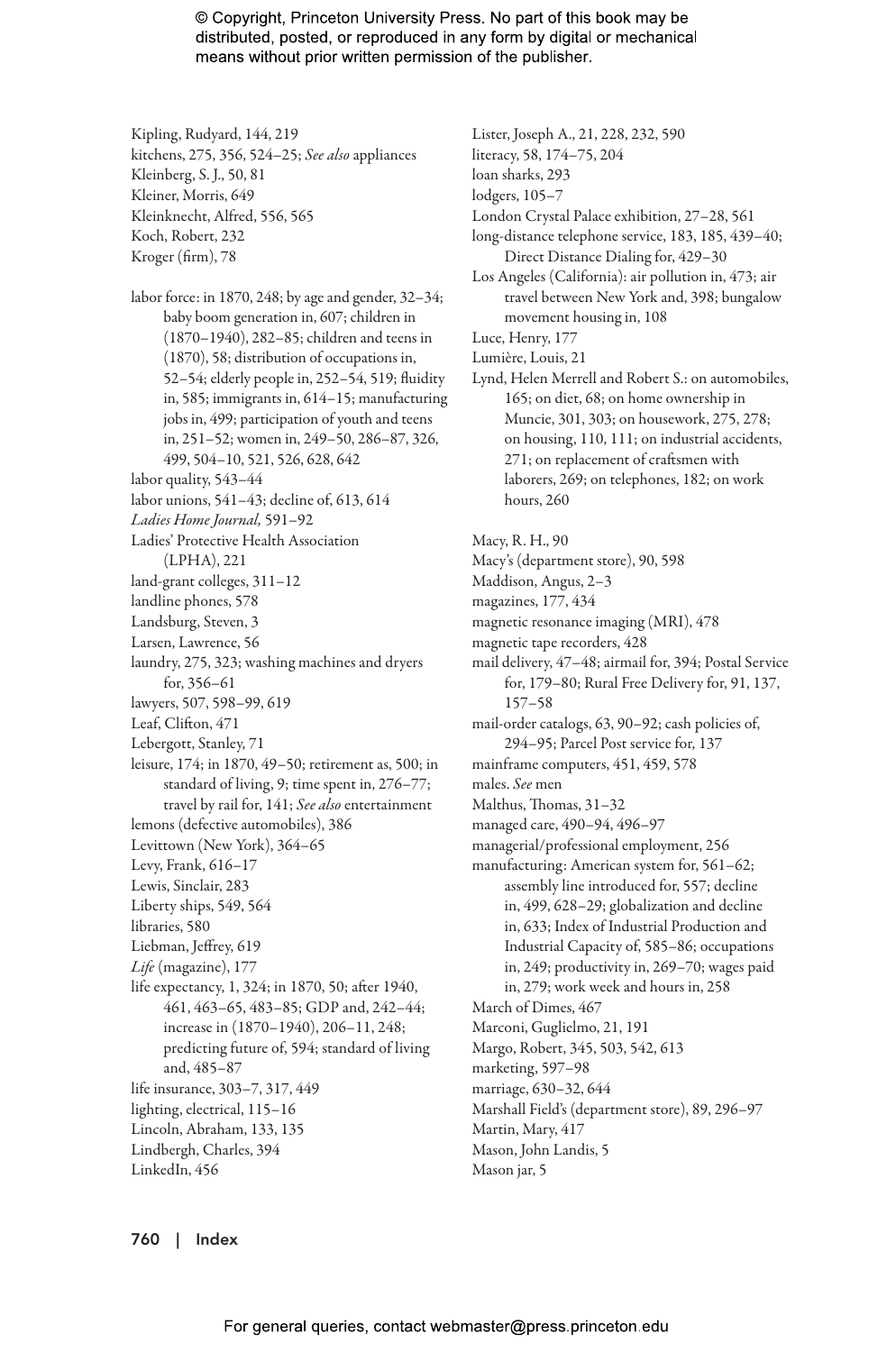mass production, 155 Maxwell, James Clark, 191 Maybach, Wilhelm, 150 McAfee, Andrew, 593, 597 McClennan, Mark, 484 McCloskey, Deirdre, 23 McCormick, Cyrus, 28, 263–64, 291, 312, 568 McCullough, J. F., 167 McKinlay, John and Sonja, 213, 215 McNamara, Frank, 450 meat: consumption of, 66, 82, 333–34, 339; production of, 220–22; rationing of, 335 mechanical reaper, 263–64 Mecherle, George, 309 medical care: hospitals for, 226–31; paying for, 234–37; predicting future of, 594; *See also* health and health care medical professions, 207, 232–33, 244; in 1870, 50–51; after 1940, 476–77; doctors, 224–28; nurses, 230 medical research, 232–33, 480 medical schools, 226–27, 232–33; cost of medical care and, 234 medical technology, 478–82, 594 Medicare and Medicaid, 489–90, 518, 642 medium-sized cities, housing in, 110–12 Meeker, Edward, 215 Memphis (Tennessee), 217 men: elderly, in labor force, 252–53; erectile dysfunction in, 486; housework done by, 277; in labor force, 34, 248, 250; ratio of women to, 630–31; as stay-at-home husbands, 508; tastes in clothing for, 350; teenagers (1870), 58; in working class (1870), 56 mental health, 473 Mercedes (automobiles), 157 Meucci, Antonio, 574 Micro Instrumentation and Telemetry Systems (MITS), 452 Microsoft, 452, 453, 574 microwave ovens, 358, 362 middle class, 498; in 1870, 46–47; in 1950s and 1960s, 503; bungalow movement housing for, 108–10; housing for (late nineteenth century), 107; market-purchased clothing for, 85–86; small-town housing for, 111 Midwestern cities, housing in, 105–7 midwives, 231, 274 migrations: in 1870, 35–36; of blacks, 368; housing for, 100; westward, 54 milk, 81–82, 220, 245 Miller, Grant, 207, 217–18, 244

minimum wage, 616, 644, 645 mining industry, 266–67 Minneapolis (Minnesota), 151 Miron, Jeffrey, 646 Mitchell, Margaret, 202 mobile (cell) phones, 411, 430–32, 577–78; smartphones, 437–38, 581 Model A (Ford automobile), 155–56, 559 Model T (Ford automobile), 153–56, 165, 169, 382, 559 Mokyr, Joel, 31; on access to running water, 216; on forecasting innovation, 590; on germ theory of disease, 219; on household production, 208, 278 Montgomery Ward catalog, 63, 90–91, 294, 332 Moore, Gordon, 444, 458 Moore's Law, 444–47, 458, 524, 588–89, 593, 636 Morrill Acts (1862; 1890), 311–12 Morse, Samuel F. B., 178, 568 mortality rates: water quality and, 213–18; *See also* deaths; life expectancy mortgage financing, 288, 300–303; as tax deduction, 367 Mosaic (web browser), 454 Moses, Robert, 166 motels, 166–67, 392 motion pictures. *See* movies Motorola 8000 (mobile phone), 431 motor vehicles: registrations of, 161–62, 376–77; *See also* automobiles movies, 7, 173, 198–205, 322; invention of, 197–98; television's competition with, 410, 420–21; during World War II, 414–15 MP3 (file format), 435 Mumford, Lewis, 104 Muncie (Indiana): automobile ownership in, 165; diet in, 68; gardens in, 46; heating systems in, 126; home ownership in, 301, 303; housing in, 110–13; migration to, 101; running water in, 124; telephones in, 182; work hours in, 260 municipal water systems, 217 municipal waterworks, 123, 124 Munos, Bernard, 479 Murphy, Kevin, 243 Murray, Charles, 631, 632 Murrow, Edward R., 196, 414 music, 411; digital media for, 435–38; on phonograph records, 186–90, 204, 411; post-World War II, 427–29, 439; on radio, 192, 195, 196, 421

Index | 761

Myspace (social network), 456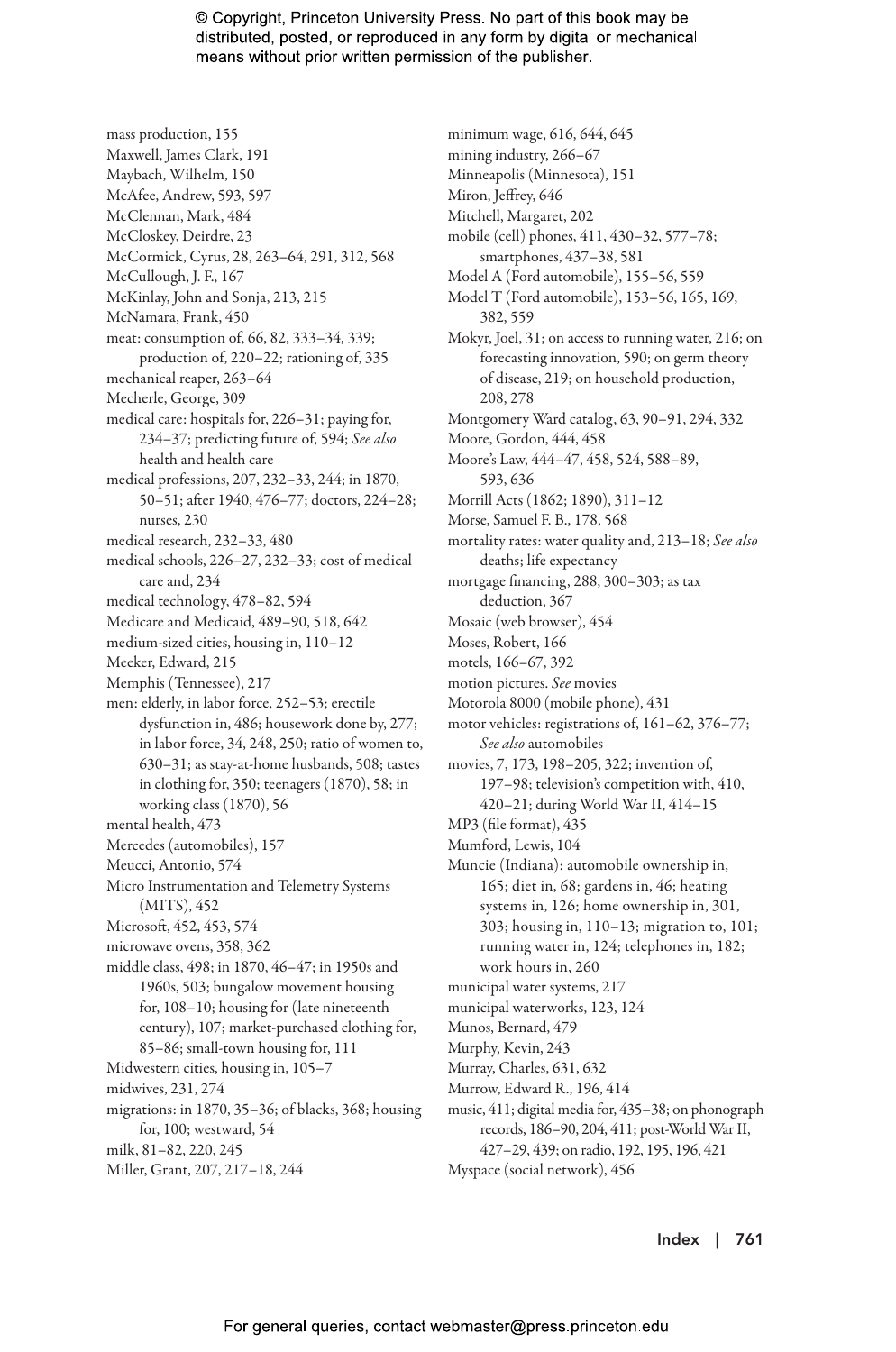Nader, Ralph, 400 nails, 110 narcotic drugs, 222–23 National Broadcasting Company (NBC), 194, 413 National Bureau of Casualty and Surety Underwriters, 309 National Bureau of Standards, 562 National Cancer Act (1971), 470 National Industrial Recovery Act (1933–1935), 542 National Labor Relations Act (Wagner Act; 1935), 543 natural gas, 634 NBC Symphony, 196 Nelson, Richard, 573 Netflix, 436–37 net investment, 586–87 networks: for cell phones, 430–31; Internet as, 442–43, 453–57; for medical care, 494–95; radio, 194; social, 456–57; television, 416–17, 425–26 Newcomen,, Thomas, 568 New Deal, 15, 18; legislation and programs of, 315–17; Social Security during, 516; wages increased during, 541–43, 548 new molecular entities (NMEs), 479 New Orleans, Battle of, 4 news, 433–35; Internet for, 443; movie newsreels, 200; post-World War II broadcasting of, 411; radio broadcasting of, 196; World War II broadcasts of, 413–14 newspapers, 172, 174–77; in 1870, 49; decline of, 433–35 *Newsweek* (magazine), 434 New York (New York): air travel between Chicago and, 396–97; air travel between Los Angeles and, 398; bacteriological laboratory in, 218; buses in, 160; early television in, 415–16; elevated trains in, 147; *General Slocum* disaster in, 239; housing in, 102–3; Ladies' Protective Health Association in, 221; long-distance telephone service for, 183, 185; omnibus service in, 143–44; rail transport between Chicago and, 133, 135, 136, 140; subways in, 130, 148; tenements in, 97; Triangle Shirtwaist Factory fire in, 272; World's Fair (1939–1940) in, 356, 363, 413, 592 New York Stock Exchange, 582 nickelodeons, 198–99, 205 Nixon, Richard, 357, 419 nonwhites: life expectancy of, 212; *See also* blacks

Nordhaus, William: on global warming, 634; on Moore's Law, 446; on price of light, 119; on value of health and life expectancy, 242–44, 323 nursing schools, 230 nutrition. *See* diet; food Obama, Barack, 628–29 Obamacare (Patient Protection and Affordable Care Act; 2010), 493–95, 496–97 obesity, 345–47, 371, 469 O'Brien, Jeffrey, 479 occupations: from 1870 to 2009, 254–56; distribution of, 52–54; gender differences in, 509–10; licensing of, 649; polarization hypothesis on, 615–16; transformations in, 249 O'Conner, Sandra Day, 505–6 *The Official Guide of the Railways,* 138 oil changes, for automobiles, 386 old age. *See* elderly people Oldsmobile, 152 Olney, Martha, 297, 298 omnibus service, 143–44 opium, 222–23 Oregon (Illinois), 151, 164 Osborne, Frank, 429–30 Otto, Nicolaus, 149 outlet substitution bias, 80–81, 343 Pacific Southwest Airlines (PSA), 403–4 paper, 580–81 Parcel Post service, 137, 180 party lines, 184–85 Pasteur, Louis, 232, 590; germ theory of disease of, 21, 207, 213, 218–19, 222, 242, 245 patent medicines, 222 patents, 312–13, 318; for canned foods, 72; as data, 556–57; for frozen foods, 74; history of, in U.S., 570; for individuals, versus for firms, 572–74; for radio, 21, 191; for rubber tires, 150; on software and business methods, 649; for telegraph, 177; for telephone, 181, 183, 204; for television, 413 Patient Protection and Affordable Care Act (Obamacare; 2010), 493–95, 496–97 Patients' Bill of Rights, 477 paved roads, 157–59 pawnbrokers, 292, 296 peddlers, 78, 88, 295 penicillin, 224, 324, 465–66, 525 Pennsylvania Turnpike, 390

#### 762 | Index

penny arcades, 198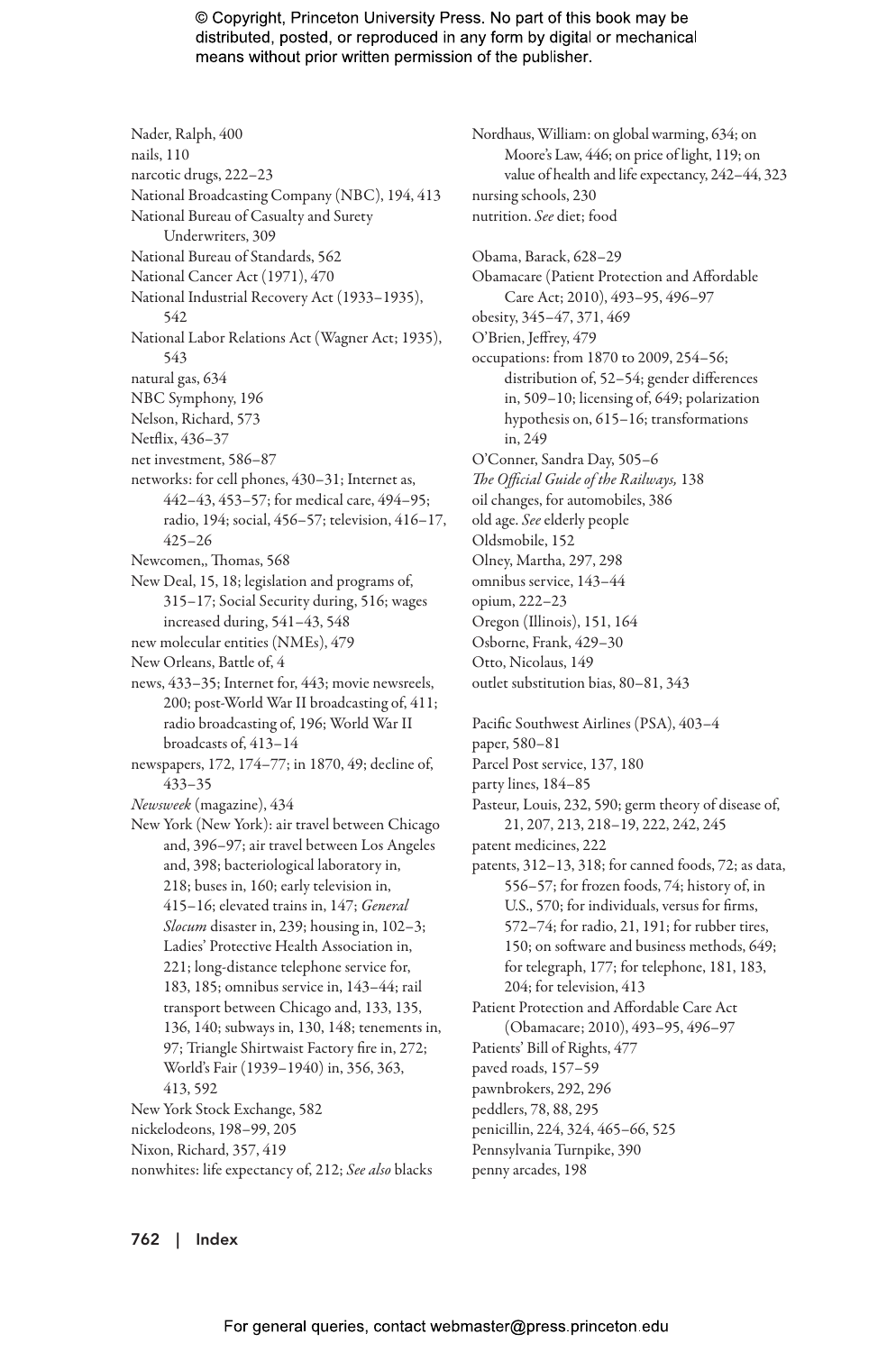Pension Benefit Guaranty Corporation, 516–17 pensions, 500, 515–18, 521; unfunded, 630 personal computers, 442, 459, 580; history of, 452–54, 572 personal travel, 242, 322, 374, 392 petroleum industry, 560–61, 634; *See also* gasoline Pfizer (firm), 479, 486 pharmaceutical industry, 594, 643; *See also* drugs pharmacies, 222–24, 342, 476 Philadelphia (Pennsylvania), 308, 368 phonograph, 173, 187–90, 204; after 1940, 411, 427–28; decline of, 429; invention of, 174, 186–87 photocopying, 451 photography, 197 pianos, 188 Pickford, Mary, 199 Piggly-Wiggly (supermarket chain), 334 Piketty, Thomas, 608, 610–12 Pincus, Gregory, 486 Pinker, Steven, 241, 475–76 Pittsburgh (Pennsylvania), 45, 151; first commercial radio station in, 192; industrial deaths in, 270–71; wages in, 279 Planned Parenthood (organization), 486 plastics, 561, 565 player pianos, 187–88 plows, 263 plumbing fixtures, 124–25; *See also* indoor plumbing pneumonia, 465–66 polarization hypothesis, 615–16 polio vaccine, 467–68 population: in 1870, 31–36; demographic inequality in, 607; density of, 104, 366; urbanization of, 97–100, 266, 320–21 pork, 39, 66, 334 Post, C. W., 74 Postal Service, U.S., 179–80; airmail by, 394; Parcel Post service by, 137; Rural Free Delivery by, 91, 137, 157–58 poultry, 339 poverty: among elderly people, 516; obesity and, 346–47; *See also* income inequality power steering and brakes, 382 Pozen, Alexis, 488 Pratt, Gill, 595 preferred provider organizations (PPOs), 491–92, 493 preschool education, 647–48 Preston, Robert, 213 processed foods, 71–76

productivity: air conditioning and, 502; capital and, 545–48; demography and, 627–29; forecasting future of, 634–39; growth accounting of, 543–44; inequality in results of, 280; interstate highways impact on, 390–91; irregular advance of standard of living and, 13–18; in manufacturing, 269–70; measurement of, 327–28; policy changes to boost, 643–44; slowdown in, 523; during World War II, 540 professionals: in distribution of occupations, 53; medical, 50–51 Progressive Era: food production regulated during,

249; legislation during, 313–14; work hours regulated during, 260, 261

- Prohibition (1919–1933), 71, 223, 313–14
- Promontory Summit (Utah) golden spike, 30, 129

property taxes, 369–70

public health, 215, 244; after 1940, 461, 462

public health movement, 217

public transportation, 131; in 1925, 149; cable cars for, 146; decline in, 167; horses for, 143–45; post-World War II, 376; replaced by automobiles, 159–63; streetcars for, 146–47; subways for, 148

Pulitzer, Joseph, 177

- Pullman sleeping cars, 142
- Pure Food and Drug Act (1906), 79, 221–23, 245, 267, 313
- QALYs (quality-adjusted life years), 208, 466

race: population by, 32; *See also* blacks; whites radiators, 126 radio, 174, 191–97, 204; in automobiles, 382; diffusion of, 122, 173, 189–91, 193; invention of, 21; for news, 435; television's competition with, 7, 417, 421; television's origin in, 410; during World War II, 413–14 Radio Corporation of America (RCA), 194 railroads: in 1870, 47; accidents and injuries on, 237–39; deaths and injuries of workers on, 271; electricity used for, 131; elevated trains, 147–48; federal regulation of, 313; improvements in, 130; land controlled by, 310–11; for mail distribution, 48; passenger miles traveled, 378; Promontory Summit golden spike and, 30, 129; steam powered, 132–42, 168; telegraph used by, 178–79 Ramey, Valerie, 276–77, 505 rapes, 475 RCA Victor (firm), 187, 412–13; 45-rpm records by, 427–28

real estate mortgage bonds, 301

Index | 763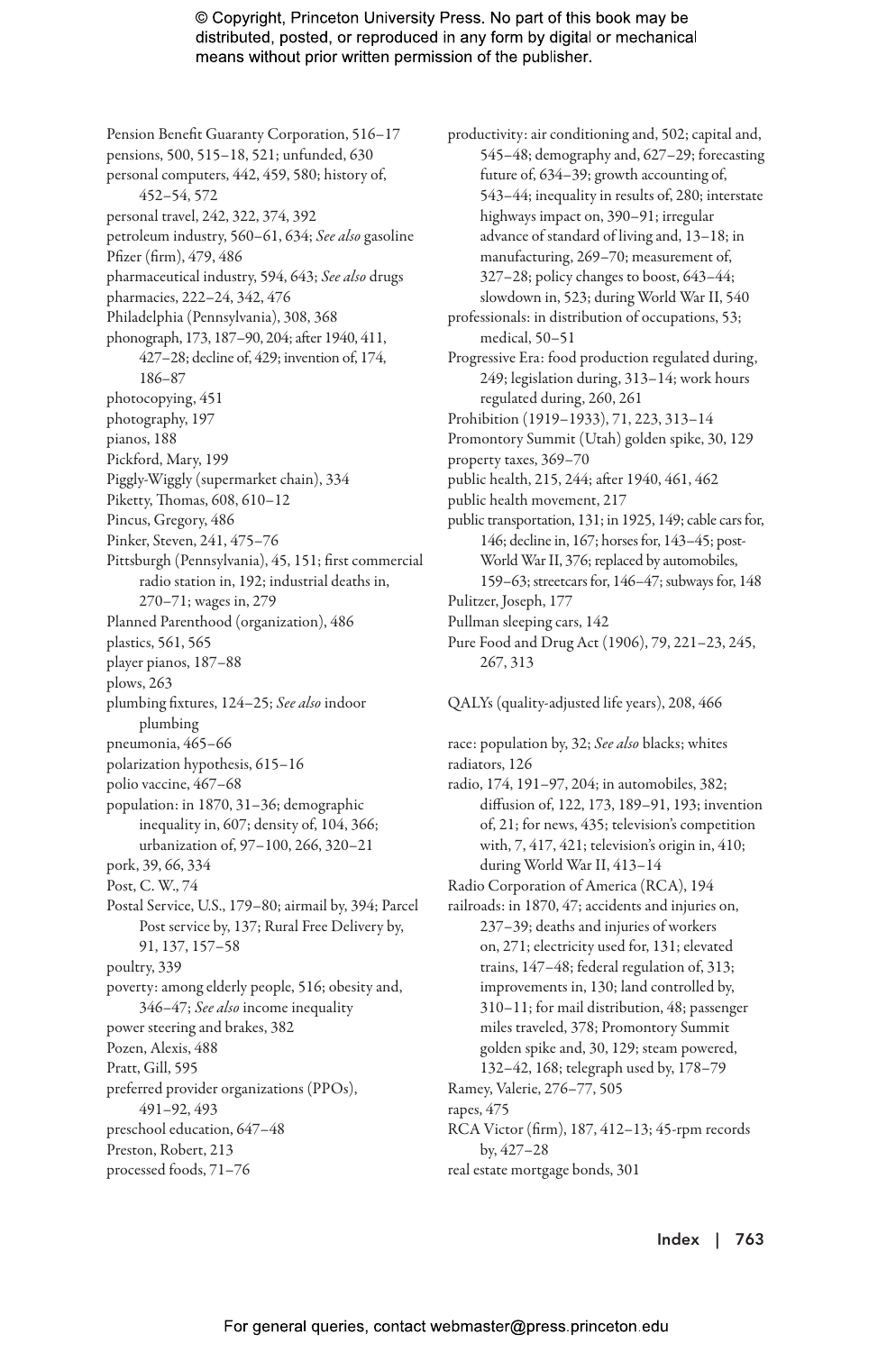reapers, 263–64, 291

- records: decline of, 429; long-playing, 427; *See also* phonograph
- refrigeration, 70–71; used for rail cars, 136–37
- refrigerators, 121, 321, 356, 357–59
- regulations, 649
- Reis, Philip, 181
- Remington, Frederick, 177
- repairs: to automobiles, 386–87; television sets not needing, 422–23
- restaurants: automobiles as stimulus for, 167; child labor in, 282; expansion of, 76; fast food, 344–45
- retailing, 581–82
- retirement, 248, 500, 514–21; among baby boom generation, 576, 607, 628, 629
- rheumatic fever, 465
- Riis, Jacob, 43, 97
- roads: highways, 157–59; for mail delivery, 180; paved, 166–67
- robots, 594–97, 603–4
- Rockefeller, John D., 313
- Roebuck, Alvah, 63
- Ronald, Mary, 81
- Röntgen, Wilhelm, 226
- Roosevelt, Franklin D., 197, 395; "Day of Infamy" speech by, 189–90, 413; on food rationing, 335; New Deal programs of, 236–37; polio in, 467; radio broadcasts of speeches of, 193
- Roosevelt, Theodore, 221, 230, 235
- Rose, Mark H., 94
- Rosen, George, 206
- Rosen, Sherwin, 618
- Rosenberg, Leo, 192
- Rosie the Riveter, 504, 549
- Rosing, Boris, 412
- Roubini, Nouriel, 593
- rubber tires, 561
- Rueckheim, Frederick and Louis, 74
- running water, 122–25, 216–17
- Rural Electrification Administration (REA), 315, 318
- Rural Free Delivery, 91, 137, 180; paved roads for, 157–58
- rural life: in 1870, 45, 55, 60; automobiles in, 163–65; consumer credit in, 290–91; electrification of, 315; housing in, 99, 112–13; life expectancy in, 213; mail delivery for, 180; mail-order catalogs for, 91–92; medical care in, 225; radio in, 194; retailing in, 77–78; spread of automobiles to, 130; work of American farmer, 261–66

Rus, Daniela, 596 Ruth Schwartz Cowan problem, 278 Rybczynski, Witold., 331 Saez, Emmanuel, 608, 610–12 sales taxes, 458 Sand, Benjamin M., 626 Sanders, Harland, 167 San Francisco (California): cable cars in, 146; earthquakes in, 307, 308; long-distance telephone service for, 183, 185 Sanger, Margaret, 486 sanitation, 244; running water for, 122–25, 216–17 Sarnoff, David, 196, 412, 413, 439 satellite television, 426 Saunders, Clarence, 334 Schneider, Ralph, 450 Schumpeter, Joseph A., 570 Schwartz, William, 493 Seabiscuit (race horse), 196–97, 205 Sears, Richard, 63, 88 Sears, Roebuck Company: automobile accessories sold by, 155; automobile insurance sold by, 309; catalog of, 63, 87, 88, 90–92, 294–95, 332; electric irons sold by, 122; houses sold by, 107, 109; phonographs sold by, 188–89; pianos sold by, 188; plumbing fixtures and sinks in, 125; radios sold by, 193; refrigerators sold by, 121; washing machines sold by, 121 secondary education, 648 Second Industrial Revolution (IR #2), 31, 522, 601–2; electricity and internal combustion engine invented in, 319; entrepreneurs getting credit for, 568; at New York World's Fair, 592; standard of living changed by, 324, 566; Third IR compared with, 328; wide effects of, 320 segregation, 369 Selznick, David O., 205 senior citizens. *See* elderly people September 11th terrorist attacks, 406 servants, 47, 107, 276 service occupations, 53; women in, 274 services: impact of technology on, 578; spending for, 39 sewer systems, 51, 124, 217, 323 sewing machines, 293 sex, 486 sharecropping, 265–66; debts for, 291–92 Sharp, Jacob, 143 Shergold, Peter, 79, 279

764 | Index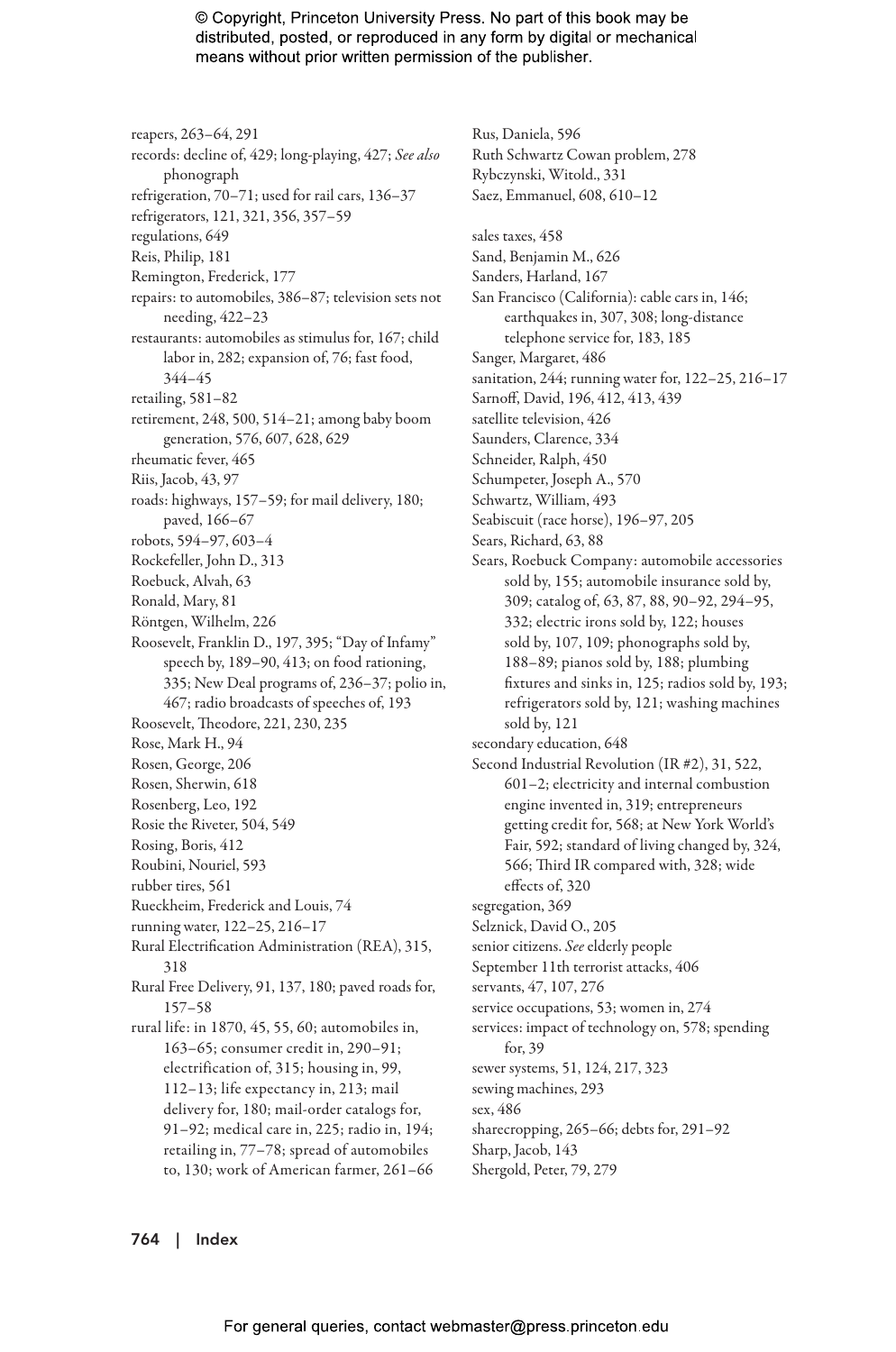Sherman Antitrust Act (1890), 313, 318 shipping disasters, 239 shipyards, 549 Shockley, William, 571 shopping centers and malls, 365–66 Sichel, Daniel, 110 sickness funds (health insurance), 236 Sidley Austin (law firm), 618 Sikorsky Igor, 394 Sildenafil (Viagra; drug), 486 Simpson, Gary, 409 Sinclair, Upton, 82, 221–22, 267, 313 Singer Sewing Machine Company, 293 *Singing in the Rain* (film), 201 *60 Minutes* (television program), 433 slaughterhouses, 267 small towns: automobiles in, 163–65; housing in, 110–12; teenagers in, 283 smartphones, 433, 437–38, 523, 577–78; Internet on, 456; personal use of, 581 Smith, C. R., 395–96 smog, 474 smoking, 472 social change, 630–32 social media, 456–57 social networks, 456–57 Social Security Act (1935), 315, 516, 520; financial strains for, 518; future payments under, 607; payments under, 500 Solow, Robert M.: on growth accounting, 543; on impact of computers, 17, 577, 579; Solow's residual (total factor productivity; TFP), 16, 568–69 Solow's residual (total factor productivity; TFP), 16, 568–69 Sombart, Werner, 503 sound: added to motion pictures, 200–201; *See also* phonograph; radio southern states: age of housing in, 99; agriculture in (1870), 55–56; blacks in (1870), 58–59; diet in, 40, 66; health in (1870), 52; homicide rates in, 241; housing for black tenant farmers in, 111–12; middle-class urban housing in, 46; retailing in, 77 Spanish flu pandemic (1918–19), 214–15 sports, 434 Spotify (website), 436 Sprague, Frank J., 146, 148 standardization of parts, 561–62 standard of living: in 1870, 27–30; after 1940, 485–87; changes in, 321; forecasting future of, 634–39; inequality in, 606; irregular advance

of, 13–18; life expectancy and, 242–44; measurement of, 8–13, 208; revolution in (1870 - 1940), 316; tied to railroads, 137 Standard Oil, 313 Starr, Paul, 461, 477, 482 *Star Wars* (films), 420 State Farm (firm), 309 state governments: automobiles regulated by, 314; regulation of businesses by, 313, 629 steam boilers, 126 steam engines, 48–49; cable cars powered by, 146; commuter railroads powered by, 143; railroads powered by, 132–42, 168 Steckel, Richard, 83, 84 steel industry, 267–69 Stein, Rebecca, 208, 216, 219 stem cell therapy, 479 Stephenson, George, 568 stereoscopes, 198 Stevenson, Robert Louis, 141 stock exchanges, 582 stock options, 619 stove, 358 streetcars, 146–47, 149, 159; replaced by automobiles, 160 streetcar suburbs, 105, 107–8 street lights, 116–17 Streightoff, Frank, 45–46 streptomycin, 466 student loan debt, 512–13, 626, 648; delayed marriage tied to, 632 suburbs, 331, 333; after 1940, 363–70, 372; in nineteenth century, 104–5, 107–8 subways, 148 Sun City (Arizona), 517 supermarkets, 78–79, 334, 341–43 superstars, 618 Supreme Court (U.S.): on birth control, 486; on Standard Oil, 313 surgeons, 225 syphilis, 465 Taco Bell Restaurants, 344

Talbot Henry Fox, 197 tape recorders, 428 Tarbell, Ida, 280, 313 Target (firm), 349, 371, 617 tariffs, 554–55 Tavernise, Sabrina, 485 Tawney, R. H., 293–94

Index | 765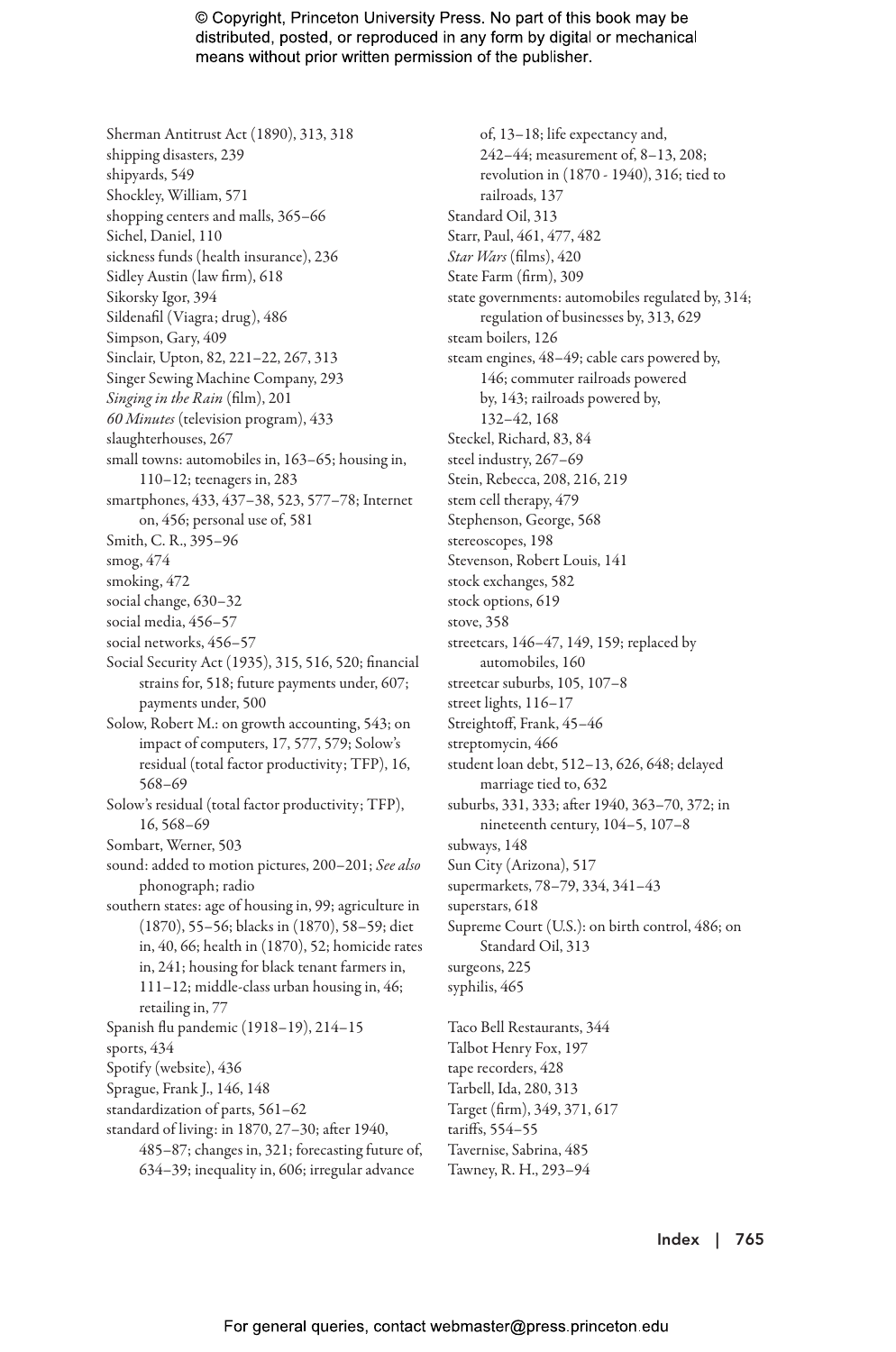- taxes: to combat inequality, 644–45; Earned Income Tax Credit, 645–46; on gasoline, for highways, 390; income taxes, data from, 608–10; mortgage interest deduction on, 367; property taxes, 369–70; reform of, 650, 651; sales taxes, 458; *See also* income taxes
- Tebbel, John, 175
- techno-optimists, 23, 593, 602
- techno-pessimists, 603–4
- teenagers: in labor force, 252; in small towns, 283; social media used by, 457; *See also* youth
- telecommunications, 429–32, 439–40
- telegraph, 47, 172; commercial application of, 178–79; invention of, 30, 177–78, 204; telephones competing with, 182–83
- telephones, 7, 182–86; after 1940, 411; after breakup of AT&T, 577; households with, 189, 190; invention of, 173, 181–82, 204, 574; medical care and, 225; smartphones, 437–38; telecommunications technology and, 429–32
- television, 7, 205, 325, 409–10; changes in TV sets, 11; early history of, 412–13; golden age of, 415–20; growth in, 523; improved quality of, 421–27, 439, 583; invention of, 556; news broadcast on, 433–35; at New York World's Fair, 592; old media's competition with, 419–20; watched by retired people, 517
- Temin, Peter, 616–17
- tenant farmers, 262, 265–66 tenements, 97, 102–4; indoor plumbing for, 123
- Tennessee Valley Authority (TVA), 315
- 
- Thiel, Peter, 566
- Third Industrial Revolution (IR #3), 320, 328, 601–2; achievements of, 577–79; dominated by small firms, 572; effects of, 522–24; end of, 579–85; predicting effects of, 593; quality of life improvements in, 566–67; TFP growth tied to, 575, 576; Wiener predicting, 592
- *This Is War!* (radio program), 414
- [three]3D printing, 597
- *Time* (magazine), 177, 434
- tobacco, 41
- Tocqueville, Alexis de, 28
- Toledo (Ohio), 200
- Topel, Robert, 212, 243
- Toscanini, Arturo, 196
- total factor productivity (TFP; Solow's residual), 601–2; during 1920–1950, 528; capital and, 545–48; Great Leap Forward in, 563; history of growth of, 574–76; as measure of innovation, 2, 16–18, 319, 537; as residual
- in growth accounting, 543–44; as Solow's residual, 568–69; Third Industrial Revolution and, 577–79
- town gas, 116
- trademarks, 41, 72, 187
- Trader Joe's, 343
- trade unions. *See* labor unions
- Traffic Service Position System (TSPS), 430
- transistors, 430, 571
- transportation: air travel, 393–400; automobiles replace horses for, 149–52; driverless cars for, 599–601; horses for, 143–45; internal combustion engines invented for, 374; Interstate Highway System for, 389–93; inventions in, during and after Civil War, 4; paved roads for, 157–59; post-World War II, 376–78, 525; railroads for, 47–48; steam-powered railroads for, 132–42; streetcars for, 146–47; transition in, 129–32; *See also* automobiles
- travel: Internet for, 456; *See also* air travel; personal travel; transportation
- traveling salesmen, 290
- Treaty of Ghent (1814), 4
- Triangle Shirtwaist Factory fire, 272
- trolley cars (streetcars), 146–47
- Trollope, Anthony, 40–41
- Trout, Robert, 196
- trucks, 376; driverless, 599–600
- *True Story* (magazine), 177
- tuberculosis, 466
- Turner, Damian, 483 Turner, Frederick Jackson, 112
- 
- turnpikes, 159
- Twain, Mark, 126, 419
- typewriters, 452

Uchitelle, Louis, 498

underemployment, 626

Underwood, William, 72

- unemployment, 272–73, 328, 643; benefits for, 315; decline in, 604; education and, 513–14;
	- New Deal programs and, 316

unions. *See* labor unions

- United Airlines, 393–94, 404
- United States: American exceptionalism of, 245–46; European opinion of (1851), 27–28; obesity in, 346; population of (1870), 31–36; Tocqueville and
- Bryce on, 28–29 Universal Product Code (UPC), 451
- unpleasant work, 256–57

766 | Index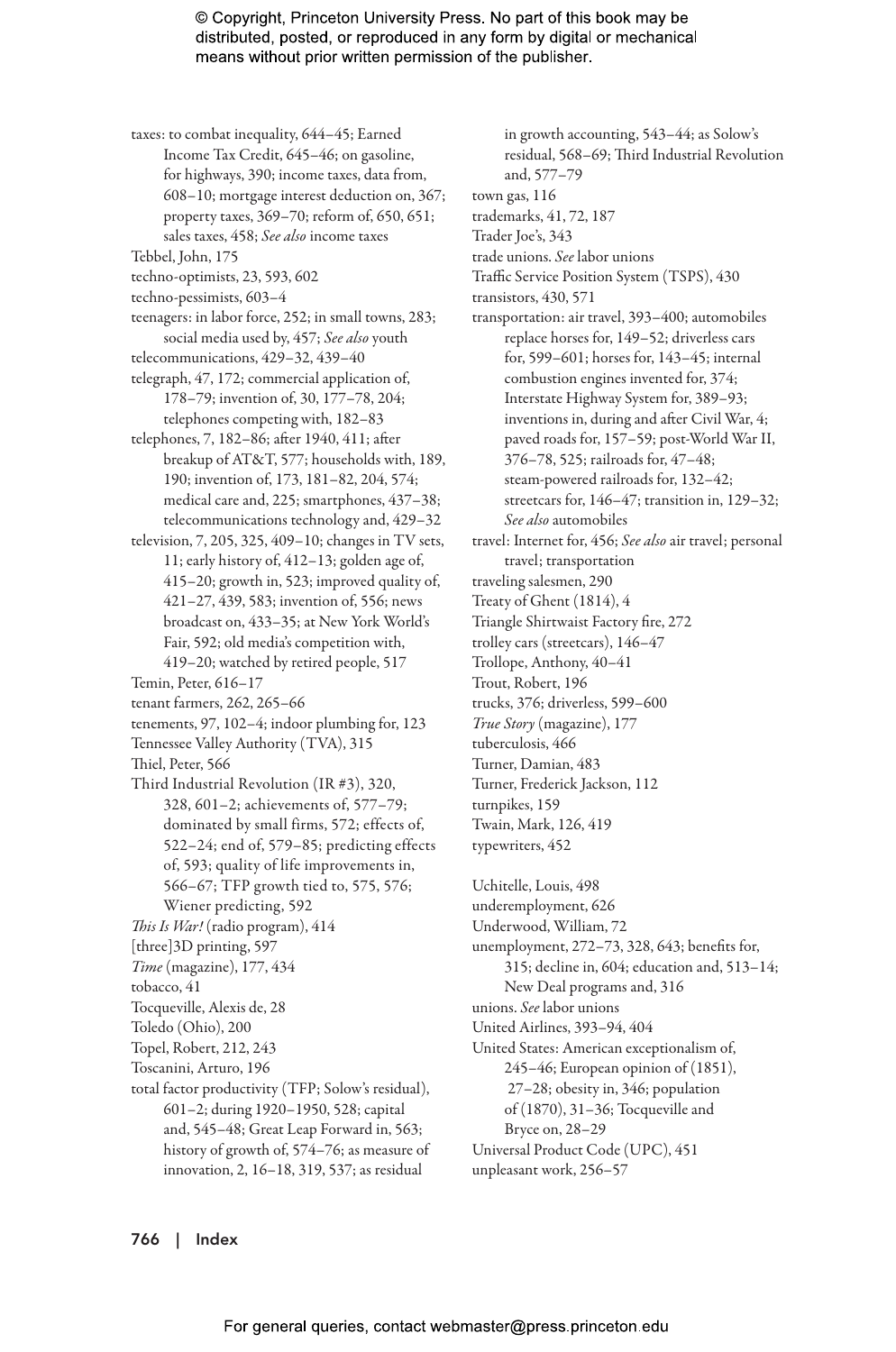urbanization, 6, 97–102, 320–21, 553–54; in 1870, 35; in 1940, 94–95; shift from credit to cash as result of, 294 urban life: in 1870, 43–46; bungalow movement in, 108–10; diet in, 68; electricity for, 95; horses in, 159; housing in, 99–104; population in (1870 to 1940), 266; retailing in, 77–78; Riis on, 97; suburbs and, 363–70; *See also* public transportation vaccinations, 218, 232, 324; against polio, 467–68 vacuum tubes, 191, 556 Van Camp Company, 73 Vanderbilt, Cornelius, 136 Vanguard (firm), 598 Varian, Hal, 447 Varney, Walter, 394 Varney Air Lines, 393–94 vegetables, 334, 339 Verne, Jules, 590, 592 Viagra (drug), 486 Victor Talking Machine Company, 187 Victrolas (phonographs), 187 video cassette recorders (VCRs), 426–27, 436, 439 video streaming, 436–37 Vijg, Jan, 480, 594 violence, 475–76; homicides, 240–42 Visa (credit cards), 450

wages, 278–82; in 1950s and 1960s, 503; differences, by sex, in, 508–10; downward pressure on, 613–17; increased during Great Leap Forward, 541–43, 548; loans against, 293; minimum wage, 644, 645 Waldock, Katherine, 646 Walgreen's (drug store chain), 90 Walkman, 428 Walmart, 78, 343, 349, 443, 581 Wang Laboratories (firm), 452 Warburton, Clark, 71 Ward, Aaron Montgomery, 63, 90–91 Warner Bros., 201 War of 1812, 4 washing machines, 121, 356–60 water, 57, 95; diffusion of running water in homes, 114; for farmhouses, 113; fluoridation of, 486–87; indoor plumbing, 122–25; mortality rates and, 215–16; running water, 216–17

Vitascope (motion pictures), 198 Voting Rights Act (1965), 419

water systems, 51 Watson (computer program), 593 Watt, James, 568 WCBW (television station), 413 wealth, 620 Weber, Adna, 104 Welty, Eudora, 166 Western Union, 179 Westinghouse, George, 192 Westinghouse Electric and Manufacturing Company, 128, 192 Wetzel, Donald, 450 Wheatstone, Charles, 177 White Castle (restaurant firm), 76, 167 white-collar employment, 256; in 1870, 56; after 1940, 501–3; gender differences in, 509 whites: families among, 631; as homicide victims, 241; life expectancy among, 210; literacy rates among, 174–75; Murray on decline of, 632 Whole Foods, 343 Wiener, Norbert, 592 Wi-Fi, on airplanes, 406–7 Wikipedia, 456, 579 Wilde, Oscar, 219 Wilson, Woodrow, 261 Windows 95 (operating system), 454 window screens, 113, 207 wireless telephony (radio), 21, 191, 192, 197 Wise, David, 493 *The Wizard of Oz* (film), 202, 421 WNBT (television station), 413 Woman's Christian Temperance Union (WCTU), 223 women: birth control for, 486; childbirth by, 229–31; clothing for (1870), 43; in colleges, 510–12; elderly, in labor force, 253; as housewives, 275–78; in labor force, 32–34, 248, 286–87, 326, 499, 504–10, 521, 526, 628, 642; in Ladies' Protective Health Association, 221; market-purchased clothing for, 85–88; medical care for, 477; participation in labor force of, 249–50; ratio of men to, 630–31; social life of (1870), 49–50; tastes in clothing for, 350; teenagers (1870), 58; trapped at home (1870), 106; as victims of violence, 475–76; work hours of, 260; in working class (1870), 56; work of, 273–74 Wood, Edith Elmer, 303 Woolworth Building (New York), 90 Woolworth's (chain stores), 90 Worcestershire sauce, 73

Index | 767